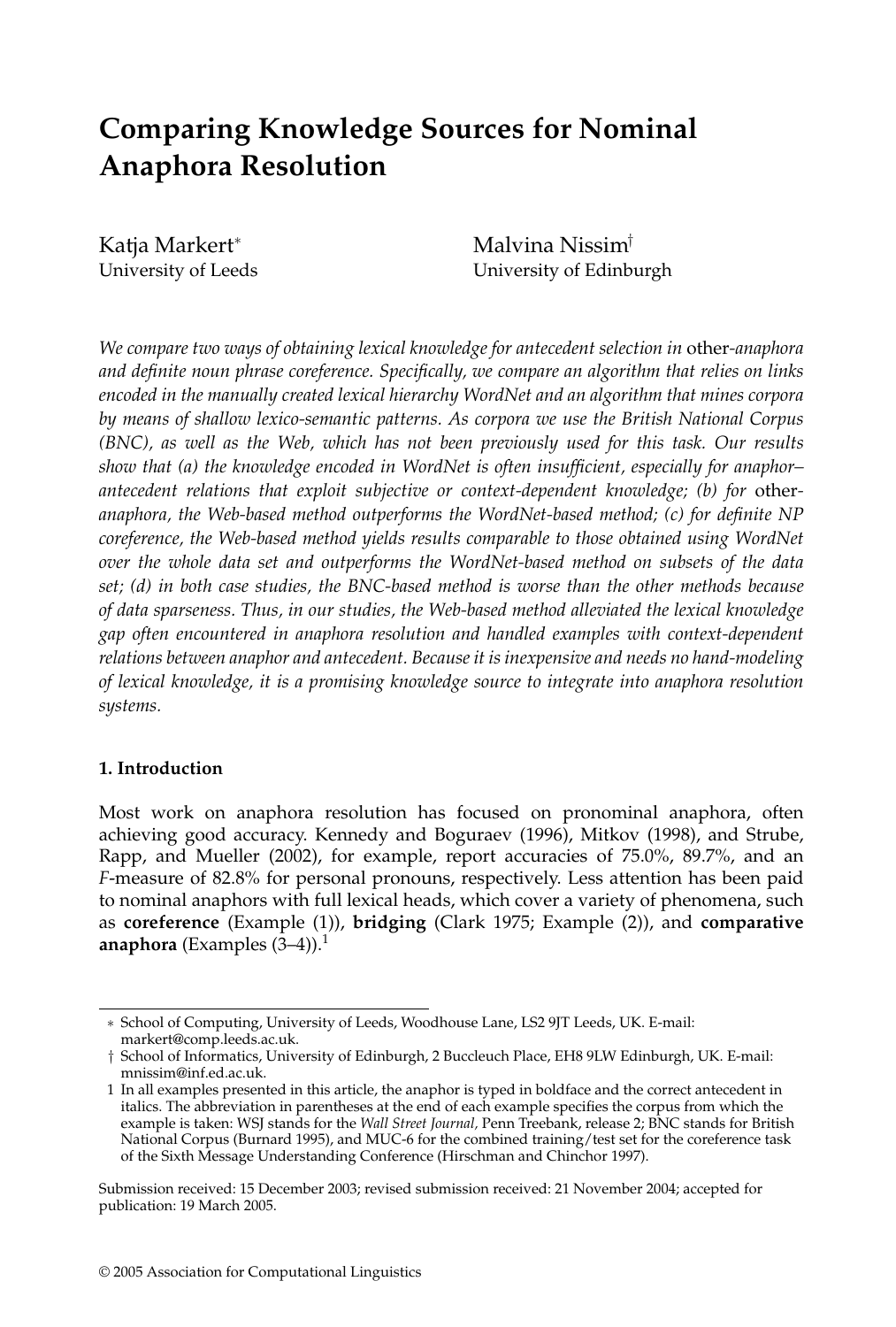- (1) The death of Maxwell, the British publishing magnate whose empire collapsed in ruins of fraud, and who was *the magazine*'s publisher, gave **the periodical** a brief international fame. (BNC)
- (2) [. . . ] you don't have to undo *the jacket* to get to the map—particularly important when it's blowing a hooley. There are elasticated adjustable drawcords on the hem, waist and on **the hood.** (BNC)
- (3) In addition to *increasing costs* as a result of greater financial exposure for members, these measures could have **other, far-reaching repercussions.** (WSJ)
- (4) The ordinance, in Moon Township, prohibits locating *a group home for the handicapped* within a mile of **another such facility.** (WSJ)

In Example (1), the definite noun phrase (NP) *the periodical* corefers with *the magazine*. <sup>2</sup> In Example (2), the definite NP *the hood* can be felicitously used because a related entity has already been introduced by the NP *the jacket*, and a part-of relation between the two entities can be established. Examples (3)–(4) are instances of *other***-anaphora.** *Other*-anaphora are a subclass of comparative anaphora (Halliday and Hasan 1976; Webber et al. 2003) in which the anaphoric NP is introduced by a lexical modifier (such as *other, such,* and comparative adjectives) that specifies the relationship (such as set-complement, similarity and comparison) between the entities invoked by anaphor and antecedent. For *other*-anaphora, the modifiers *other* or *another* provide a set-complement to an entity already evoked in the discourse model. In Example (3), the NP *other, far-reaching repercussions* refers to a set of repercussions *excluding* increasing costs and can be paraphrased as *other (far-reaching) repercussions than (increasing) costs*. Similarly, in Example (4), the NP *another such facility* refers to a group home which is not identical to the specific (planned) group home mentioned before.

A large and diverse amount of lexical or world knowledge is usually necessary to understand anaphors with full lexical heads. For the examples above, we need the knowledge that magazines are periodicals, that hoods are parts of jackets, that costs can be or can be viewed as repercussions of an event, and that institutional homes are facilities. Therefore, many resolution systems that handle these phenomena (Vieira and Poesio 2000; Harabagiu, Bunescu, and Maiorano 2001; Ng and Cardie 2002b; Modjeska 2002; Gardent, Manuelian, and Kow 2003, among others) rely on hand-crafted resources of lexico-semantic knowledge, such as the WordNet lexical hierarchy (Fellbaum 1998).<sup>3</sup> In Section 2, we summarize previous work that has given strong indications that such resources are insufficient for the entire range of full NP anaphora. Additionally, we discuss some serious methodological problems that arise when fixed ontologies are used that have been encountered by previous researchers and/or us: the costs of building, maintaining and mining ontologies; domain-specific and context-dependent knowledge; different ways of encoding information; and sense ambiguity.

<sup>2</sup> In this article, we restrict the notion of definite NPs to NPs modified by the article *'the.'*

<sup>3</sup> These systems also use surface-level features (such as string matching), recency, and grammatical constraints. In this article, we concentrate on the lexical and semantic knowledge employed.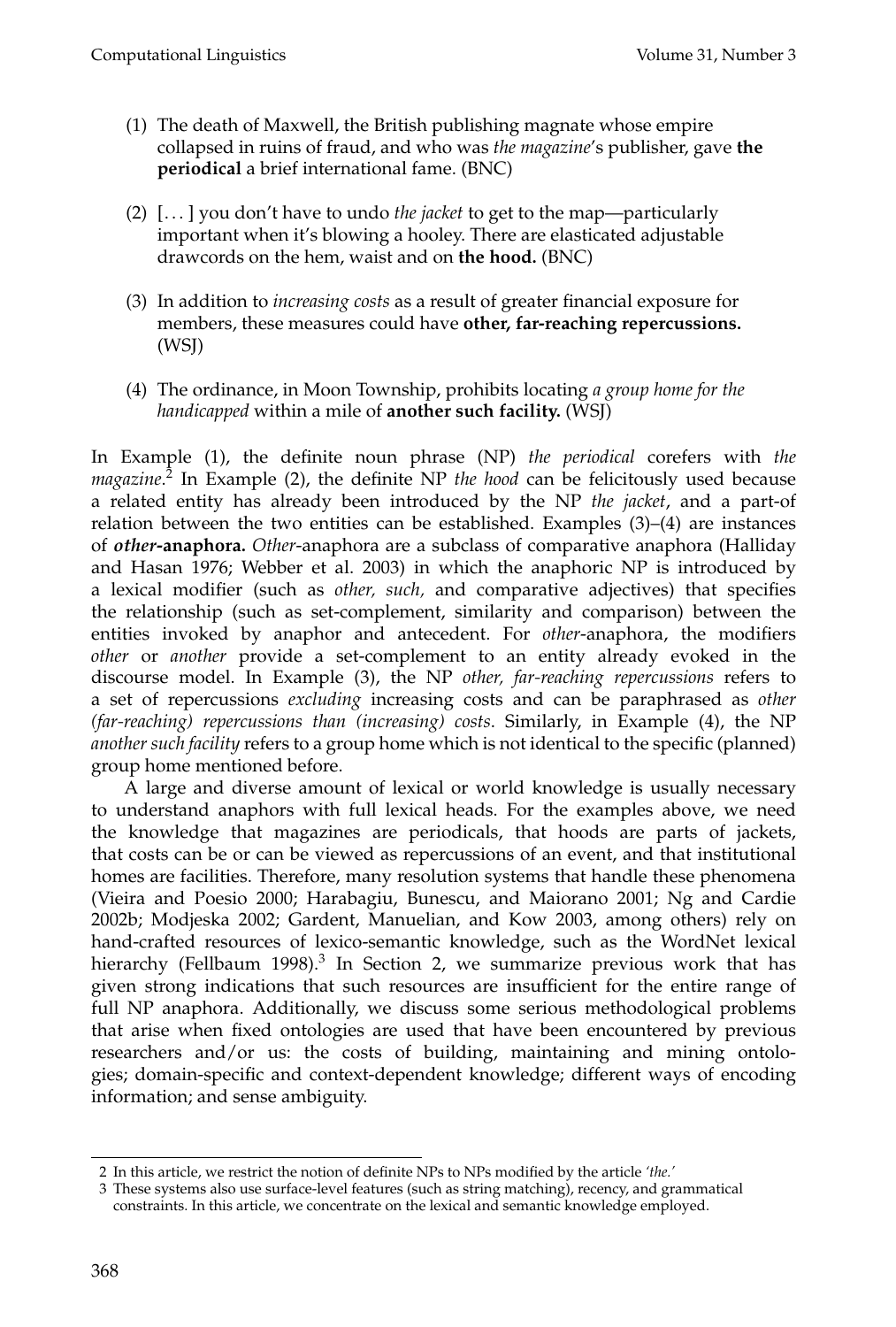In Section 3, we discuss an alternative to the manual construction of knowledge bases, which we call the **corpus-based approach.** A number of researchers (Hearst 1992; Berland and Charniak 1999, among others) have suggested that knowledge bases be enhanced via (semi)automatic knowledge extraction from corpora, and such enhanced knowledge bases have also been used for anaphora resolution, specifically for bridging (Poesio et al. 2002; Meyer and Dale 2002). Building on our previous work (Markert, Nissim, and Modjeska 2003), we extend this corpus-based approach in two ways. First, we suggest using the Web for anaphora resolution instead of the smallersize, but less noisy and more balanced, corpora used previously, making available a huge additional source of knowledge.<sup>4</sup> Second, we do not induce a fixed lexical knowledge base from the Web but use shallow lexicosyntactic patterns and their Web frequencies for anaphora resolution on the fly. This allows us to circumvent some of the above-mentioned methodological problems that occur with any fixed ontology, whether constructed manually or automatically.

The core of this article consists of an empirical comparison of these different sources of lexical knowledge for the task of **antecedent selection** or **antecedent ranking** in anaphora resolution. We focus on two types of full NP anaphora: *other-*anaphora (Section 4) and definite NP coreference (Section 5).<sup>5</sup> In both case studies, we compare an algorithm that relies mainly on the frequencies of lexico-syntactic patterns in corpora (both the Web and the BNC) with an algorithm that relies mainly on a fixed ontology (WordNet 1.7.1). We specifically address the following questions:

- 1. Can the shortcomings of using a fixed ontology that have been stipulated by previous research on definite NPs be confirmed in our coreference study? Do they also hold for *other-*anaphora, a phenomenon less studied so far?
- 2. How does corpus-based knowledge acquisition compare to using manually constructed lexical hierarchies in antecedent selection? And is the use of the Web an improvement over using smaller, but manually controlled, corpora?
- 3. To what extent is the answer to the previous question dependent on the anaphoric phenomenon addressed?

In Section 6 we discuss several aspects of our findings that still need elaboration in future work. Specifically, our work is purely comparative and regards the different lexical knowledge sources in *isolation*. It remains to be seen how the results carry forward when the knowledge sources interact with other features (for example, grammatical preferences). A similar issue concerns the integration of the methods into anaphoricity determination in addition to antecedent selection. Additionally, future work should explore the contribution of different knowledge sources for yet other anaphora types.

<sup>4</sup> There is a growing body of research that uses the Web for NLP. As we concentrate on anaphora resolution in this article, we refer the reader to Grefenstette (1999) and Keller and Lapata (2003), as well as the December 2003 special issue of *Computational Linguistics*, for an overview of the use of the Web for other NLP tasks.

<sup>5</sup> As described above, in *other-*anaphora the entities invoked by the anaphor are a set complement to the entity invoked by the antecedent, whereas in definite NP coreference the entities invoked by anaphor and antecedent are identical.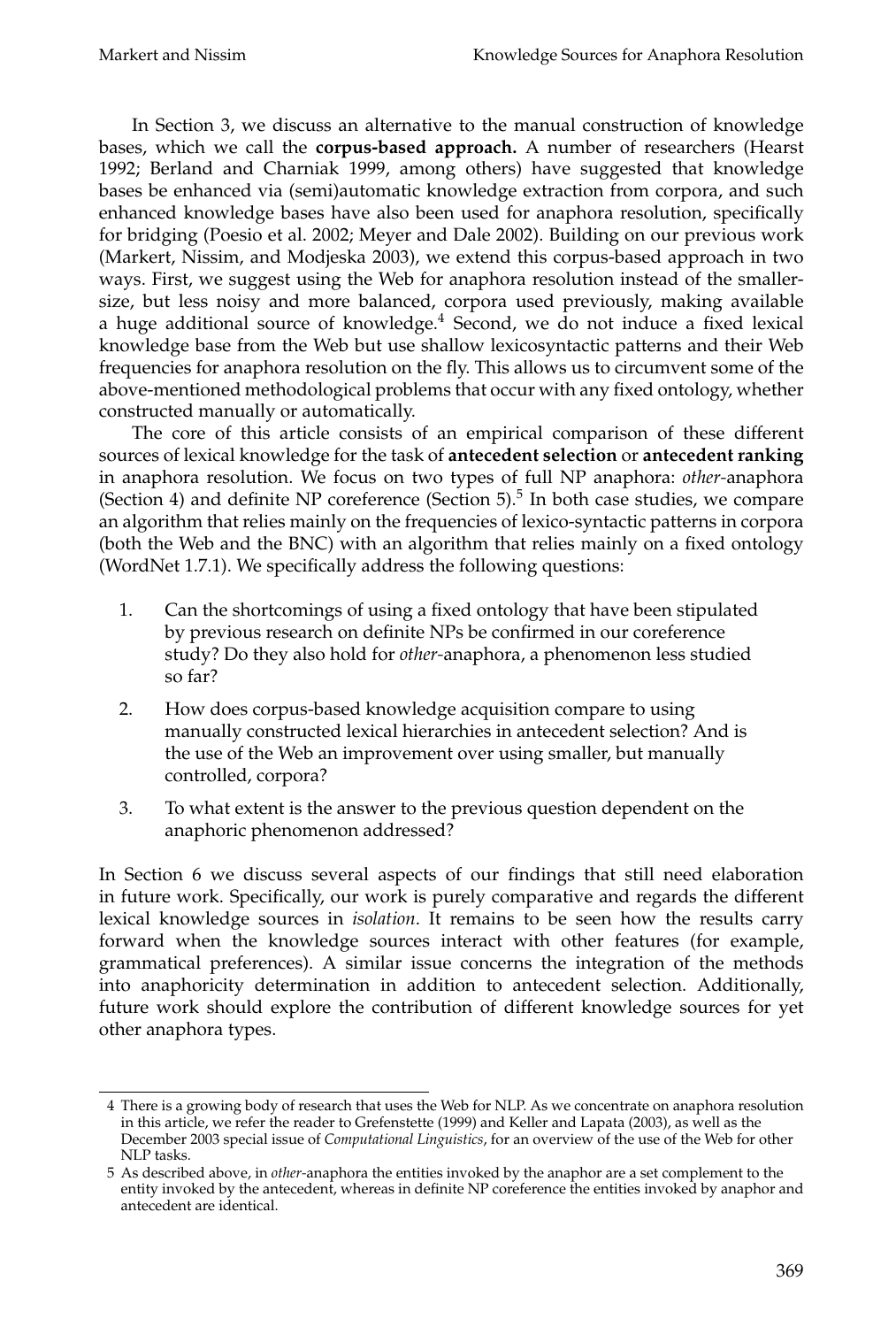# **2. The Knowledge Gap and Other Problems for Lexico-semantic Resources**

A number of previous studies (Harabagiu 1997; Kameyama 1997; Vieira and Poesio 2000; Harabagiu, Bunescu, and Maiorano 2001; Strube, Rapp, and Mueller 2002; Modjeska 2002; Gardent, Manuelian, and Kow 2003) point to the importance of lexical and world knowledge for the resolution of full NP anaphora and the lack of such knowledge in existing ontologies (Section 2.1). In addition to this knowledge gap, we summarize other, methodological problems with the use of ontologies in anaphora resolution (Section 2.2).

# **2.1 The Knowledge Gap for Nominal Anaphora with Full Lexical Heads**

In the following, we discuss previous studies on the automatic resolution of coreference, bridging and comparative anaphora, concentrating on work that yields insights into the use of lexical and semantic knowledge.

**2.1.1 Coreference.** The prevailing current approaches to coreference resolution are evaluated on MUC-style (Hirschman and Chinchor 1997) annotated text and treat pronominal and full NP anaphora, named-entity coreference, and non-anaphoric coreferential links that can be stipulated by appositions and copula. The performance of these approaches on definite NPs is often substantially worse than on pronouns and/or named entities (Connolly, Burger, and Day 1997; Strube, Rapp, and Mueller 2002; Ng and Cardie 2002b; Yang et al. 2003). For example, for a coreference resolution algorithm on German texts, Strube, Rapp, and Mueller (2002) report an *F*-measure of 33.9% for definite NPs that contrasts with 82.8% for personal pronouns.

Several reasons for this performance difference have been established. First, whereas pronouns are mostly anaphoric in written text, definite NPs do not *have* to be so, inducing the problem of *whether* a definite NP is anaphoric in addition to determining an antecedent from among a set of potential antecedents (Fraurud 1990; Vieira and Poesio 2000).<sup>6</sup> Second, the antecedents of definite NP anaphora can occur at considerable distance from the anaphor, whereas antecedents to pronominal anaphora tend to be relatively close (Preiss, Gasperin, and Briscoe 2004; McCoy and Strube 1999). An automatic system can therefore more easily restrict its antecedent set for pronominal anaphora.

Third, it is in general believed that pronouns are used to refer to entities in focus, whereas entities that are not in focus are referred to by definite descriptions (Hawkins 1978; Ariel 1990; Gundel, Hedberg, and Zacharski 1993), because the head nouns of anaphoric definite NPs provide the reader with lexico-semantic knowledge. Antecedent accessibility is therefore additionally restricted via semantic compatibility and does not need to rely on notions of focus or salience to the same extent as for pronouns. Given this lexical richness of common noun anaphors, many resolution algorithms for coreference have incorporated manually controlled lexical hierarchies, such as WordNet. They use, for example, a relatively coarse-grained notion of semantic compatibility between a few high-level concepts in WordNet (Soon, Ng, and Lim 2001), or more detailed hyponymy and synonymy links between anaphor and antecedent head nouns (Vieira and Poesio

<sup>6</sup> A two-stage process in which the first stage identifies anaphoricity of the NP and the second the antecedent for anaphoric NPs (Uryupina 2003; Ng 2004) can alleviate this problem. In this article, we focus on the second stage, namely, antecedent selection.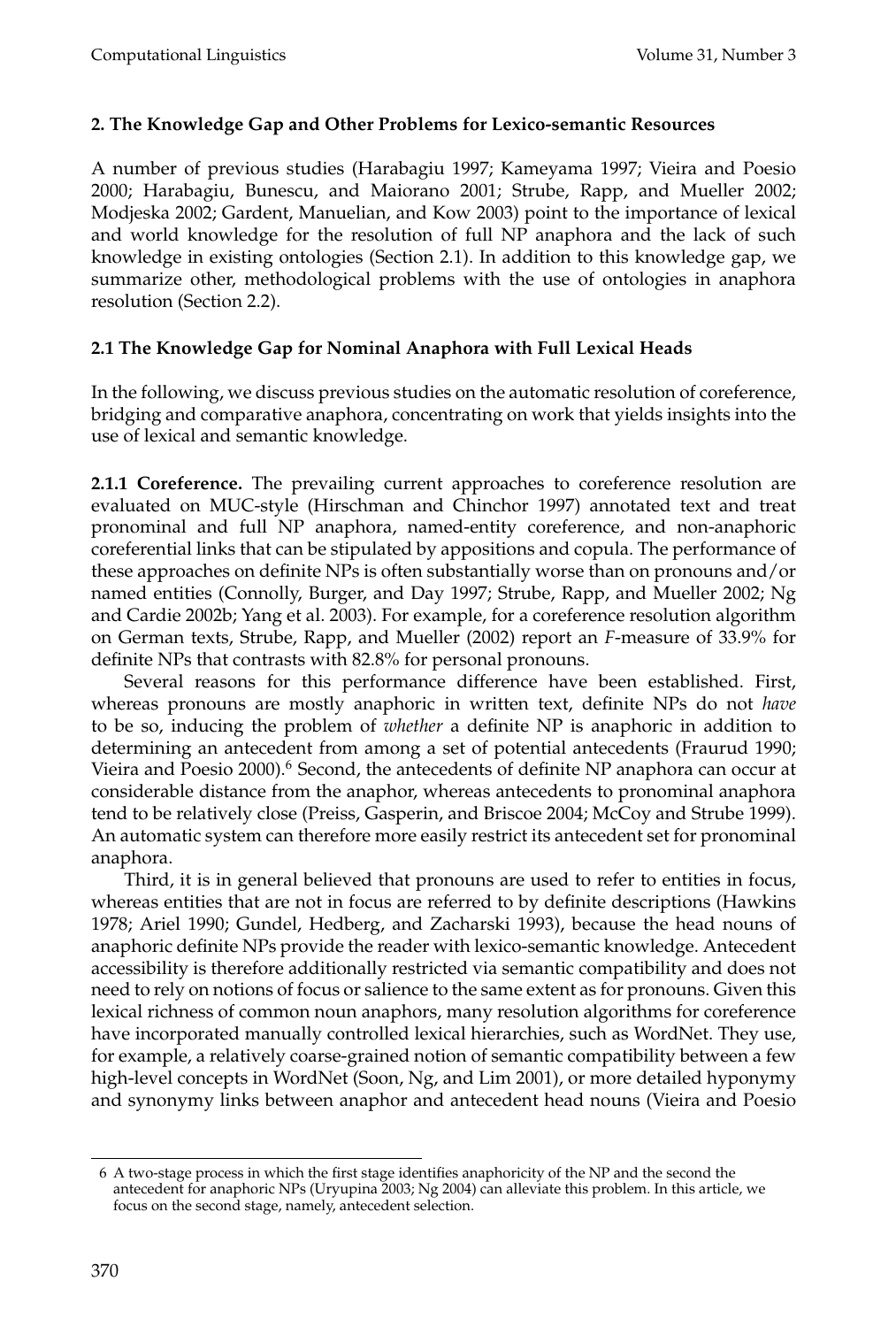2000; Harabagiu, Bunescu, and Maiorano 2001; Ng and Cardie 2002b, among others). However, several researchers have pointed out that the incorporated information is still insufficient. Harabagiu, Bunescu, and Maiorano (2001) (see also Kameyama 1997) report that evaluation of previous systems has shown that "more than 30% of the missed coreference links are due to the lack of semantic consistency information between the anaphoric noun and its antecedent noun" (page 59). Vieira and Poesio (2000) report results on anaphoric definite NPs in the WSJ that stand in a synonymy or hyponymy relation to their antecedents (as in Example (1)). Using WordNet links to retrieve the appropriate knowledge proved insufficient, as only 35.0% of synonymy relations and 56.0% of hyponymy relations needed were encoded in WordNet as direct or inherited links.<sup>7</sup> The semantic knowledge used might also not necessarily improve on string matching: Soon, Ng, and Lim (2001) final, automatically derived decision tree does not incorporate their semantic-compatibility feature and instead relies heavily on string matching and aliasing, thereby leaving open how much information in a lexical hierarchy can improve over string matching.

In this article, we concentrate on this last of the three problems (insufficient lexical knowledge). We investigate whether the knowledge gap for definite NP coreference can be overcome by using corpora as knowledge sources as well as whether the incorporation of lexical knowledge sources improves over simple head noun matching.

**2.1.2 Comparative Anaphora.** Modjeska (2002)—one of the few computational studies on comparative anaphora—shows that lexico-semantic knowledge plays a larger role than grammatical salience for *other*-anaphora. In this article, we show that the semantic knowledge provided via synonymy and hyponymy links in WordNet is insufficient for the resolution of *other*-anaphora, although the head of the antecedent is normally a synonym or hyponym of the head of the anaphor in *other*-anaphora (Section 4.4).8

**2.1.3 Bridging.** Vieira and Poesio (2000) report that 62.0% of meronymy relations (see Example (2)) needed for bridging resolution in their corpus were not encoded in WordNet. Gardent, Manuelian, and Kow (2003) identified bridging descriptions in a French corpus, of which 187 (52%) exploited meronymic relations. Almost 80% of these were not found in WordNet. Hahn, Strube, and Markert (1996) report experiments on 109 bridging cases from German information technology reports, using a hand-crafted, domain-specific knowledge base of 449 concepts and 334 relations. They state that 42 (38.5%) links between anaphor and antecedents were missing in their knowledge base, a high proportion given the domain-specific task. In this article, we will not address bridging, although we will discuss the extension of our work to bridging in Section 6.

# **2.2 Methodological Problems for the Use of Ontologies in Anaphora Resolution**

Over the years, several major problems have been identified with the use of ontologies for anaphora resolution. In the following we provide a summary of the different issues raised, using the examples in the Introduction.

<sup>7</sup> Whenever we refer to "hyponymy/meronymy (relations/links)" in WordNet, we include both direct and inherited links.

<sup>8</sup> From this point on, we will often use the terms *anaphor* and *antecedent* instead of *head of anaphor* and *head of antecedent* if the context is non-ambiguous.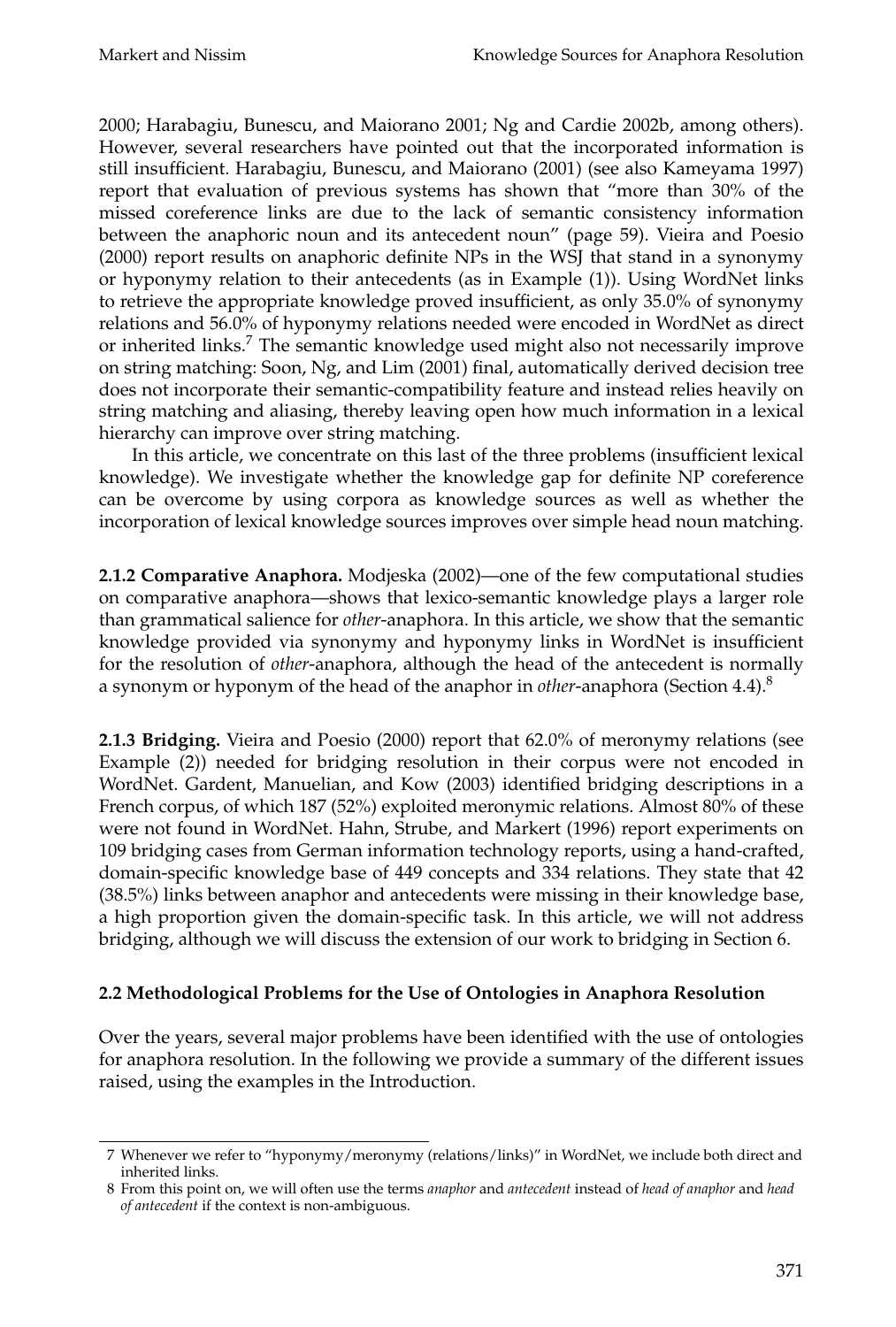**2.2.1 Problem 1: Knowledge Gap.** As discussed above, even in large ontologies the lack of knowledge can be severe, and this problem increases for non-hyponymy relations. None of the examples in Section 1 are covered by synonymy, hyponymy, or meronymy links in WordNet; for example, hoods are not encoded as parts of jackets, and homes are not encoded as a hyponym of facilities. In addition, *building*, *extending*, and *maintaining* ontologies by hand is expensive.

**2.2.2 Problem 2: Context-Dependent Relations.** Whereas the knowledge gap might be reduced as (semi)automatic efforts to enrich ontologies become available (Hearst 1992; Berland and Charniak 1999; Poesio et al. 2002), the second problem is intrinsic to fixed context-independent ontologies: *How much* and *which* knowledge should they include? Thus, Hearst (1992) raises the issue of whether underspecified, context- or point-of-view-dependent hyponymy relations (like the context-dependent link between *costs* and *repercussions* in Example (3)) should be included in a fixed ontology, in addition to universally true hyponymy relations. Some other hyponymy relations that we encountered in our studies whose inclusion in ontologies is debatable are age:(risk) factor, coffee:export, pilots:union, country:member.

**2.2.3 Problem 3: Information Encoding.** Knowledge might be encoded in many different ways in a lexical hierarchy, and this can pose a problem for anaphora resolution (Humphreys et al. 1997; Poesio, Vieira, and Teufel 1997). For example, although *magazine* and *periodical* are not linked in WordNet via synonymy/hyponymy, the gloss records *magazine* as a *periodic publication*. Thus, the desired link might be derived through the analysis of the gloss together with derivation of *periodical* from *periodic*. However, such extensive mining of the ontology (as performed, e.g., by Harabagiu, Bunescu, and Maiorano [2001]) can be costly. In addition, different information sources must be weighed (e.g., is a hyponymy link preferred over a gloss inclusion?) and combined (should hyponyms/hyperonyms/sisters of gloss expressions be considered recursively?). Extensive combinations also increase the risk of false positives.<sup>9</sup>

**2.2.4 Problem 4: Sense Proliferation.** Using all senses of anaphor and potential antecedents in the search for relations might yield a link between an incorrect antecedent candidate and the anaphor due to an inappropriate sense selection. On the other hand, considering only the most frequent sense for anaphor and antecedent (as is done in Soon, Ng, and Lim [2001]) might lead to wrong antecedent assignment if a minority sense is intended in the text. So, for example, the most frequent sense of *hood* in WordNet is *criminal*, whereas the sense used in Example (2) is *headdress*. The alternatives are either weighing senses according to different domains or a more costly sense disambiguation procedure before anaphora resolution (Preiss 2002).

# **3. The Alternative: Corpus-Based Knowledge Extraction**

There have been a considerable number of efforts to extract lexical relations from corpora in order to build new knowledge sources and enrich existing ones without time-

<sup>9</sup> Even without extensive mining, this risk can be high: Vieira and Poesio (2000) report a high number of false positives for one of their data sets, although they use only WordNet-encoded links.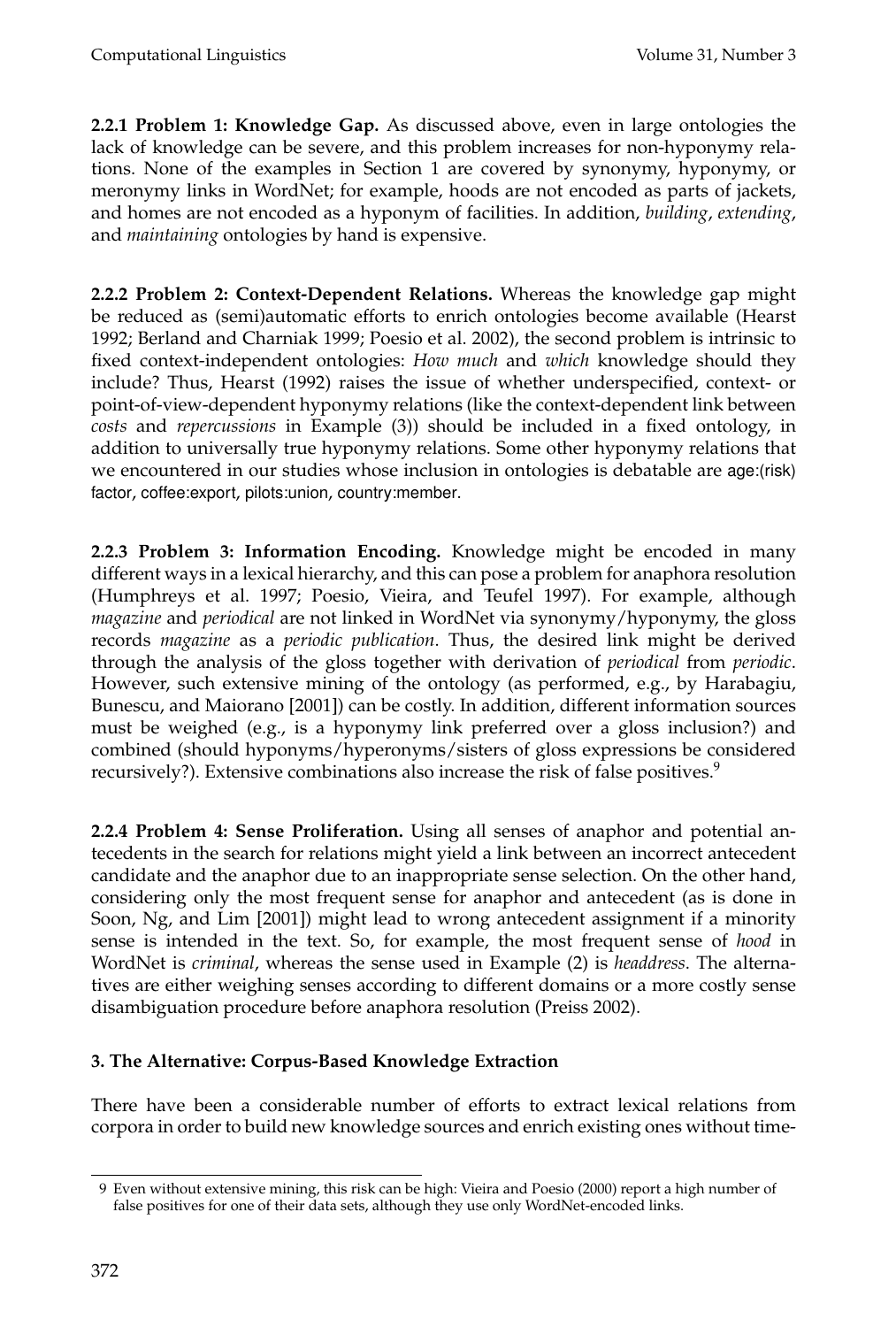consuming hand-modeling. This includes the extraction of hyponymy and synonymy relations (Hearst 1992; Caraballo 1999, among others) as well as meronymy (Berland and Charniak 1999; Meyer  $2001$ <sup>10</sup> One approach to the extraction of instances of a particular lexical relation is the use of **patterns** that express lexical relations **structurally explicitly** in a corpus (Hearst 1992; Berland and Charniak 1999; Caraballo 1999; Meyer 2001), and this is the approach we focus on here. As an example, the pattern  $NP_1$  and other  $NP<sub>2</sub>$  usually expresses a hyponymy/similarity relation between the hyponym  $NP<sub>1</sub>$  and its hypernym  $NP<sub>2</sub>$  (Hearst 1992), and it can therefore be postulated that two noun phrases that occur in such a pattern in a corpus should be linked in an ontology via a hyponymy link. Applications of the extracted relations to anaphora resolution are less frequent. However, Poesio et al. (2002) and Meyer and Dale (2002) have used patterns for the corpus-based acquisition of meronymy relations: these patterns are subsequently exploited for bridging resolution.

Although automatic acquisition can help bridge the knowledge gap (see Problem 1 in Section 2.2.1), the incorporation of the acquired knowledge into a fixed ontology yields other problems. Most notably, it has to be decided which knowledge should be included in ontologies, because pattern-based acquisition will also find spurious, subjective and context-dependent knowledge (see Problem 2 in Section 2.2.2). There is also the problem of pattern ambiguity, since patterns do not necessarily have a one-to-one correspondence to lexical relations (Meyer 2001). Following our work in Markert, Nissim, and Modjeska (2003), we argue that for the task of antecedent ranking, these problems can be circumvented by *not* constructing a fixed ontology at all. Instead, we use the pattern-based approach to find lexical relationships holding between anaphor and antecedent in corpora *on the fly*. For instance, in Example (3), we do not need to know whether costs are *always* repercussions (and should therefore be linked via hyponymy in an ontology) but only that they are *more likely* to be viewed as repercussions than the other antecedent candidates. We therefore adapt the pattern-based approach in the following way for antecedent selection.

*Step 1: Relation Identification.* We determine which lexical relation usually holds between anaphor and antecedent head nouns for a particular anaphoric phenomenon. For example, in *other*-anaphora, a hyponymy/ similarity relation between anaphor and antecedent is exploited (homes are facilities) or stipulated by the context (costs are viewed as repercussions).

*Step 2: Pattern Selection.* We select patterns that express this lexical relation structurally explicitly. For example, the pattern  $NP_1$  and other  $NP_2$  usually expresses hyponymy/similarity relations between the hyponym  $NP<sub>1</sub>$  and its hypernym  $NP<sub>2</sub>$  (see above).

*Step 3: Pattern Instantiation.* If the lexical relation between anaphor and antecedent head nouns is strong, then it is likely that the anaphor and antecedent also frequently co-occur in the selected explicit patterns. We extract all potential antecedents for each anaphor and instantiate the explicit

<sup>10</sup> There is also a long history in the extraction of other lexical knowledge, which is also potentially useful for anaphora resolution, for example, of selectional restrictions/preferences. In this article we focus on the lexical relations that can hold between antecedent and anaphor head nouns.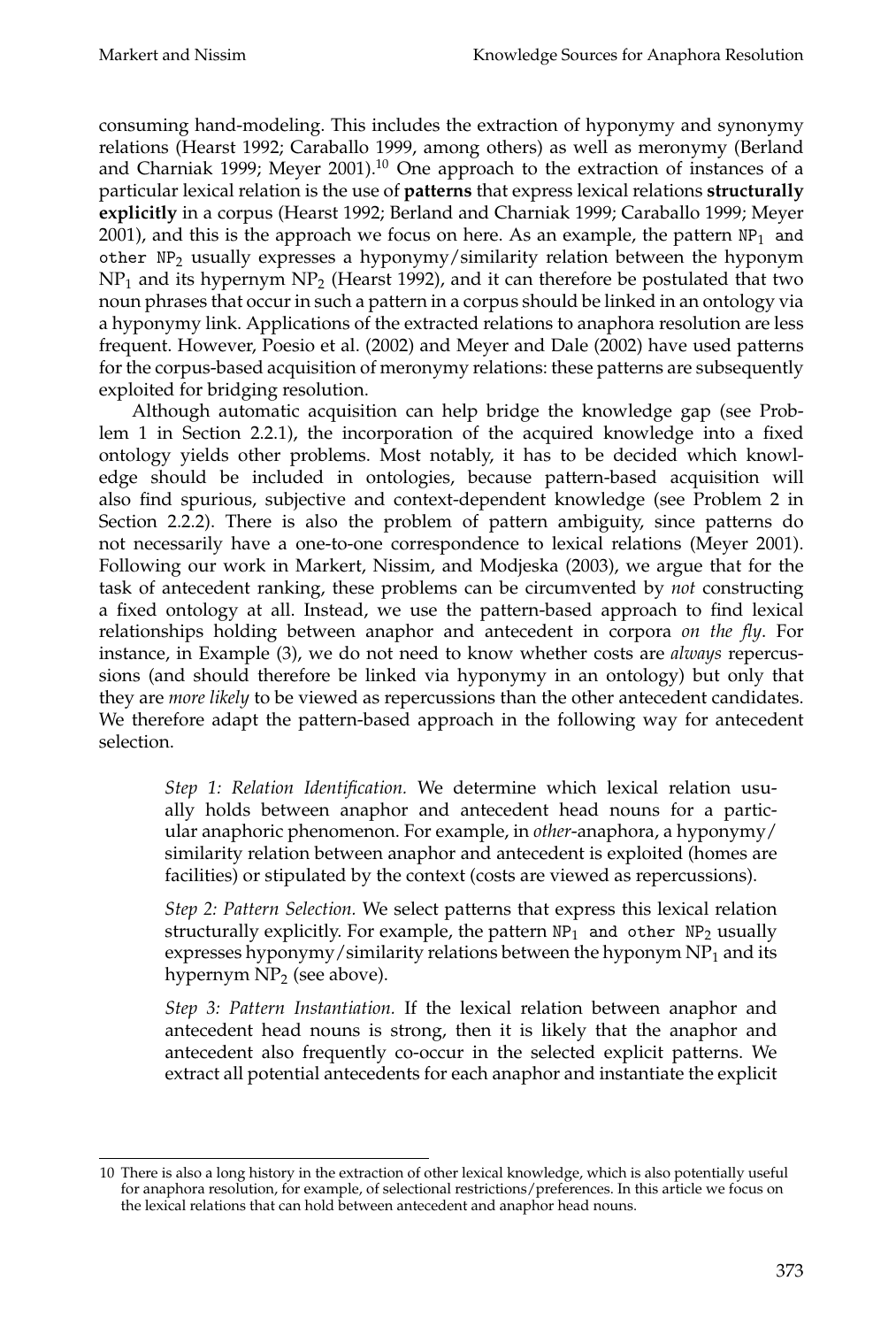for all anaphor/antecedent pairs. In Example (4) the pattern  $NP_1$  and other  $NP<sub>2</sub>$  can be instantiated with ordinances and other facilities, Moon Township and other facilities, homes and other facilities, handicapped and other facilities, and miles and other facilities. $^{11}$ 

*Step 4: Antecedent Assignment.* The instantiation of a pattern can be searched in any corpus to determine its frequency. We follow the rationale that the most frequent of these instantiated patterns determines the most likely antecedent. Therefore, should the head noun of an antecedent candidate and the anaphor co-occur in a pattern although they do not stand in the lexical relationship considered (because of pattern ambiguity, noise in the corpus, or spurious occurrences), this need not prove a problem as long as the correct antecedent candidate co-occurs more frequently with the anaphor.

As the patterns can be elaborate, most manually controlled and linguistically processed corpora are too small to determine the pattern frequencies reliably. Therefore, the size of the corpora used in some previous approaches leads to data sparseness (Berland and Charniak 1999), and the extraction procedure can therefore require extensive smoothing. Thus as a further extension, we suggest using the largest corpus available, the Web, in the above procedure. The instantiation for the correct antecedent homes and other facilities in Example (4), for instance, does not occur at all in the BNC but yields over 1,500 hits on the Web.<sup>12</sup> The competing instantiations (listed in Step 3) yield 0 hits in the BNC and fewer than 20 hits on the Web.

In the remainder of this article, we present two comparative case studies on coreference and *other-*anaphora that evaluate the ontology- and corpus-based approaches in general and our extensions in particular.

## **4. Case Study I:** *Other***-Anaphora**

We now describe our first case study for antecedent selection in *other*-anaphora.

### **4.1 Corpus Description and Annotation**

We use Modjeska's (2003) annotated corpus of *other*-anaphors from the WSJ. All examples in this section are from this corpus. Modjeska restricts the notion of *other*anaphora to anaphoric NPs with full lexical heads modified by *other* or *another* (Examples (3)–(4)), thereby excluding idiomatic non-referential uses (e.g., *on the other hand*), reciprocals such as *each other*, ellipsis, and *one*-anaphora. The excluded cases either are non-anaphoric or do not have a full lexical head and would therefore require a mostly non-lexical approach to resolution. Modjeska's corpus also excludes

<sup>11</sup> These simplified instantiations serve as an example; for final instantiations, see Section 4.5.1.

<sup>12</sup> This search and all searches for the Web experiments in Section 4 were executed on August 29, 2003. All Web searches for Section 5 were executed August 27, 2004.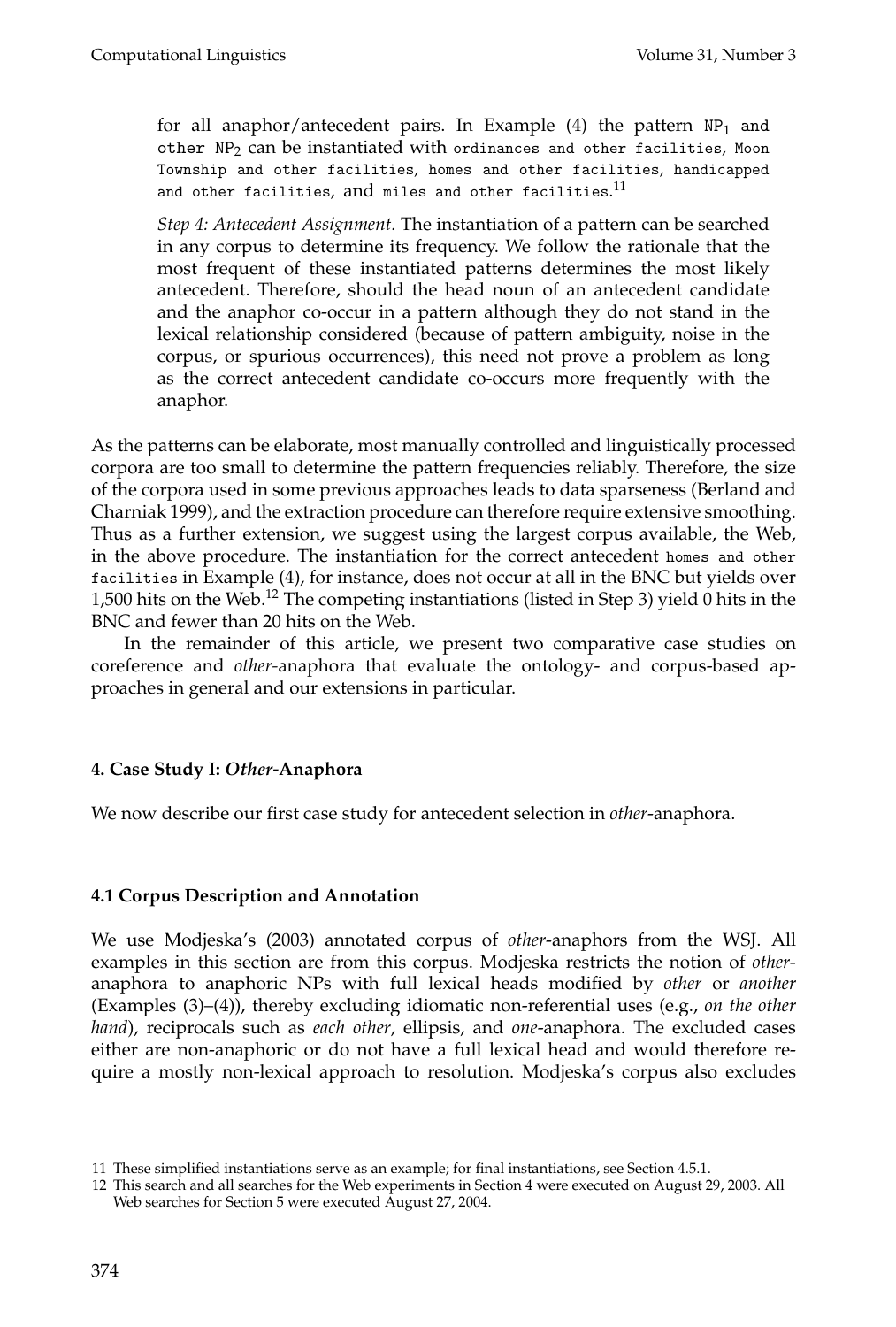*other*-anaphors with *structurally* available antecedents: In **list contexts** such as Example (5), the antecedent is normally given as the left conjunct of the list:

(5) [. . .] AZT can relieve *dementia* and **other symptoms** in children [. . .]

A similar case is the construction *Xs other than Ys*. For a computational treatment of *other*-NPs with structural antecedents, see Bierner (2001).

The original corpus collected and annotated by Modjeska (2003) contains 500 instances of *other*-anaphors with NP antecedents in a five-sentence window. In this study we use the 408 (81.6%) *other*-anaphors in the corpus that have NP antecedents within a *two*-sentence window (the current or previous sentence).<sup>13</sup> An antecedent candidate is manually annotated as correct if it is the latest mention of the entity to which the anaphor provides the set complement. The tag lenient was used to annotate previous mentions of the same entity. In Example (6), *all other bidders* refers to all bidders excluding United Illuminating Co., whose latest mention is *it*. In this article, lenient antecedents are underlined. All other potential antecedents (e.g., *offer* in Example (6)), are called **distractors.**

(6) United Illuminating Co. raised its proposed offer to one *it* valued at \$2.29 billion from \$2.19 billion, apparently topping **all other bidders.**

The antecedent can be a set of separately mentioned entities, like *May* and *July* in Example (7). For such **split antecedents** (Modjeska 2003), the latest mention of *each* set member is annotated as correct, so that there can be more than one correct antecedent to an anaphor.14

(7) The *May* contract, which also is without restraints, ended with a gain of 0.45 cent to 14.26 cents. The *July* delivery rose its daily permissible limit of 0.50 cent a pound to 14.00 cent, while **other contract months** showed near-limit advances.

# **4.2 Antecedent Extraction and Preprocessing**

For each anaphor, all previously occurring NPs in the two-sentence window were automatically extracted exploiting the WSJ parse trees. NPs containing a possessive NP modifier (e.g., *Spain's economy*) were split into a possessor phrase (*Spain*) and a possessed entity (*Spain's economy*).<sup>15</sup> Modjeska (2003) identifies several syntactic positions that cannot serve as antecedents of *other*-anaphors. We automatically exclude only NPs preceding an appositive *other*-anaphor from the candidate antecedent set. In "Mary Elizabeth Ariail, **another social-studies teacher,**" the NP *Mary Elizabeth Ariail* cannot

<sup>13</sup> We concentrate on this majority of cases to focus on the comparison of different sources of lexical knowledge without involving discourse segmentation or focus tracking. In Section 5 we expand the window size to allow equally high coverage for definite NP coreference.

<sup>14</sup> The occurrence of split antecedents also motivated the distinction between correct and lenient antecedents in the annotation. Anaphors with split antecedents have several antecedent candidates annotated as correct. All other anaphors have only one antecedent candidate annotated as correct, with previous mentions of the same entity marked as lenient.

<sup>15</sup> We thank Natalia Modjeska for the extraction and for making the resulting sets of candidate antecedents available to us.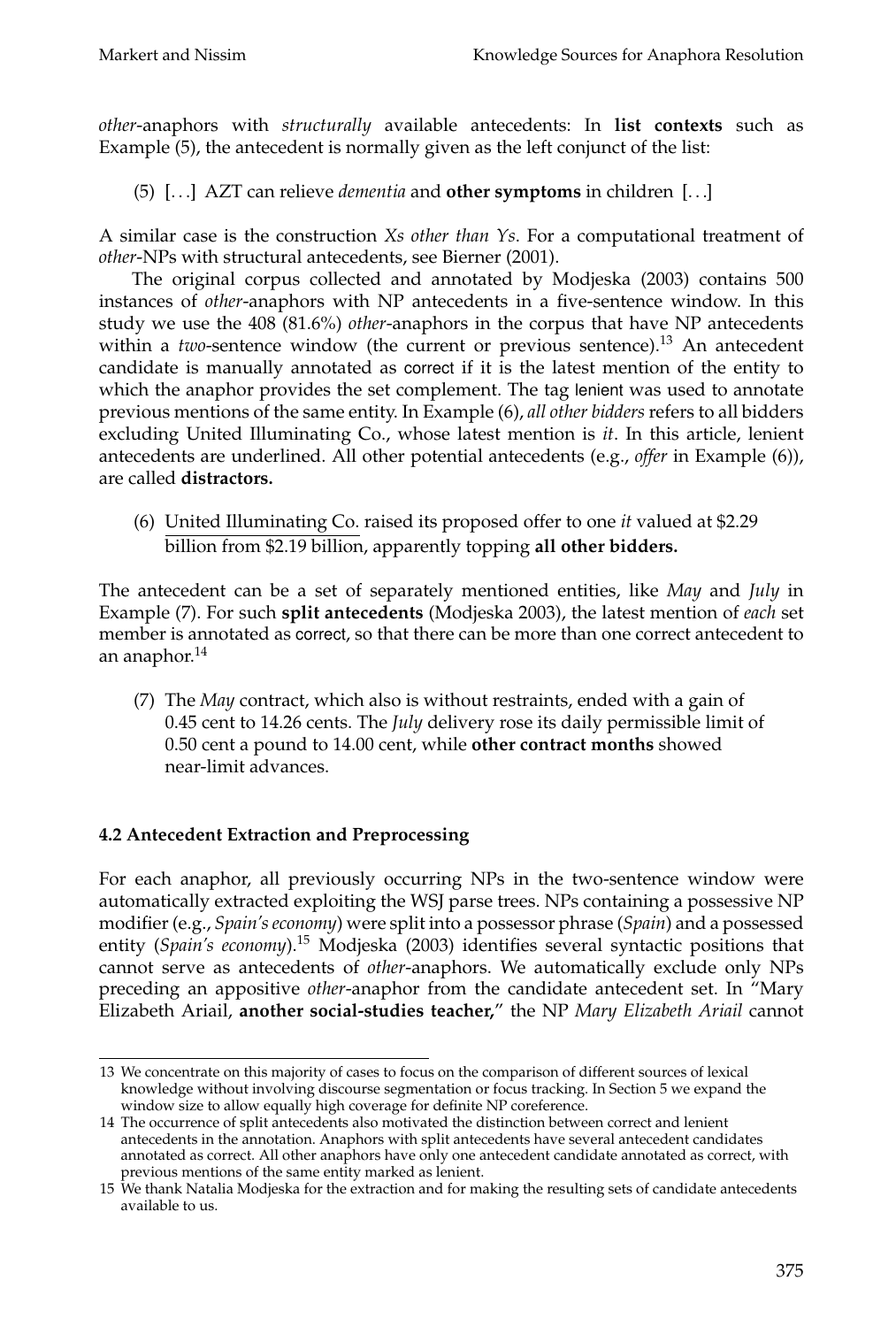be the antecedent of *another social-studies teacher* as the two phrases are coreferential and cannot provide a set complement to each other.

The resulting set of potential NP antecedents for an anaphor *ana* (with a unique identifier *anaid*) is called A*anaid*. <sup>16</sup> The final number of extracted antecedents for the whole data set is 4,272, with an average of 10.5 antecedent candidates per anaphor.

After extraction, all modification was eliminated, and only the rightmost noun of compounds was retained, as modification results in data sparseness for the corpusbased methods, and compounds are often not recorded in WordNet.

For the same reasons we automatically resolved **named entities** (NEs). They were classified into the ENAMEX MUC-7 categories (Chinchor 1997) PERSON, ORGANIZATION and LOCATION, using the software ANNIE (GATE2; http://gate.ac. uk). We then automatically obtained more-fine-grained distinctions for the NE categories LOCATION and ORGANIZATION, whenever possible. We classified LOCATIONS into COUNTRY, (US) STATE, CITY, RIVER, LAKE, and OCEAN in the following way. First, small gazetteers for these subcategories were extracted from the Web. Second, if an entity marked as LOCATION by ANNIE occurred in exactly one of these gazetteers (e.g., Texas in the (US) STATE gazetteer) it received the corresponding specific label; if it occurred in none or in several of the gazetteers (e.g., Mississippi occurred in both the state and the river gazetteer), then the label was left at the LOCATION level. We further classified an ORGANIZATION entity by using its internal makeup as follows. We extracted all single-word hyponyms of the noun *organization* from WordNet and used the members of this set, *OrgSet*, as the target categories for the fine-grained distinctions. If an entity was classified by ANNIE as ORGANIZATION and it had an element <ORG> of *OrgSet* as its final lemmatized word (e.g., *Deutsche Bank*) or contained the pattern <ORG> *of* (for example, *Bank of America*), it was subclassified as <ORG> (here, BANK). In cases of ambiguity, again, no subclassification was carried out. No further distinctions were developed for the category PERSON. We used regular expression matching to classify numeric and time entities into DAY, MONTH, and YEAR as well as DOLLAR or simply NUMBER. This subclassification of the standard categories provides us with additional lexical information for antecedent selection. Thus, in Example (8), for instance, a finer-grained classification of *South Carolina* into STATE provides more useful information than resolving both *South Carolina* and *Greenville County* as LOCATION only:

(8) Use of Scoring High is widespread in *South Carolina* and common in Greenville County....Experts say there isn't **another state** in the country where  $\dots$ 

Finally, all antecedent candidates and anaphors were lemmatized. The procedure of extraction and preprocessing results in the following antecedent sets and anaphors for Examples (3) and (4):  $A_3 = \{...$ , *addition*, *cost*, *result*, *exposure*, *member*, *measure*} and *ana* = *repercussion* and A<sup>4</sup> = {*..., ordinance, Moon Township [= location], home, handicapped, mile*} and *ana* = *facility*.

Table 1 shows the distribution of antecedent NP types in the *other*-anaphora data set.<sup>17</sup> NE resolution is clearly important as 205 of 468 (43.8%) of correct antecedents are NEs.

<sup>16</sup> In this article the anaphor ID corresponds to the example numbers.

<sup>17</sup> Note that there are more correct antecedents than anaphors because the data include split antecedents.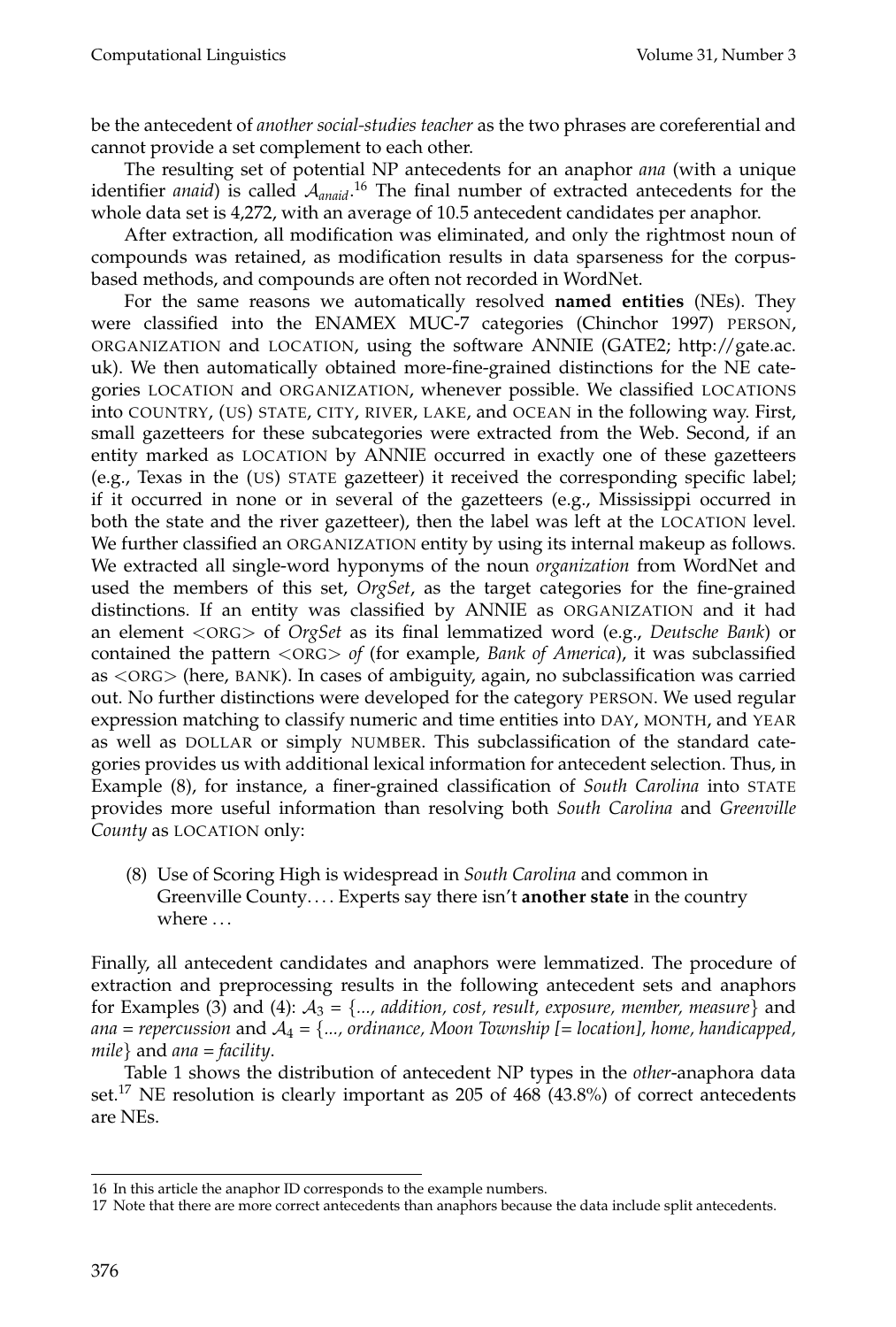|                | Correct |     | Lenient Distractors | All   |
|----------------|---------|-----|---------------------|-------|
| Pronouns       | 49      | 19  | 329                 | 397   |
| Named entities | 205     | 56  | 806                 | 1,067 |
| Common nouns   | 214     | 104 | 2.490               | 2,808 |
| Total          | 468     | 179 | 3.625               | 4.272 |

#### **Table 1**

Distribution of antecedent NP types in the *other*-anaphora data set.

#### **4.3 Evaluation Measures and Baselines**

For each anaphor, each algorithm selects at most one antecedent as the correct one. If this antecedent provides the appropriate set complement to the anaphor (i.e., is marked in the gold standard as correct or lenient), the assignment is evaluated as correct.<sup>18</sup> Otherwise, it is evaluated as wrong. We use the following evaluation measures: *Precision* is the number of correct assignments divided by the number of assignments, *recall* is the number of correct assignments divided by the number of anaphors, and *F-measure* is based on equal weighting of precision and recall. In addition, we also give the *coverage* of each algorithm as the number of assignments divided by the number of anaphors. This last measure is included to indicate how often the algorithm has any knowledge to go on, whether correct or false. For algorithms in which the coverage is 100%, precision, recall, and *F*-measure all coincide.

We developed two simple rule-based baseline algorithms. The first, a recency-based baseline (baselineREC), always selects the antecedent candidate closest to the anaphor. The second (baselineSTR) takes into account that the lemmatized head of an *other*anaphor is sometimes the same as that of its antecedent, as in *the pilot's claim . . . other bankruptcy claims*. For each anaphor, baselineSTR string-compares its last (lemmatized) word with the last (lemmatized) word of each of its potential antecedents. If the strings match, the corresponding antecedent is chosen as the correct one. If several antecedents produce a match, the baseline chooses the most recent one among them. If no antecedent produces a match, no antecedent is assigned.

We tested two variations of this baseline.<sup>19</sup> The algorithm baselineSTR<sub>*v*1</sub> uses only the original antecedents for string matching, disregarding named-entity resolution. If string-comparison returns no match, a back-off version (baselineSTR∗ *v*1) chooses the antecedent closest to the anaphor among all antecedent candidates, thereby yielding a 100% coverage. The second variation (baselineSTR*v*2) uses the replacements for named entities for string matching; again a back-off version (baselineSTR<sub>∛2</sub>) uses a recency back-off. This baseline performs slightly better, as now cases such as that in Example (8) (*South Carolina . . . another state*, in which *South Carolina* is resolved to STATE) can also be resolved. The results of all baselines are summarized in Table 2. Results of the 100% coverage backoff algorithms are indicated by *Precision*∗ in all tables. The sets of anaphors covered by the string-matching baselines baselineSTR*v*<sup>1</sup> and baselineSTR*v*<sup>2</sup>

<sup>18</sup> This does not hold for anaphors with split antecedents, for which all antecedents marked as correct need to be found in order to provide the complete set complement. Therefore, all our algorithms' assignments in these cases are evaluated as wrong, as they select at most one antecedent.

<sup>19</sup> Different versions of the same prototype algorithm are indicated via an index of *v*1, *v*2, . . . . The general prototype algorithm is referred to without indices.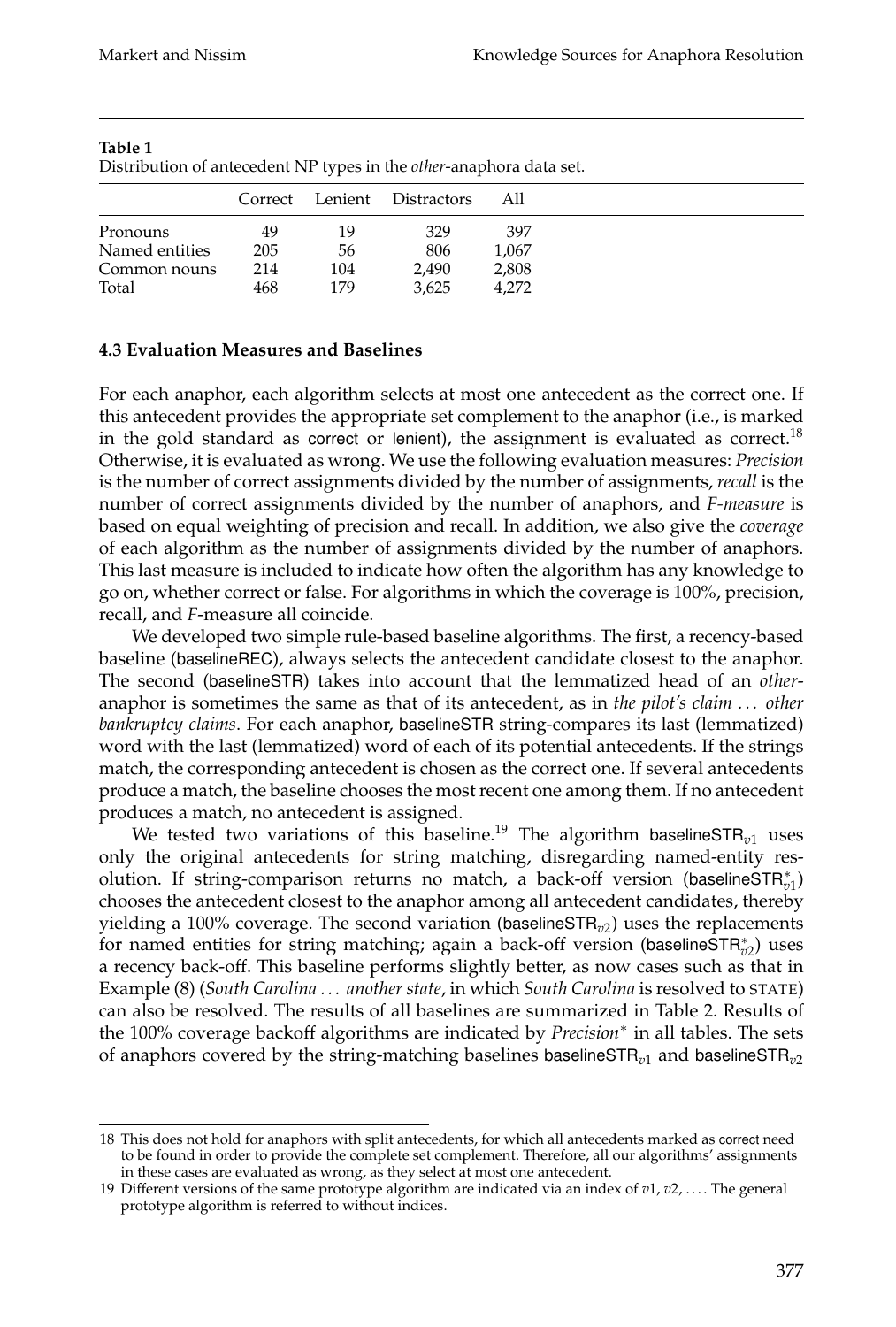| Overview of the results for all basemies for <i>unter</i> -anaphola. |       |       |       |                                             |            |
|----------------------------------------------------------------------|-------|-------|-------|---------------------------------------------|------------|
| Algorithm                                                            |       |       |       | Coverage Precision Recall <i>F</i> -measure | Precision* |
| baselineREC                                                          | 1.000 | 0.178 | 0.178 | 0.178                                       | 0.178      |
| baselineSTR <sub>71</sub>                                            | 0.282 | 0.686 | 0.194 | 0.304                                       | 0.333      |
| baseline $STR_{n2}$                                                  | 0.309 | 0.698 | 0.216 | 0.329                                       | 0.350      |

#### **Table 2** Overview of the results for all baselines for *other*-anaphora.

will be called StrSet*v*<sup>1</sup> and StrSet*v*2, respectively. These sets do *not* include the cases assigned by the recency back-off in baselineSTR $_{v1}^*$  and baselineSTR $_{v2}^*.$ 

For our WordNet and corpus-based algorithms we additionally deleted pronouns from the antecedent sets, since they are lexically not very informative and are also not encoded in WordNet. This removes 49 (10.5%) of the 468 correct antecedents (see Table 1); however, we can still resolve some of the anaphors with pronoun antecedents if they also have a lenient non-pronominal antecedent, as in Example (6). After pronoun deletion, the total number of antecedents in our data set is 3,875 for 408 anaphors, of which 419 are correct antecedents, 160 are lenient, and 3,296 are distractors.

## **4.4 Wordnet as a Knowledge Source for** *Other***-Anaphora Resolution**

**4.4.1 Descriptive Statistics.** As most antecedents are hyponyms or synonyms of their anaphors in *other*-anaphora, for each anaphor *ana*, we look up which elements of its antecedent set A*anaid* are hyponyms/synonyms of *ana* in WordNet, considering all senses of anaphor and candidate antecedent. In Example (4), for example, we look up whether *ordinance*, *Moon Township*, *home*, *handicapped*, and *mile* are hyponyms or synonyms of *facility* in WordNet. Similarly, in Example (9), we look up whether *Will Quinlan* [= PERSON], *gene*, and *risk* are hyponyms/synonyms of *child*.

(9) *Will Quinlan* had not inherited a damaged retinoblastoma supressor gene and, therefore, faced no more risk than **other children** ...

As proper nouns (e.g., *Will Quinlan*) are often not included in WordNet, we also look up whether the NE category of an NE antecedent is a hyponym/synonym of the anaphor (e.g., whether person is a synonym/hyponym of child) and vice versa (e.g., whether child is a synonym/hyponym of person). This last inverted look-up is necessary, as the NE category of the antecedent is often too general to preserve the normal hyponymy relationship to the anaphor. Indeed, in Example (9), it is the inverted look-up that captures the correct hyponymy relation between person and child. If the single look-up for common nouns or any of the three look-ups for proper nouns is successful, we say that a **hyp/syn relation** between candidate antecedent and anaphor holds in WordNet. Note that each noun in WordNet stands in a hyp/syn relation to itself. Table 3 summarizes how many correct/ lenient antecedents and distractors stand in a hyp/syn relation to their anaphor in WordNet.

Correct/lenient antecedents stand in a hyp/syn relation to their anaphor significantly more often than distractors do (*p* < 0.001, *t*-test). The use of WordNet hyponymy/synonymy relations to distinguish between correct/lenient antecedents and distractors is therefore plausible. However, Table 3 also shows two limitations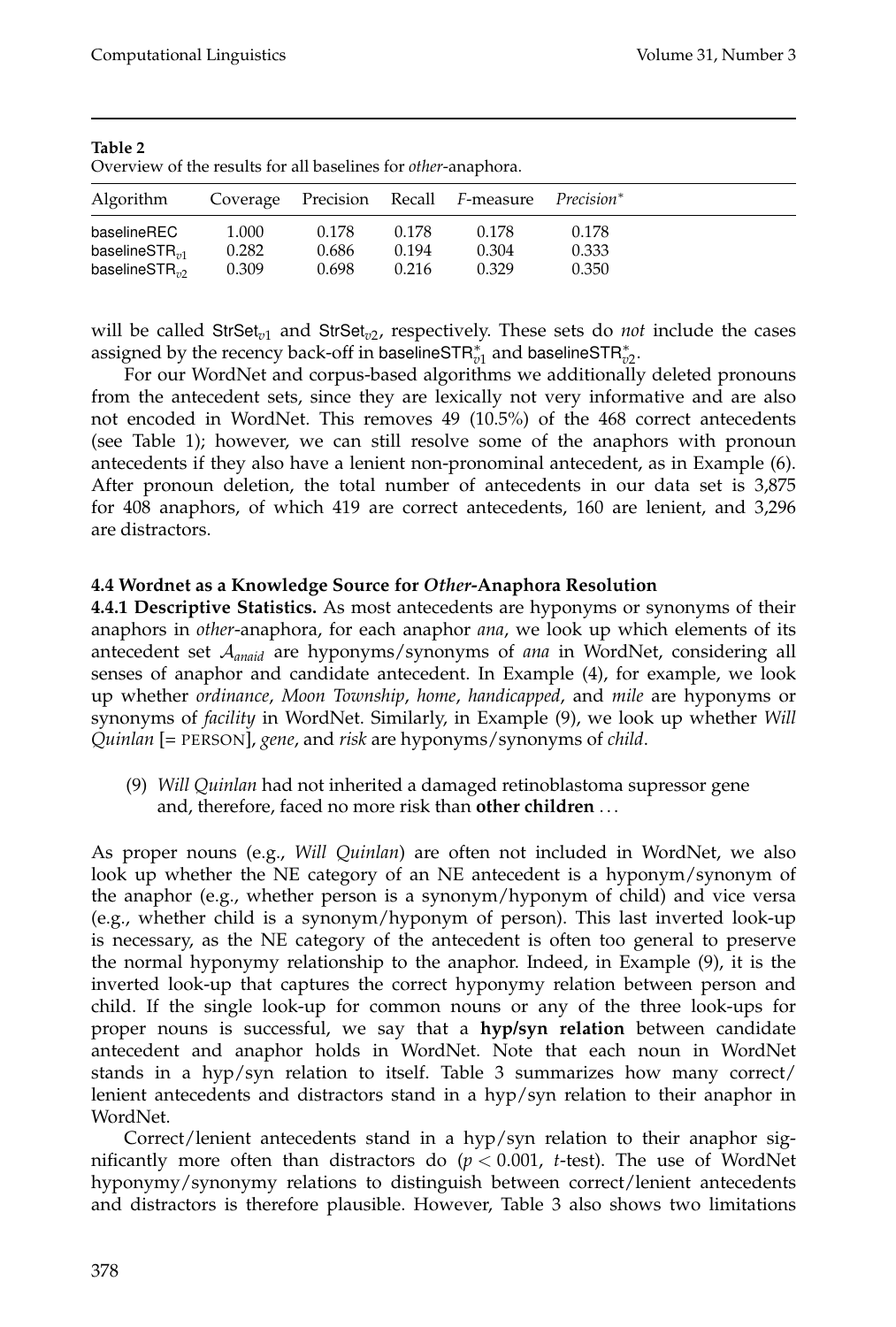| Hyp/syn relation<br>to anaphor | No hyp/syn relation<br>to anaphor | Total          |  |
|--------------------------------|-----------------------------------|----------------|--|
| 180 (43.0%)                    | $239(57.0\%)$                     | 419 (100%)     |  |
| $68(42.5\%)$                   | $92(57.5\%)$                      | $160(100\%)$   |  |
| $296(9.0\%)$                   | $3,000(91.0\%)$                   | $3,296(100\%)$ |  |
| 544 (14.0%)                    | $3,331 (86.0\%)$                  | $3,875(100\%)$ |  |
|                                |                                   |                |  |

#### **Table 3**

Descriptive statistics for WordNet hyp/syn relations for *other-*anaphora.

of relying on WordNet in resolution algorithms. First, 57% of correct and lenient antecedents are *not* linked via a hyp/syn relation to their anaphor in WordNet. This will affect coverage and recall (see also Section 2.2.1). Examples from our data set that are not covered are home:facility, cost:repercussion, age:(risk) factor, pension:benefit, coffee:export, and pilot(s):union, including both missing universal hyponymy links and context-stipulated ones. Second, the raw frequency (296) of distractors that stand in a hyp/syn relation to their anaphor is higher than the combined raw frequency for correct/lenient antecedents (248) that do so, which can affect precision. This is due to both sense proliferation (Section 2.2.4) and anaphors that require more than just lexical knowledge about antecedent and anaphor heads to select a correct antecedent over a distractor. In Example (10), the distractor *product* stands in a hyp/syn relationship to the anaphor *commodity* and—disregarding other factors—is a good antecedent candidate.20

(10) . . . the move is designed to more accurately reflect the value of products and to put *steel* on a more equal footing with **other commodities.**

**4.4.2 The WordNet-Based Algorithm.** The WordNet-based algorithm resolves each anaphor *ana* to a hyponym or synonym in A*anaid*, if possible. If several antecedent candidates are hyponyms or synonyms of *ana*, it uses a tiebreaker based on string match and recency. When no candidate antecedent is a hyponym or synonym of *ana*, string match and recency can be used as a possible back-off.<sup>21</sup> String comparison for tiebreaker and back-off can again use the original or the replaced antecedents, yielding two versions, algoWN<sub>*v*1</sub> (original antecedents) and algoWN<sub>*v*2</sub> (replaced antecedents).

The exact procedure for the version algoWN<sub>*v*1</sub> given an anaphor *ana* is as follows:<sup>22</sup>

(i) for each antecedent *a* in A*anaid*, look up whether a hyp/syn relation between *a* and *ana* holds in WordNet; if this is the case, push *a* into a set A*hyp*/*syn anaid* ;

<sup>20</sup> This problem is not WordNet-specific but affects all algorithms that rely on lexical knowledge only.

<sup>21</sup> Because each noun is a synonym of itself, anaphors in StrSet*v*1/StrSet*v*<sup>2</sup> that do have a string-matching antecedent candidate will already be covered by the WordNet look-up prior to back-off in almost all cases: Back-off string matching will take effect only if the anaphor/antecedent head noun is not in WordNet at all. Therefore, the described back-off will most of the time just amount to a recency back-off.

<sup>22</sup> The algorithm algoWN<sub>v2</sub> follows the same procedure apart from the variation in string matching.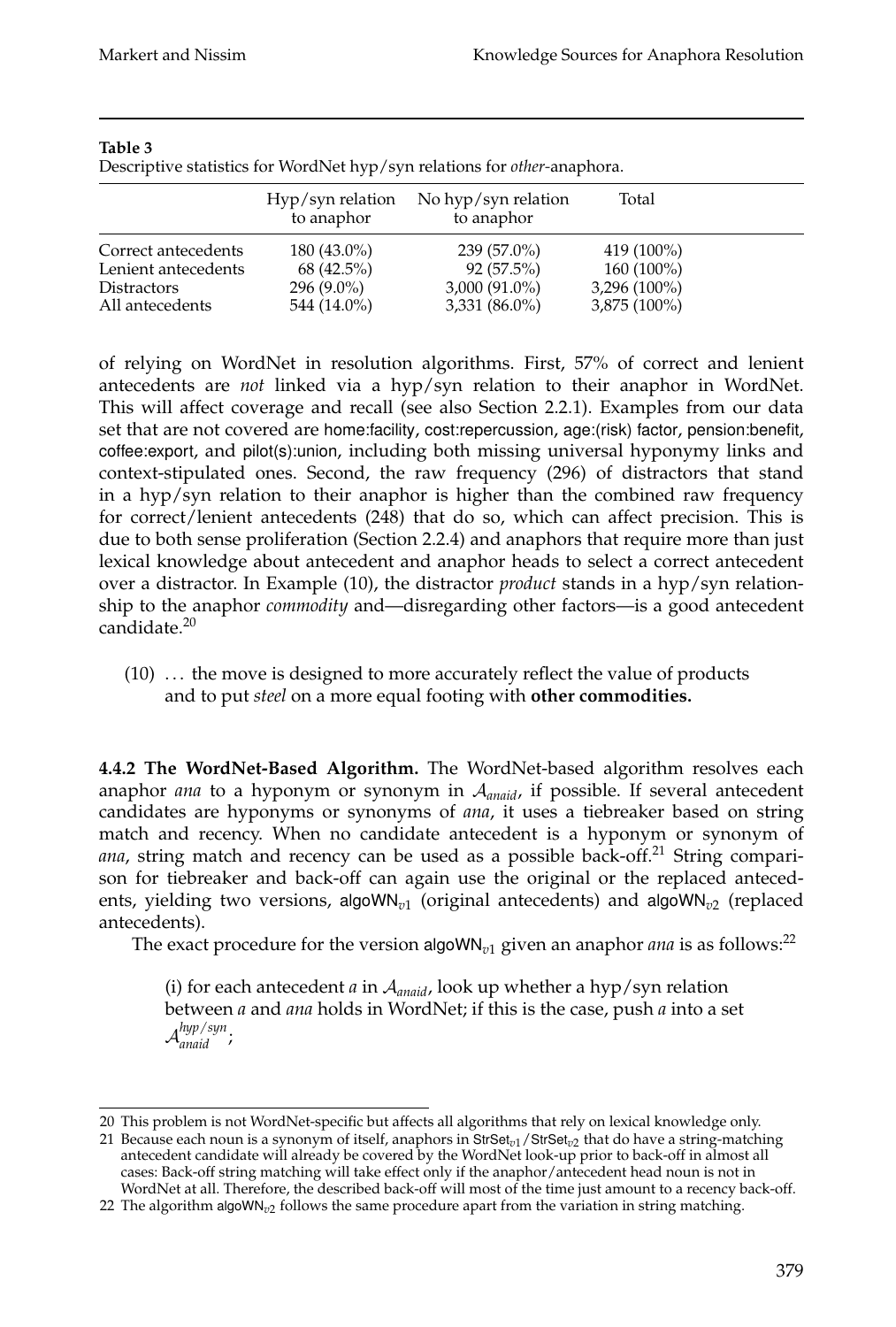(ii) if A*hyp*/*syn anaid* contains exactly one element, choose this element and stop;

(iii) otherwise, if  $\mathcal{A}_{analytic}^{hyp/syn}$  contains more than one element, string-compare each antecedent in  $\mathcal{A}_{\textit{anaid}}^{\textit{hyp/sym}}$  with *ana* (using original antecedents only). If exactly one element of  $\mathcal{A}_{\tiny{anaid}}^{\tiny{hyp/syn}}$  matches *ana*, select this one and stop; if several match *ana*, select the closest to *ana* within these matching antecedents and stop; if none match, select the closest to *ana* within A*hyp*/*syn anaid* and stop;

(iv) otherwise, if  $\mathcal{A}_{\textit{anaid}}^{\textit{hyp}/\textit{syn}}$  is empty, make no assignment and stop.

The back-off algorithm algoWN $_{v1}^*$  uses baselineSTR $_{v1}^*$  as a back-off (iv′) if no antecedent can be assigned:

(iv') otherwise, if  ${\cal A}^{{\textit{lnp}}/{\textit{syn}}}_{\textit{anaid}}$  is empty, use baselineSTR $^*_{v1}$  to assign an antecedent to *ana* and stop;

Both algoWN<sub>v1</sub> and algoWN<sub>v2</sub> achieved the same results, namely, a coverage of 65.2%, precision of 56.8%, and recall of 37.0%, yielding an *F*-measure of 44.8%. The low coverage and recall confirm our predictions in Section 4.4.1. Using backoff algoWN∗ *v*1/algoWN<sup>∗</sup> *<sup>v</sup>*<sup>2</sup> achieves a coverage of 100% and a precision/recall/*F*-measure of 44.4%.

# **4.5 Corpora as Knowledge Sources for** *Other***-Anaphora Resolution**

In Section 3 we suggested the use of shallow lexico-semantic patterns for obtaining anaphor–antecedent relations from corpora. In our first experiment we use the Web, which with its approximately  $8,058M$  pages<sup>23</sup> is the largest corpus available to the NLP community. In our second experiment we use the same technique on the BNC, a smaller (100 million words) but virtually noise-free and balanced corpus of contemporary English.

**4.5.1 Pattern Selection and Instantiation.** The list-context Xs and other Ys explicitly expresses a hyponymy/synonymy relationship with *X* being hyponyms/synonyms of *Y* (see also Example (5) and [Hearst 1992]). This is only one of the possible structures that express hyponymy/synonymy. Others involve *such*, *including*, and *especially* (Hearst 1992) or appositions and coordination. We derive our patterns from the list-context because it corresponds relatively unambigously to hyponymy/synonymy relations (in contrast to coordination, which often links sister concepts instead of a hyponym and its hyperonym, as in *tigers and lions*, or even completely unrelated concepts). In addition, it is quite frequent (for example, *and other* occurs more frequently on the Web than *such as* and *other than*). Future work has to explore which patterns have the highest precision and/or recall and how different patterns can be combined effectively without increasing the risk of false positives (see also Section 2.2.3).

<sup>23</sup> Google (http://www.google.com), estimate from November 2004.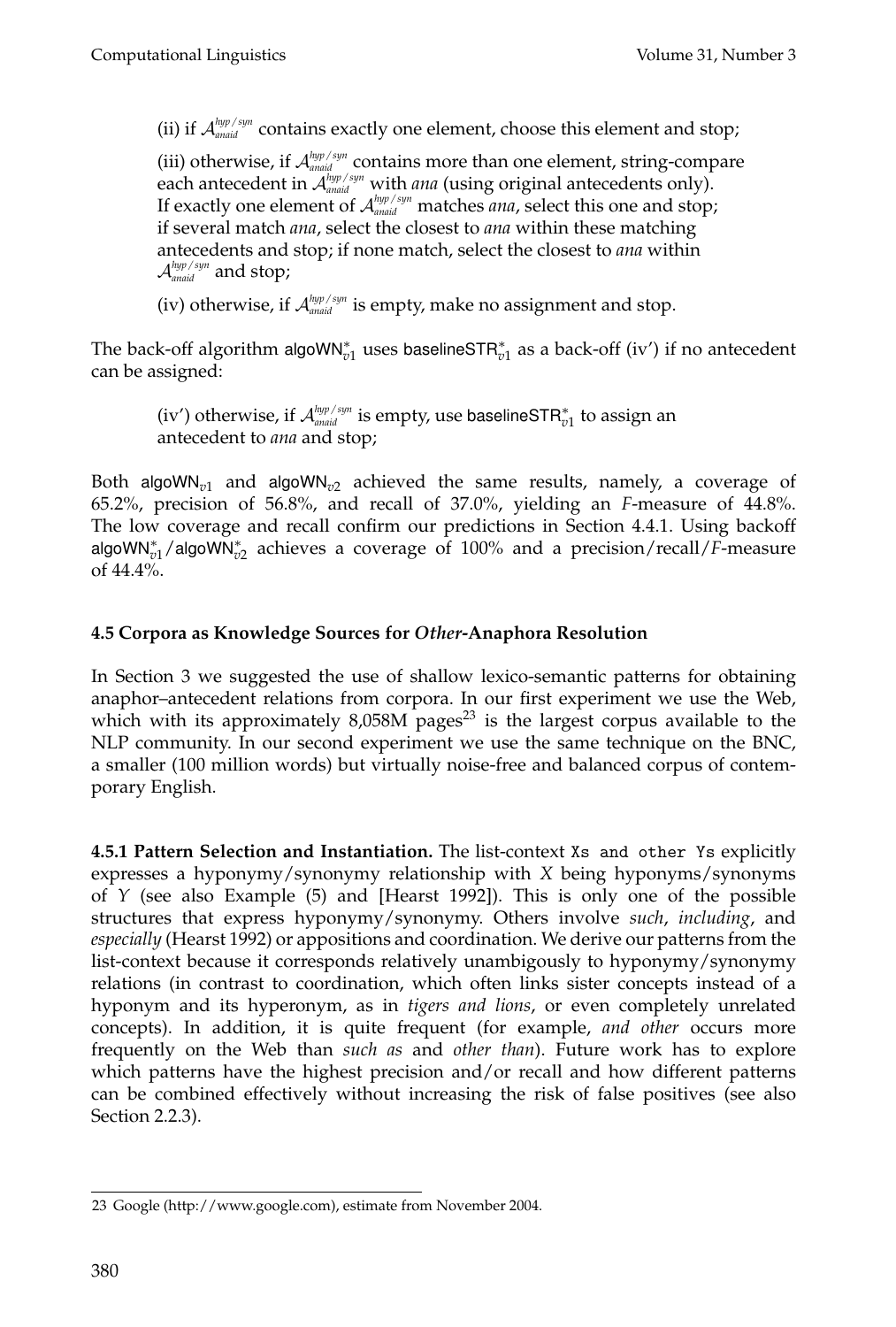#### **Table 4**

Patterns and instantiations for *other*-anaphora.

| Common-noun patterns                                   | Common-noun instantiations                                                                                                                                        |
|--------------------------------------------------------|-------------------------------------------------------------------------------------------------------------------------------------------------------------------|
| W1: $(N_1\{sg\}$ OR $N_1\{pl\})$ and other $N_2\{pl\}$ | $WIic$ : (home OR homes) and other facilities                                                                                                                     |
| B1: () and $D^*$ other $A^* N_2 \{pl\}$                | $BI_1^c$ : (home OR homes) and D <sup>*</sup> other A <sup>*</sup> facilities                                                                                     |
| Proper-noun patterns                                   | Proper-noun instantiations                                                                                                                                        |
| W1: $(N_1\{sg\}$ OR $N_1\{pl\})$ and other $N_2\{pl\}$ | $WI_1^{\nu}$ : (person OR persons) and other children<br>$WI_2^p$ : (child OR children) and other persons                                                         |
| W2: $N_1$ and other $N_2\{pl\}$                        | $WI_3^p$ : Will Quinlan and other children                                                                                                                        |
| B1: () and $D^*$ other $A^* N_2 \{pl\}$                | $BI_1^p$ : (person OR persons) and D <sup>*</sup> other A <sup>*</sup> children<br>$BI_2^p$ : (child OR children) and D <sup>*</sup> other A <sup>*</sup> persons |
| B2: $N_1$ and D <sup>*</sup> other $A^* N_2 \{pl\}$    | $BI_3^p$ : Will Quinlan and D <sup>*</sup> other A <sup>*</sup> children                                                                                          |

*Web*. For the Web algorithm (algoWeb), we use the following pattern:<sup>24</sup>

(W1) ( $N_1$ {*sg*} OR  $N_1$ { $\rho$ *l*}) and other  $N_2$ { $\rho$ *l*}

Given an anaphor *ana* and a common-noun antecedent candidate *a* in A*anaid*, we instantiate (W1) by substituting *a* for  $N_1$  and *ana* for  $N_2$ . An instantiated pattern for Example (4) is (home OR homes) and other facilities  $(WI_1^c$  in Table 4).<sup>25</sup> This pattern instantiation is parallel to the WordNet hyp/syn relation look-up for common nouns.

For NE antecedents we instantiate (W1) by substituting the NE category of the antecedent for  $N_1$ , and *ana* for  $N_2$ . An instantiated pattern for Example (9) is (person OR persons) and other children  $(WI_1^p$  in Table 4). In this instantiation,  $N_1$  (*person*) is not a hyponym of  $N_2$  (*child*); instead  $N_2$  is a hyponym of  $N_1$  (see the discussion on inverted queries in Section 4.4.1). Therefore, we also instantiate (W1) by substituting *ana* for *N*<sup>1</sup> and the NE type of the antecedent for  $N_2$  ( $WI_2^p$  in Table 4). Finally, for NE antecedents, we use an additional pattern:

(W2)  $N_1$  and other  $N_2$ { $\rho$ *l*}

which we instantiate by substituting the original NE antecedent for *N*<sup>1</sup> and *ana* for  $N_2$  ( $WI_3^p$  in Table 4). The three instantiations for NEs are parallel to the three hyp/syn relation look-ups in the WordNet experiment in Section 4.4.1. We submit these instantiations as queries to the Google search engine, making use of the Google API technology.

*BNC.* For BNC patterns and instantiations, we exploit the BNC's part-of-speech tagging. On the one hand, we restrict the instantiation of  $N_1$  and  $N_2$  to nouns to avoid noise, and on the other hand, we allow occurrence of modification to improve coverage. We

<sup>24</sup> In all patterns and instantiations in this article, *OR* is the boolean operator, *N*<sup>1</sup> and *N*<sup>2</sup> are variables, and *and* and *other* are constants.

<sup>25</sup> All common-noun instantiations are marked by a superscript *c* and all proper-noun instantiations by a superscript *p*.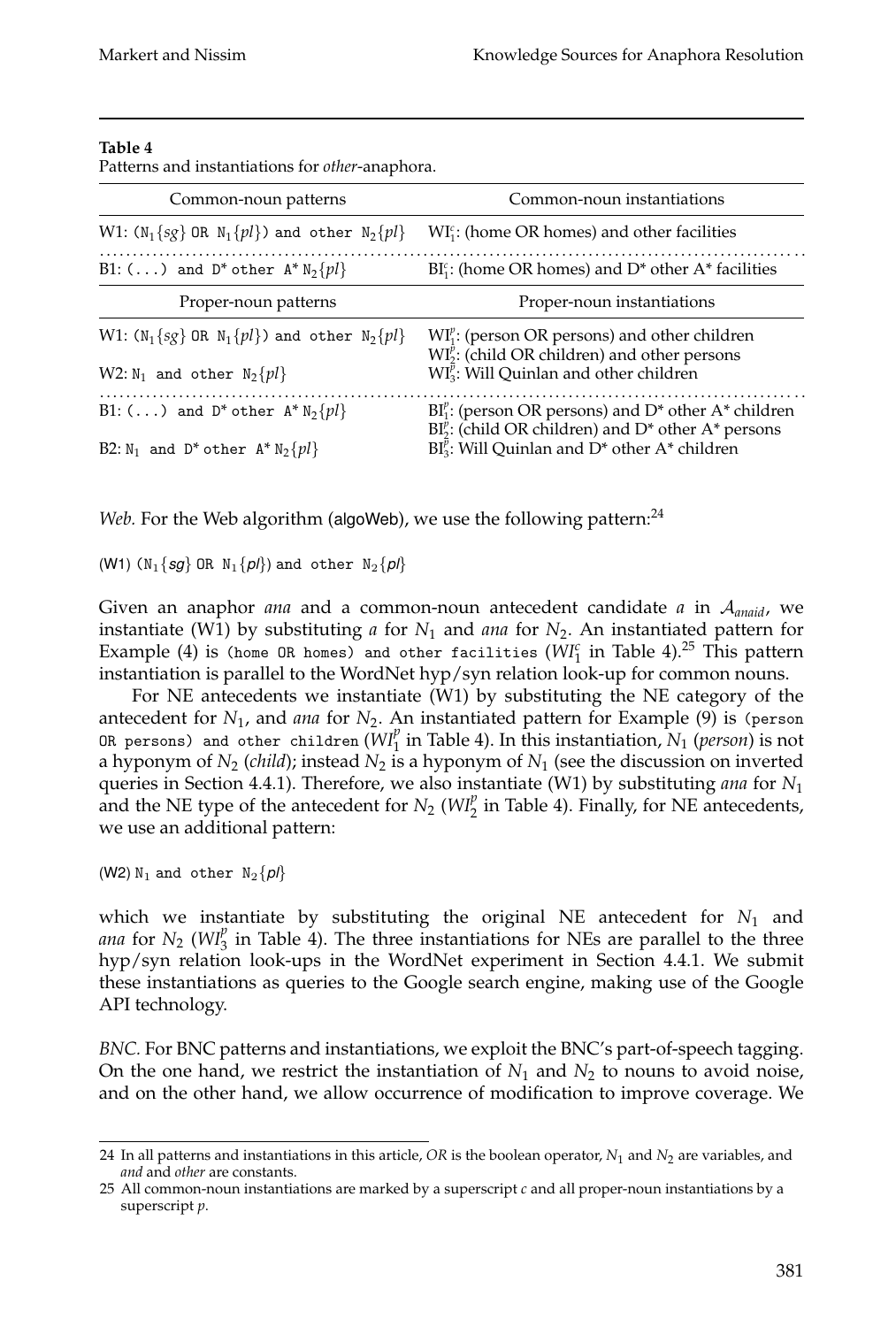therefore extend (W1) and (W2) to the patterns (B1) and (B2).<sup>26</sup> An instantiation for (B1), for example, also matches "homes and *the* other *four* facilities." Otherwise the instantiations are produced parallel to the Web (see Table 4). We search the instantiations in the BNC using the IMS Corpus Query Workbench (Christ 1995).

(B1)  $(N_1\{sg\}$  OR  $N_1\{pl\})$  and D<sup>\*</sup> other A<sup>\*</sup>  $N_2\{pl\}$ 

(B2)  $N_1$  and D<sup>\*</sup> other  $A^* N_2$ { $\rho l$ }

For both algoWeb and algoBNC, each antecedent candidate *a* in A*anaid* is assigned a score. The procedure, using the notation for the Web, is as follows. We obtain the raw frequencies of all instantiations in which *a* occurs ( $W_{1}^c$  for common nouns, or  $W_{1}^p$ ,  $W_{2}^p$ , and  $W1_2^p$  for proper names) from the Web, yielding *freq*( $W1_1^c$ ), or *freq*( $W1_1^p$ ), *freq*( $W1_2^p$ ), and *freq*( $WI_3^p$ ). The maximum  $WM_a$  over these frequencies is the score associated with each antecedent (given an anaphor *ana*), which we will also simply refer to as the antecedent's Web score. For the BNC, we call the corresponding maximum score *BMa* and refer to it as the antecedent's BNC score. This simple maximum score is biased toward antecedent candidates whose head nouns occur more frequently overall. In a previous experiment we used mutual information to normalize Web scores (Markert, Nissim, and Modjeska 2003). However, the results achieved with normalized and non-normalized scores showed no significant difference. Other normalization methods might yield significant improvements over simple maximum scoring and can be explored in future work.

**4.5.2 Descriptive Statistics.** Table 5 gives descriptive statistics for the Web and BNC score distributions for correct/lenient antecedents and distractors, including the minimum and maximum score, mean score and standard deviation, median, and number of zero scores, scores of one, and scores greater than one.

Web scores resulting from simple pattern-based search produce on average significantly higher scores for correct/lenient antecedents (mean: 2,416.68/807.63; median: 68/68.5) than for distractors (mean: 290.97; median: 1). Moreover, the method produces significantly fewer zero scores for correct/lenient antecedents (19.6%/22.5%) than for distractors (42.3%).27 Therefore the pattern-based Web method is a good candidate for distinguishing correct/lenient antecedents and distractors in anaphora resolution. In addition, the median for correct/lenient antecedents is relatively high (68/68.5), which ensures a relatively large amount of data upon which to base decisions. Only 19.6% of correct antecedents have scores of zero, which indicates that the method might have high coverage (compared to the missing 57% of hyp/syn relations for correct antecedents in WordNet; Section 4.4).

Although the means of the BNC score distributions of correct/lenient antecedents are significantly higher than that of the distractors, this is due to a few outliers; more interestingly, the median for the BNC score distributions is zero for all antecedent groups. This will affect precision for a BNC-based algorithm because of the small amount of data decisions are based on. In addition, although the number of zero scores

<sup>26</sup> The star operator indicates zero or more occurrences of a variable. The variable *D* can be instantiated by any determiner; the variable *A* can be instantiated by any adjective or cardinal number.

<sup>27</sup> Difference in means was calculated via a *t*-test; for medians we used chi-square, and for zero counts a *t*-test for proportions. The significance level used was 5%.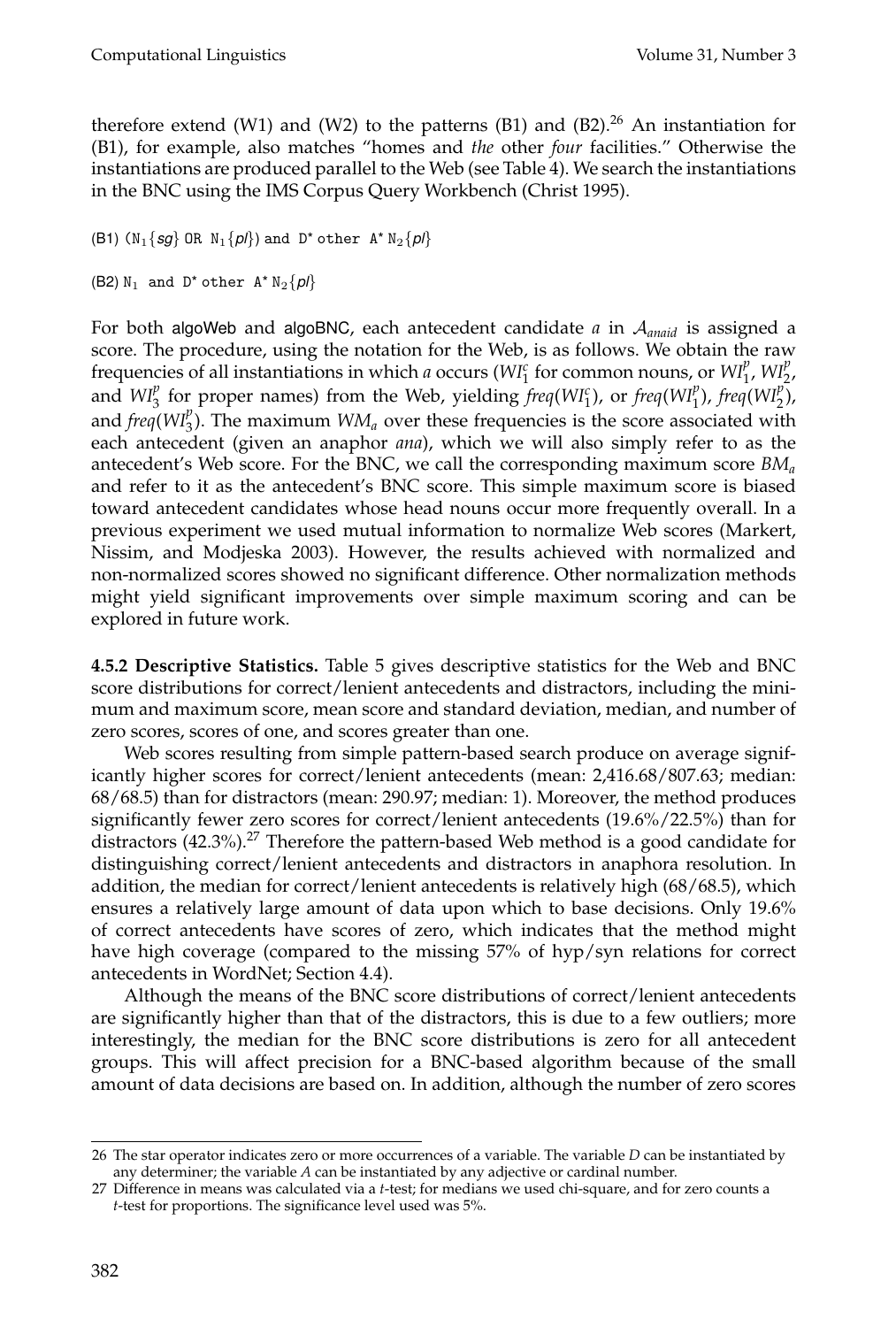|                   | Min–Max                   | Mean             | SD                | Med              | 0 scores                                | 1 scores                    | scores > 1                      |
|-------------------|---------------------------|------------------|-------------------|------------------|-----------------------------------------|-----------------------------|---------------------------------|
|                   |                           |                  |                   |                  | All possible antecedents (Total: 3,875) |                             |                                 |
| BNC<br>Web        | $0 - 22$<br>$0 - 283,000$ | 0.07<br>542.15   | 0.60<br>8,352.46  | $\theta$<br>2    | 3,714 (95.8%)<br>$1,513(39.0\%)$        | $109(2.8\%)$<br>270 (7.0%)  | 52 $(1.4\%)$<br>$2,092(54.0\%)$ |
|                   |                           |                  |                   |                  | Correct antecedents (Total: 419)        |                             |                                 |
| <b>BNC</b><br>Web | $0 - 22$<br>$0 - 283,000$ | 0.32<br>2,416.68 | 1.62<br>15,947.93 | $\theta$<br>68   | 360 (85.9%)<br>82 (19.6%)               | $39(9.3\%)$<br>11 $(2.6\%)$ | $20(4.8\%)$<br>326 (77.8%)      |
|                   |                           |                  |                   |                  | Lenient antecedents (Total: 160)        |                             |                                 |
| <b>BNC</b><br>Web | $0 - 4$<br>$0 - 8,840$    | 0.21<br>807.63   | 0.62<br>1,718.13  | $\theta$<br>68.5 | 139 (86.9%)<br>36(22.5%)                | $13(8.1\%)$<br>$3(1.9\%)$   | $8(5.0\%)$<br>$121(75.6\%)$     |
|                   |                           |                  |                   |                  | Distractors (Total: 3,296)              |                             |                                 |
| <b>BNC</b><br>Web | $0 - 6$<br>$0 - 283,000$  | 0.03<br>290.97   | 0.25<br>7,010.07  | $\theta$         | $3,215(97.5\%)$<br>$1,395(42.3\%)$      | 57 (1.7%)<br>$256(7.8\%)$   | $24(0.8\%)$<br>$1,645(49.9\%)$  |

#### **Table 5**

Descriptive statistics for Web scores and BNC scores for *other-*anaphora.

for correct/lenient antecedents (85.9%/86.9%) is significantly lower than for distractors (97.5%), the number of zero scores is well above 80% for all antecedent groups. Thus, the coverage and recall of a BNC-based algorithm will be very low. Although the BNC scores are in general much lower than Web scores and although the Web scores distinguish better between correct/lenient antecedents and distractors, we observe that Web and BNC scores still correlate significantly, with correlation coefficients between 0.20 and 0.35, depending on antecedent group. $^{28}$ 

To summarize, the pattern-based method yields correlated results on different corpora, but it is expected to depend on large corpora to be really successful.

**4.5.3 The Corpus-Based Algorithms.** The prototype Web-based algorithm resolves each anaphor *ana* to the antecedent candidate in A*anaid* with the highest Web score above zero. If several potential antecedents achieve the same Web score, it uses a tiebreaker based on string match and recency. If no antecedent candidate achieves a Web score above zero, string match and recency can be used as a back-off. String comparison for tiebreaker and back-off can again use the original or the replaced antecedents, yielding two versions, algoWeb<sub>*v*1</sub> (original antecedents) and algoWeb<sub>*v2*</sub> (replaced antecedents).

The exact procedure for the version algoWeb<sub>*v*1</sub> for an anaphor *ana* is as follows:<sup>29</sup>

(i) for each antecedent *a* in A*anaid*, compute its Web score *WMa*. Compute the maximum *WM* of all Web scores over all antecedents in A*anaid*. If *WMa* is equal to *WM* and bigger than zero, push *a* into a set  $\mathcal{A}_{anaid}^{WM}$  .

<sup>28</sup> Correlation significance was measured by both a *t*-test for the correlation coefficient and also by the nonparametric paired Kendall rank correlation test, both yielding significance at the 1% level.

<sup>29</sup> The algorithm algoWeb*v*<sup>2</sup> follows the same basic procedure apart from the variation regarding original/replaced antecedents in string matching.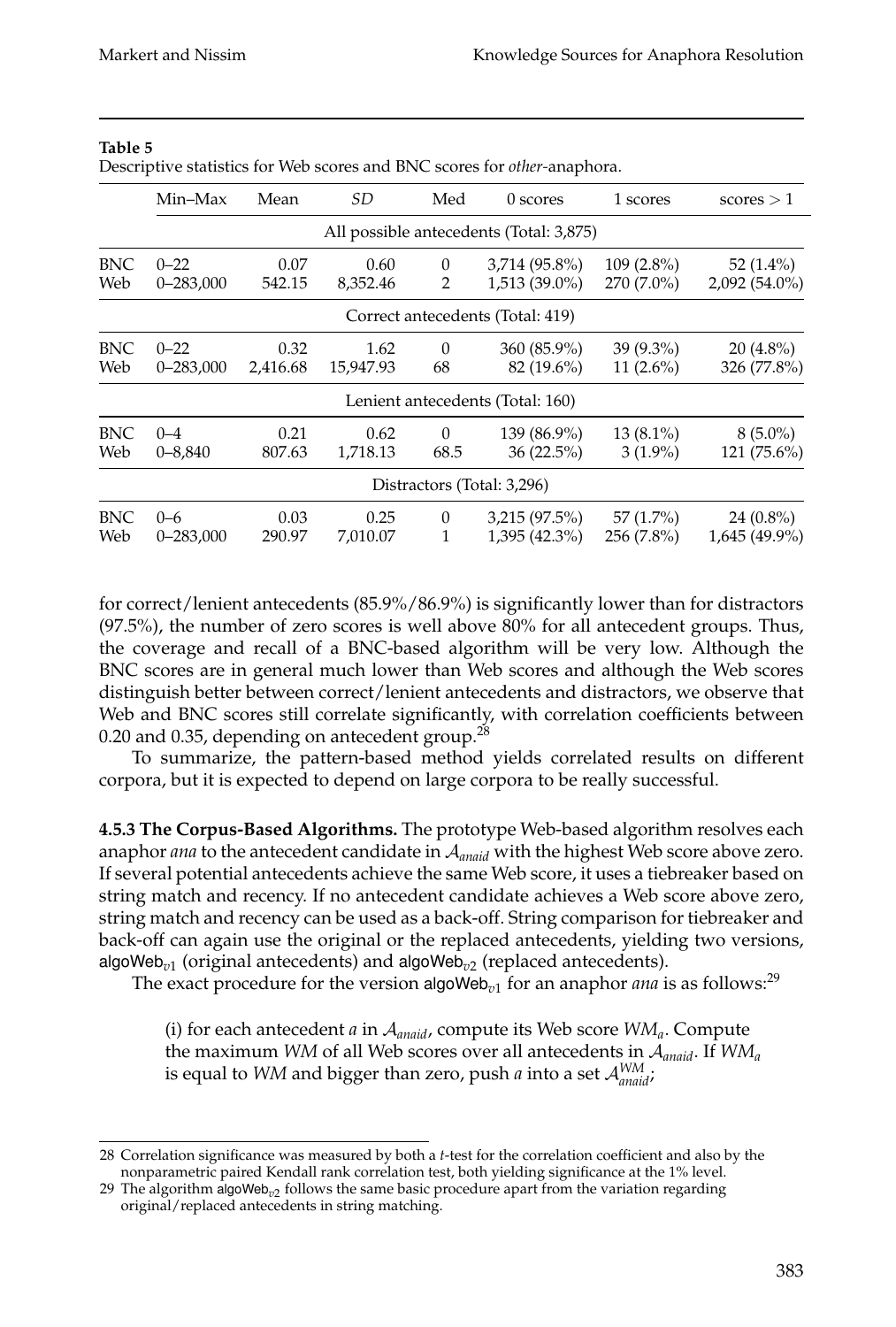(ii) if  $A_{anaid}^{WM}$  contains exactly one element, select this element and stop;

(iii) otherwise, if  $\mathcal{A}_{\textit{anaid}}^{\textit{WM}}$  contains more than one element, string-compare each antecedent in A*WM anaid* with *ana* (using original antecedents). If exactly one element of A*WM anaid* matches *ana*, select this one and stop; if several match *ana*, select the closest to *ana* within these matching antecedents and stop; if none match, select the closest to *ana* within A*WM anaid* and stop;

(iv) otherwise, if  $A_{\text{anaid}}^{\text{WM}}$  is empty, make no assigment and stop.

The back-off algorithm algoWeb $_{v1}^\ast$  uses baselineSTR $_{v1}^\ast$  as a back-off (iv′) if no antecedent can be assigned (parallel to the back-off in algoWN∗ *<sup>v</sup>*1):

(iv') otherwise, if  ${\cal A}^{WM}_{anaid}$  is empty, use baselineSTR $_{v1}^*$  to assign an antecedent to *ana* and stop;

algoWeb*v*<sup>1</sup> and algoWeb*v*<sup>2</sup> can overrule string matching for anaphors in StrSet*v*1/StrSet*v*2. This happens when the Web score of an antecedent candidate that does not match the anaphor is higher than the Web scores of matching antecedent candidates. In particular, there is no guarantee that matching antecedent candidates are included in  $A_{anaid}^{WM}$ . In that respect, algoWeb<sub>*v*1</sub> and algoWeb<sub>*v*2</sub> differ from the corresponding WordNet algorithms: Matching antecedent candidates are always synonyms of the anaphor (as each noun is a synonym of itself) and therefore always included in  $\mathcal{A}_{anaid}^{hyp/syn}$ . Therefore the WordNet algorithms can be seen as a direct extension of baselineSTR; that is, they achieve the same results as the string-matching baseline on the sets StrSet*v*1/StrSet*v*2.

Given the high precision of baselineSTR, we might want to exclude the possibility that the Web algorithms overrule string matching. Instead we can use string matching *prior* to Web scoring, use the Web scores only when there are no matching antecedent candidates, and use recency as the final back-off. This variation then achieves the same results on the sets StrSet*v*1/StrSet*v*<sup>2</sup> as the WordNet algorithms and the string-matching baselines. In combination with the possibility of using original or replaced antecedents for string matching this yields four algorithm variations overall (see Table 6). The results (see Table 7) do not show any significant differences according to the variation explored.

The BNC-based algorithms follow the same procedures as the Web-based algorithms, using the BNC scores instead of Web scores. The results (see Table 8) are disappointing because of data sparseness (see above). No variation yields considerable improvement over baselineSTR*v*<sup>2</sup> in the final *precision*∗; in fact, in most cases the varia-

#### **Table 6**

Properties of the variations for the corpus-based algorithms for *other-*anaphora.

| Replaced/original antecedent Overrule string matching? |                  |
|--------------------------------------------------------|------------------|
| v1 original<br>v2 replaced<br>v3 original              | yes<br>yes<br>no |
| v <sub>4</sub> replaced                                | no               |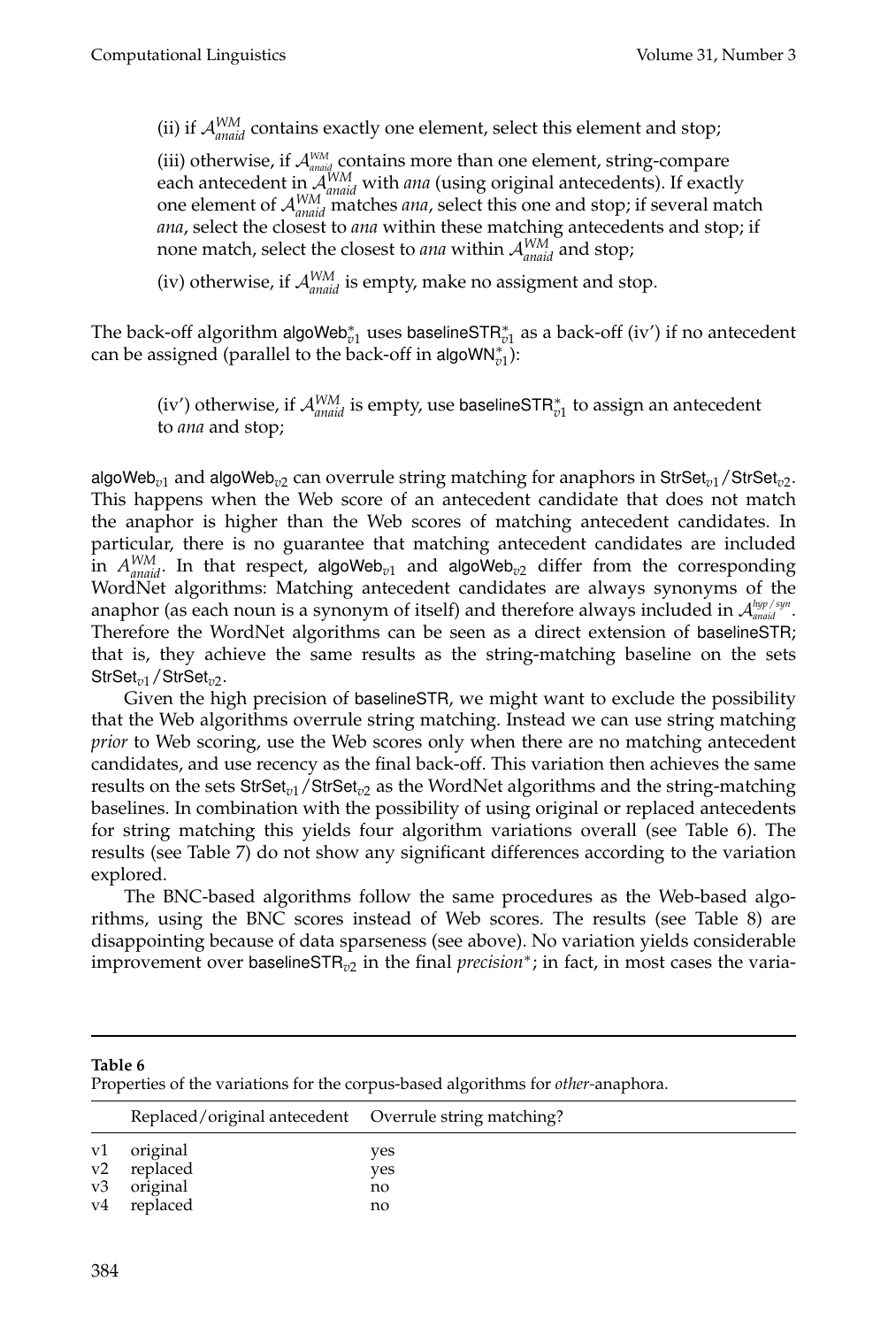| Coverage |       |       |                  | Precision <sup>*</sup>                                |  |
|----------|-------|-------|------------------|-------------------------------------------------------|--|
| 0.950    | 0.520 | 0.495 | 0.507            | 0.512                                                 |  |
| 0.950    | 0.518 | 0.493 | 0.505            | 0.509                                                 |  |
| 0.958    | 0.534 | 0.512 | 0.523            | 0.519                                                 |  |
| 0.961    | 0.538 | 0.517 | 0.527            | 0.524                                                 |  |
|          |       |       | Precision Recall | <u>rico icounto ioi villa unuprioru.</u><br>F-measure |  |

#### **Table 7**

Web results for *other-*anaphora.

# **Table 8**

| BNC results for <i>other</i> -anaphora. |  |  |  |
|-----------------------------------------|--|--|--|
|-----------------------------------------|--|--|--|

| Algorithm                | Coverage | Precision | Recall | F-measure | Precision <sup>*</sup> |
|--------------------------|----------|-----------|--------|-----------|------------------------|
| algoBN $C_{n1}$          | 0.210    | 0.488     | 0.103  | 0.170     | 0.355                  |
| algoBN $C_{n2}$          | 0.210    | 0.488     | 0.103  | 0.170     | 0.360                  |
| algoBN $C_{n3}$          | 0.417    | 0.618     | 0.257  | 0.363     | 0.370                  |
| algoBN $C_{\tau\Lambda}$ | 0.419    | 0.626     | 0.262  | 0.369     | 0.375                  |

tions just apply a string-matching baseline, either as a back-off or prior to checking BNC scores, depending on the variation used.

## **4.6 Discussion and Error Analysis**

The performances of the best versions of all algorithms for *other*-anaphora are summarized in Table 9.

**4.6.1 Algorithm Comparison.** Algorithms are compared on their final *precision*∗ using two tests throughout this article. We used a *t*-test to measure the difference between two algorithms in the proportion of correctly resolved anaphors. However, there are many examples which are easy (for example, string-matching examples) and that therefore most or all algorithms will resolve correctly, as well as many that are too hard for all algorithms. Therefore, we also compare two algorithms using McNemar's test, which only relies on the part of the data set in which the algorithms do not give the same answer.<sup>30</sup> If not otherwise stated, all significance claims hold at the 5% level for both the *t*-test *and* McNemar's test.

The algorithm baselineSTR significantly outperforms baselineREC in *precision*∗, showing that the "same predicate match" is quite accurate even though not very frequent (coverage is only 30.9%). The WordNet-based and Web-based algorithms achieve a final precision that is significantly better than the baselines' as well as algoBNC's. Most interestingly, the Web-based algorithms significantly outperform the WordNet-based algorithms, confirming our predictions based on the descriptive statistics. The Web approach, for example, resolves Examples (3), (4), (6), and (11) (which WordNet could not resolve) in addition to Examples (8) and (9), which both the Web and WordNet algorithms could resolve.

<sup>30</sup> We thank an anonymous reviewer for suggesting the use of McNemar's test for this article.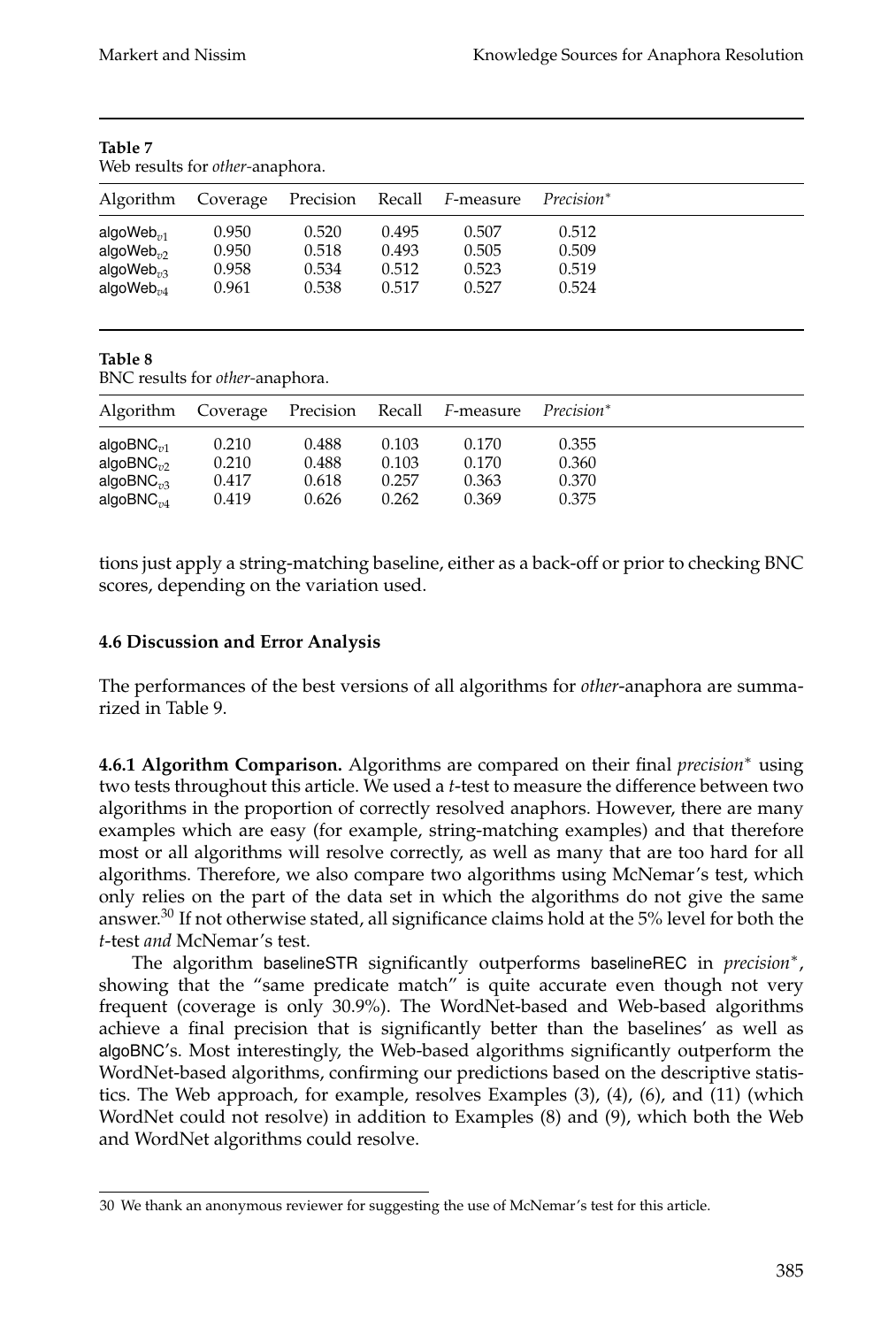| Algorithm                 | Coverage | Precision | Recall | <i>F</i> -measure | Precision <sup>*</sup> |
|---------------------------|----------|-----------|--------|-------------------|------------------------|
| baselineREC               | 1.000    | 0.178     | 0.178  | 0.178             | 0.178                  |
| baselineSTR <sub>77</sub> | 0.309    | 0.698     | 0.216  | 0.329             | 0.350                  |
| algoBN $C_{n4}$           | 0.419    | 0.626     | 0.262  | 0.369             | 0.375                  |
| algoWN $_{22}$            | 0.652    | 0.568     | 0.370  | 0.448             | 0.444                  |
| algoWeb $_{74}$           | 0.961    | 0.538     | 0.517  | 0.527             | 0.524                  |

**Table 9** Overview of the results for the best algorithms for *other-*anaphora.

As expected, the WordNet-based algorithms suffer from the problems discussed in Section 2.2. In particular, Problem 1 proved to be quite severe, as algoWN achieved a coverage of only 65.2%. Missing links in WordNet also affect precision if a good distractor has a link to the anaphor in WordNet, whereas the correct antecedent does not (Example (10)). Missing links are both universal relations that should be included in an ontology (such as home:facility) and context-dependent links (e.g., age:(risk) factor, costs:repercussions; see Problem 2 in Section 2.2.2). Further mining of WordNet beyond following hyponymy/synonymy links might alleviate Problem 1 but is more costly and might lead to false positives (Problem 3). To a lesser degree, the WordNet algorithms also suffer from sense proliferation (Problem 4), as all senses of both anaphor and antecedent candidates were considered. Therefore, some hyp/syn relations based on a sense not intended in the text were found, leading to wrong-antecedent selection and lowering precision. In Example (11), for instance, there is no hyponymy link between the head noun of the correct antecedent (*question*) and the head noun of the anaphor (*issue*), whereas there is a hyponymy link between *issue* and *person = [Mr. Dallara]* (using the sense of issue as *offspring*) as well as a synonymy link between *number* and *issue*. While in this case considering the most frequent sense of the anaphor *issue* as indicated in WordNet would help, this would backfire in other cases in our data set in which *issue* is mostly used in the minority sense of *stock, share*. Obviously, prior word sense disambiguation would be the most principled but also a more costly solution.

(11) While Mr. Dallara and Japanese officials say *the question of investors access to the U.S. and Japanese markets* may get a disproportionate share of the public's attention, a number of **other important economic issues** [. . . ]

The Web-based method does not suffer as much from these problems. The linguistically motivated patterns we use reduce long-distance dependencies between anaphor and antecedent to local dependencies. By looking up these patterns on the Web we make use of a large amount of data that is very likely to encode strong semantic links via these local dependencies and to do so frequently. This holds both for universal hyponymy relations (addressing Problem 1) and relations that are not necessarily to be included in an ontology (addressing Problem 2). The problem of whether to include subjective and context-dependent relations in an ontology (Problem 2) is circumvented by using Web scores only in comparison to Web scores of other antecedent candidates. In addition, the Web-based algorithm needs no hand-processing or hand-modeling whatsoever, thereby avoiding the manual effort of building ontologies. Moreover, the local dependencies we use reduce the need for prior word sense disambiguation (Problem 4), as the anaphor and the antecedent constrain each other's sense within the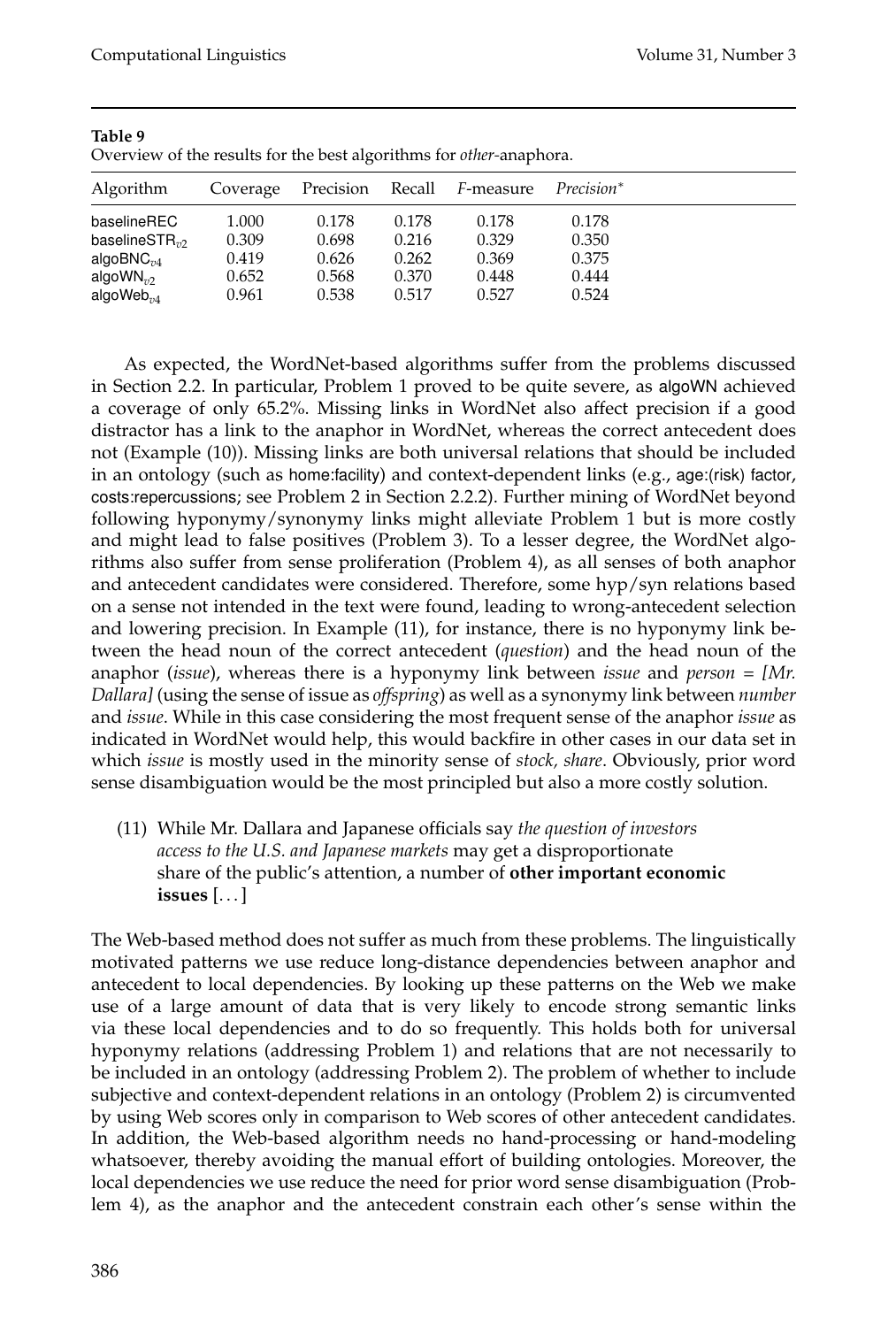

#### **Figure 1**

Decision tree for error classification.

context of the pattern. Furthermore, the Web scores are based on frequency, which biases the Web-based algorithms toward frequent senses as well as sense pairs that occur together frequently. Thus, the Web algorithm has no problem resolving *issue* to *question* in Example (11) because of the high frequency of the query *question OR questions and other issues*. Problem 3 is still not addressed, however, as any corpus can encode the same semantic relations via different patterns. Combining patterns might therefore yield problems similar to those presented by combining information sources in an ontology.

Our pattern-based method, though, seems to work on very large corpora only. Unlike the Web-based algorithms, the BNC-based ones make use of POS tagging and observe sentence boundaries, thus reducing the noise intrinsic to an unprocessed corpus like the Web. Moreover, the instantiations used in algoBNC allow for modification to occur (see Table 4), thus increasing chances of a match. Nevertheless, the BNC-based algorithms performed much worse than the Web-based ones: Only 4.2% of all pattern instantiations were found in the BNC, yielding very low coverage and recall (see Table 5).

**4.6.2 Error Analysis.** Although the Web algorithms perform best, algoWEB*v*<sup>4</sup> still incurs 194 errors (47.6% of 408). Because in several cases there is more than one reason for a wrong assignment, we use the decision tree in Figure 1 for error classification. By using this decision tree, we can, for example, exclude from further analysis those cases that none of the algorithms could resolve because of their intrinsic design.

As can be seen in Table 10, quite a large number of errors result from deleting pronouns as well as not dealing with split antecedents (44 cases, or 22.7% of all mistakes).<sup>31</sup> Out of these 44, 30 involve split antecedents. In 19 of these 30 cases, one of the several correct antecedents has indeed been chosen by our algorithm, *but* all the correct antecedents need to be found to allow for the resolution to be counted as correct.

Given the high number of NE antecedents in our corpus (43.8% of correct, 25% of all antecedents; see Table 1), NE resolution is crucial. In 11.3% of the cases, the algorithm selects a distractor instead of the correct antecedent because the NER module

<sup>31</sup> Percentages of errors are rounded to the first decimal; rounding errors account for the coverage of 99.9% of errors instead of 100%.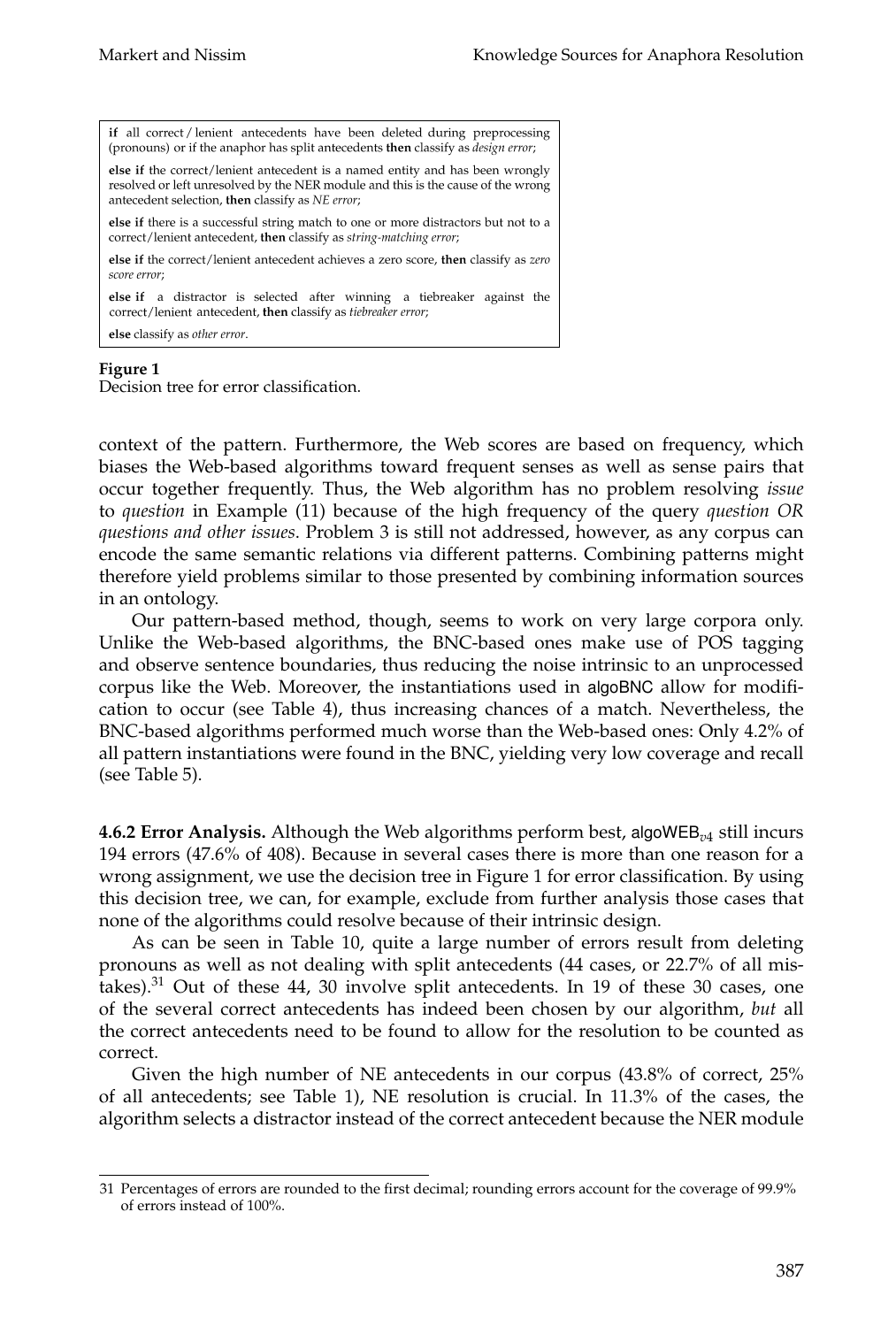| Error type      |     | Number of cases Percentage of cases |  |
|-----------------|-----|-------------------------------------|--|
| Design          | 44  | 22.7                                |  |
| Named entity    | 22  | 11.3                                |  |
| String matching | 19  | 9.8                                 |  |
| Zero score      | 48  | 24.7                                |  |
| Tiebreaker      | 13  | 6.7                                 |  |
| Other           | 48  | 24.7                                |  |
| Total           | 194 | 99.9                                |  |
|                 |     |                                     |  |

#### **Table 10**

Occurrences of error types for the best *other*-anaphora algorithm algoWeb<sub>*v*4</sub>.

either leaves the correct antecedent unresolved (which could then lead to very few or zero hits in Google) or resolves the named entity to the wrong NE category. String matching is a minor cause of errors (under 10%). This is because, apart from its being generally reliable, there is also a possible string match only in just about 30% of the cases (see Table 2).

Many mistakes, instead, occur because *other*-anaphora can express heavily contextdependent and very unconventional relations, such as the description of *dolls* as *winners* in Example (12).

(12) Coleco bounced back with the introduction of the *Cabbage Patch dolls*. [. . . ] But as the craze died, Coleco failed to come up with **another winner.**[. . . ]

In such cases, the relation between the anaphor and antecedent head nouns is not frequent enough to be found in a corpus even as large as the Web.<sup>32</sup> This is mirrored in the high percentage of *zero-score errors* (24.7% of all mistakes). Although the Web algorithm suffers from a knowledge gap to a smaller degree than WordNet, there is still a substantial number of cases in which we cannot find the right lexical relation.

Errors of type *other* are normally due to good distractors that achieve higher Web scores than the correct antecedent. A common reason is that the wished-for relation is *attested but rare* and therefore other candidates yield higher scores. This is similar to *zero-score errors*. Furthermore, the *elimination of modification*, although useful to reduce data sparseness, can sometimes lead to the elimination of information that could help disambiguate among several candidate antecedents. Lastly, lexical information, albeit crucial and probably more important than syntactic information (Modjeska 2002), is not sufficient for the resolution of *other*-anaphora. The integration of other features, such as grammatical function, NP form, and discourse structure, could probably help when very good distractors cannot be ruled out by purely lexical methods (Example (10)). The integration of the Web feature in a machine-learning algorithm using several other features has yielded good results (Modjeska, Markert, and Nissim 2003).

<sup>32</sup> Using different or simply more patterns might yield some hits for anaphor–antecedent pairs that return a zero score when instantiated in the pattern we use in this article.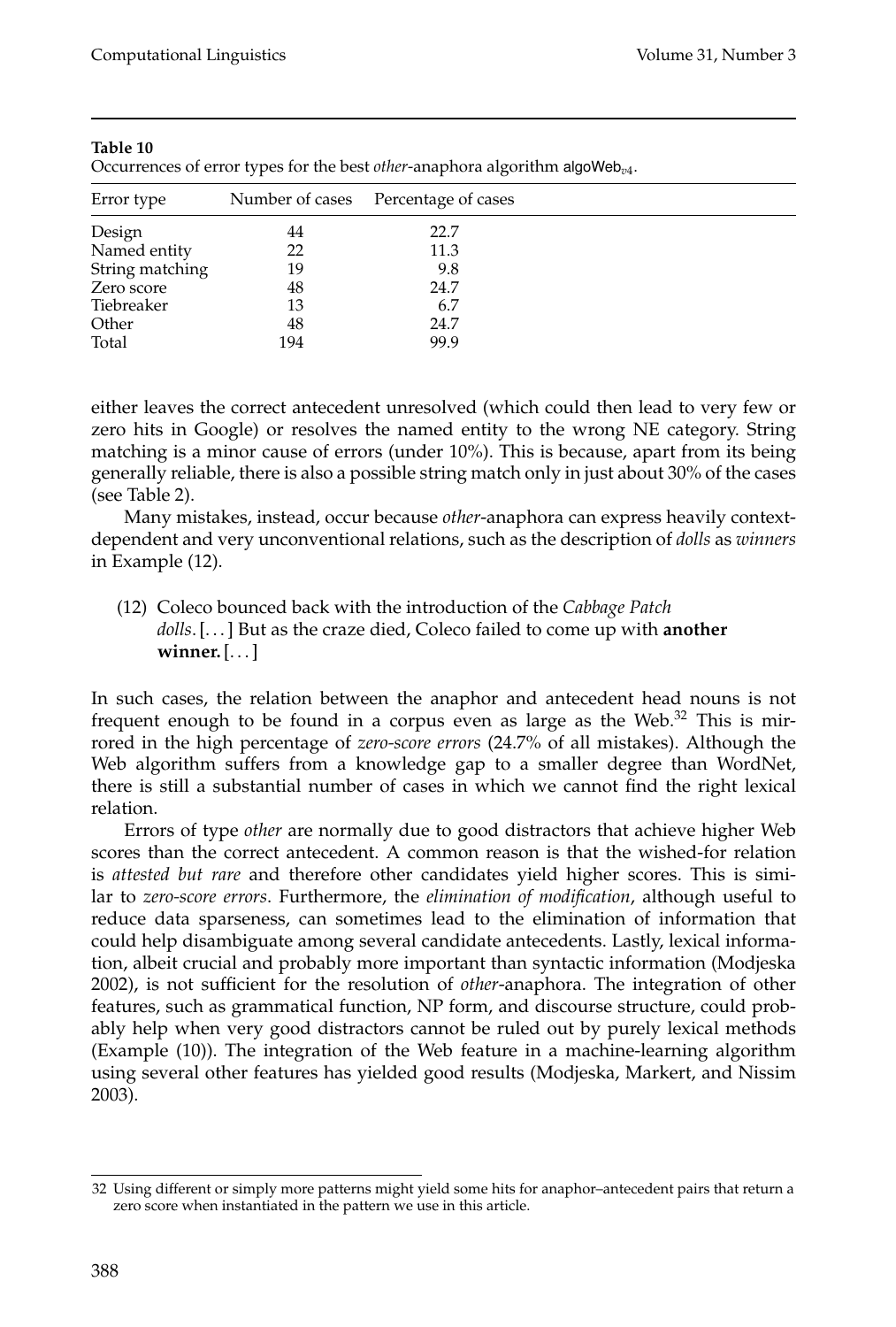# **5. Case Study II: Definite NP Coreference**

The Web-based method we have described outperforms WordNet as a knowledge source for antecedent selection in *other*-anaphora resolution. However, it is not clear how far the method and the achieved comparative results generalize to other kinds of full NP anaphora. In particular, we are interested in the following questions:

- Is the knowledge gap encountered in WordNet for *other*-anaphora equally severe for other kinds of full NP anaphora? A partial (mostly affirmative) answer to this is given by previous researchers, who put the knowledge gap for coreference at 30–50% and for bridging at 38–80%, depending on language, domain, and corpus (see Section 2).
- Do the Web-based method and the specific search patterns we use generalize to other kinds of anaphora?
- Do different anaphoric phenomena require different lexical knowledge sources?

As a contribution, we investigate the performance of the knowledge sources discussed for *other*-anaphora in the resolution of **coreferential NPs with full lexical heads,** concentrating on definite NPs (see Example (1)). The automatic resolution of such anaphors has been the subject of quite significant interest in the past years, but results are much less satisfactory than those obtained for the resolution of pronouns (see Section 2).

The relation between the head nouns of coreferential definite NPs and their antecedents is again, in general, one of hyponymy or synonymy, making an extension of our approach feasible. However, *other-*anaphors are especially apt at conveying context-specific or subjective information by forcing the reader via the *other-*expression to accommodate specific viewpoints. This might not hold for definite NPs.<sup>33</sup>

# **5.1 Corpus Collection**

We extracted definite NP anaphors and their candidate antecedents from the MUC-6 coreference corpus, including both the original training and test material, for a total of 60 documents. The documents were automatically preprocessed in the following way: All meta-information about each document indicated in XML (such as WSJ category and date) was discarded, and the headline was included and counted as one sentence. Whenever headlines contained three dashes, everything after the dashes was discarded.

We then converted the MUC coreference chains into an anaphor–antecedent annotation concentrating on anaphoric definite NPs. All definite NPs which are in, but not at the beginning of, a coreference chain are potential anaphors. We excluded definite NPs with proper noun heads (such as *the United States*) from this set, since these do not depend on an antecedent for interpretation and are therefore not truly anaphoric.<sup>34</sup> We also excluded appositives, which provide coreference structurally and are therefore

<sup>33</sup> We thank an anonymous reviewer for pointing out that this role for coreference is more likely to be provided by demonstratives than definite NPs.

<sup>34</sup> Proper-noun heads are approximated by capitalization in the exclusion procedure.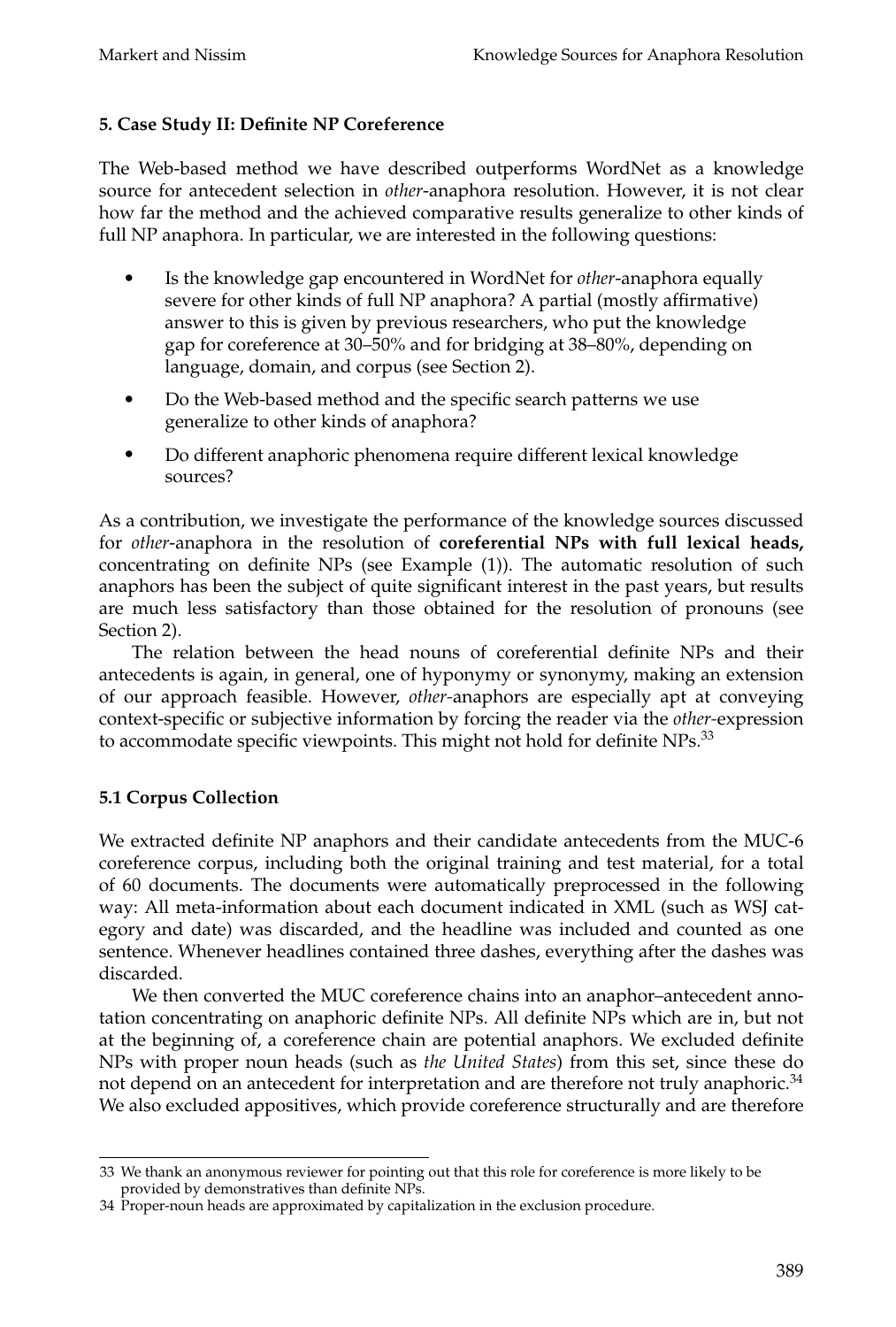not anaphoric. Otherwise, we strictly followed the MUC annotation for coreference in our extraction, although it is not entirely consistent and not necessarily comprehensive (van Deemter and Kibble 2000). This extraction method yielded a set of 565 anaphoric definite NPs.

For each extracted anaphor in a coreference chain *C* we regard the NP in *C* that is closest to the anaphor as the correct antecedent, whereas all other previous mentions in *C* are regarded as lenient. NPs that occur before the anaphor but are not marked as being in the same coreference chain are distractors. Since anaphors with split antecedents are not annotated in MUC, anaphors cannot have more than one correct antecedent. In Example (13), the NPs with the head nouns *Pact*, *contract*, and *settlement* are marked as coreferent in MUC: In our annotation, *the settlement* is an anaphor with a correct antecedent headed by *contract* and a lenient antecedent *Pact*. Other NPs prior to the anaphor (e.g., *Canada* or *the IWA-Canada union*) are distractors.35

(13) Forest Products Firms Tentatively Agree On Pact in Canada. A group of large British Columbia forest products companies has reached *a tentative, three-year labor contract with about 18,000 members of the IWA-Canada union*, ...**The settlement** involves . . .

With respect to *other*-anaphora, we expanded our window size from two to five sentences (the current and the four previous sentences) and excluded all anaphors with no correct or lenient antecedent within this window size, thus yielding a final set of 477 anaphors (84.4% of 565). This larger window size is motivated by the fact that a window size of two would cover only 62.3% of all anaphors (352 out 565).

## **5.2 Antecedent Extraction, Preprocessing, and Baselines**

All NPs prior to the anaphor within the five-sentence window were extracted as antecedent candidates. $36$  We further processed anaphors and antecedents as in Case Study I (see Section 4.2): Modification was stripped and all NPs were lemmatized. In this experiment, named entities were resolved using Curran and Clark's (2003) NE tagger rather than GATE.<sup>37</sup> The identified named entities were further subclassified into finer-grained entities, as described for Case Study I.

The final number of extracted antecedents for the whole data set of 477 anaphors is 14,233, with an average of 29.84 antecedent candidates per anaphor. This figure is much higher than the average number of antecedent candidates for *other*-anaphors (10.5) because of the larger window size used. The data set includes 473 correct antecedents, 803 lenient antecedents, and 12,957 distractors. Table 11 shows the distribution of NP types for correct and lenient antecedents and for distractors.

There are fewer correct antecedents (473) than anaphors (477) because the MUC annotation also includes anaphors whose antecedent is not an NP but, for example, a nominal modifier in a compound. Thus, in Example (14), *the bankruptcy code* is annotated in MUC as coreferential to *bankruptcy-law*, a modifier in *bankruptcy-law protection*.

<sup>35</sup> All examples in the coreference study are from the MUC-6 corpus.

<sup>36</sup> This extraction was conducted manually, to put this study on an equal footing with Case Study I. It presupposes perfect NP chunking. A further discussion of this issue can be found in Section 6.

<sup>37</sup> Curran and Clark's (2003) tagger was not available to us during the first case study. Both NE taggers are state-of-the-art taggers trained on newspaper text.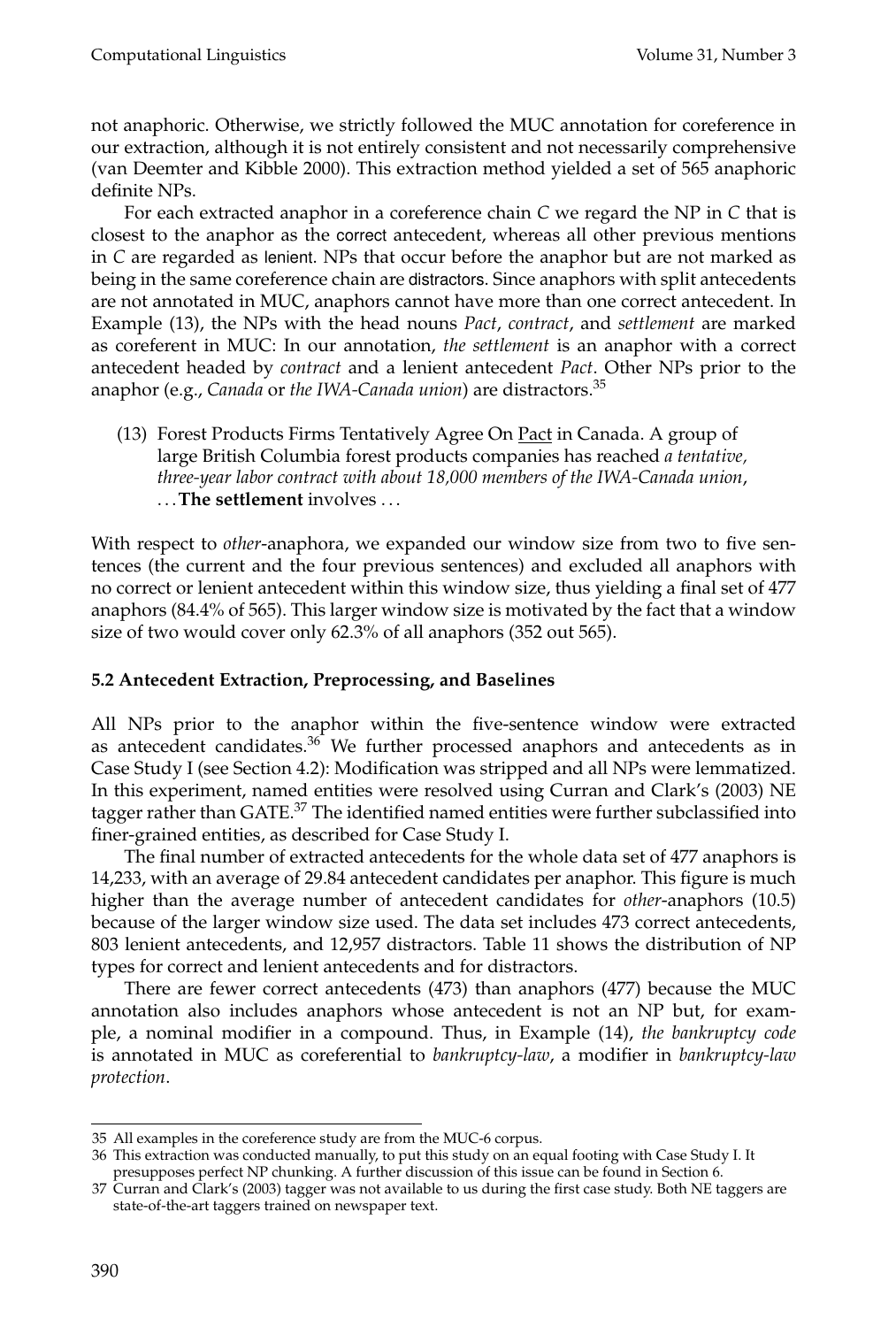|                | Correct | Lenient | <b>Distractors</b> | All    |
|----------------|---------|---------|--------------------|--------|
| Pronouns       | 70      | 145     | 1,078              | 1,293  |
| Named entities | 123     | 316     | 3,108              | 3,547  |
| Common nouns   | 280     | 342     | 8.771              | 9.133  |
| Total          | 473     | 803     | 12.957             | 14.233 |

#### **Table 11** Distribution of antecedent NP types for definite NP anaphora.

(14) All legal proceedings against Eastern, a unit of Texas Air Corp., were put on hold when Eastern filed for *bankruptcy-law* protection March 9. . . . If it doesn't go quickly enough, the judge said he may invoke a provision of **the bankruptcy code** [. . . ]

In our scheme we extract *the bankruptcy code* as anaphoric but our method of extracting candidate antecedents does not include *bankruptcy-law*. Therefore, there are four anaphors in our data set with no correct/lenient antecedent extracted. These cannot be resolved by any of the suggested approaches.

We use the same evaluation measures as for *other-*anaphora as well as the same significance tests for *precision*∗. We also use the same baseline variations baselineREC, baselineSTR*v*1, and baselineSTR*v*<sup>2</sup> (see Table 12 and cf. Table 2). The recency baseline performs worse than for *other*-anaphora. String matching improves dramatically on simple recency. It also seems to be more relevant than for our *other*-anaphora data set, achieving higher coverage, precision, and recall. This confirms the high value of string matching that has been assigned to coreference resolution by previous researchers (Soon, Ng, and Lim 2001; Strube, Rapp, and Mueller 2002, among others).

As the MUC data set does not include split antecedents, an anaphor *ana* usually agrees in number with its antecedent. Therefore, we also explored variations of all algorithms that as a first step delete from A*anaid* all candidate antecedents that do not agree in number with *ana*. <sup>38</sup> The algorithms then proceed as usual. Algorithms that use number checking are marked with an additional *n* in the subscript. Using number checking leads to small but consistent gains for all baselines.

As in Case Study I, we deleted pronouns for the WordNet- and corpus-based methods, thereby removing 70 of 473 (14.8%) of correct antecedents (see Table 11). After pronoun deletion, the total number of antecedents in our data set is 12,940 for 477 anaphors, of which 403 are correct antecedents, 658 are lenient antecedents, and 11,879 are distractors.

<sup>38</sup> The number feature can have the values *singular, plural*, or *unknown*. All NE antecedent candidates received the value *singular*, as this was by far the most common occurrence in the data set. Information about the grammatical number of anaphors and common-noun antecedent candidates was calculated and retained as additional information during the lemmatization process. If lemmatization to both a plural and a singular noun (as determined by WordNet and CELEX) was possible (for example, the word *talks* could be lemmatized to *talk* or *talks*), the value *unknown* was used. An anaphor and an antecedent candidate were said to agree in number if they had the same value or if at least one of the two values was *unknown.*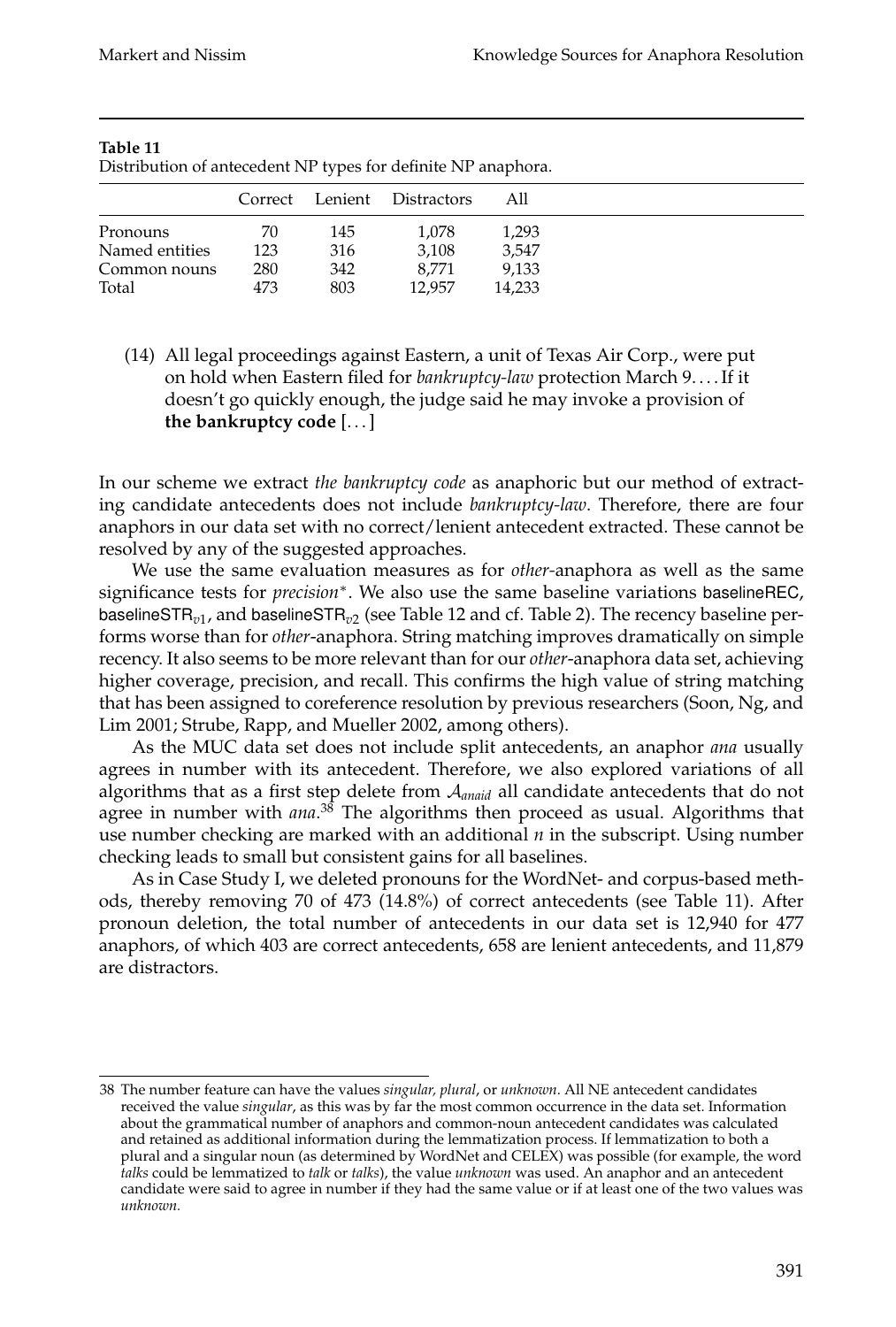| Algorithm                               | Coverage | Precision            | Recall | F-measure | Precision <sup>*</sup> |  |  |
|-----------------------------------------|----------|----------------------|--------|-----------|------------------------|--|--|
| baselineREC                             | 1.000    | 0.031                | 0.031  | 0.031     | 0.031                  |  |  |
| baselineSTR <sub><math>n1</math></sub>  | 0.637    | 0.803                | 0.511  | 0.625     | 0.532                  |  |  |
| baseline $STR_{n2}$                     | 0.717    | 0.775                | 0.555  | 0.647     | 0.570                  |  |  |
|                                         |          | With number checking |        |           |                        |  |  |
| baselineREC <sub>n</sub>                | 1.000    | 0.086                | 0.086  | 0.086     | 0.086                  |  |  |
| baselineSTR <sub><math>v1n</math></sub> | 0.614    | 0.833                | 0.511  | 0.634     | 0.549                  |  |  |
| baselineSTR <sub><math>v2n</math></sub> | 0.694    | 0.809                | 0.562  | 0.664     | 0.591                  |  |  |

**Table 12** Overview of the results for all baselines for coreference.

## **5.3 WordNet for Antecedent Selection in Definite NP Coreference**

We hypothesize that again most antecedents are hyponyms or synonyms of their anaphors in definite NP coreference (see Examples (1) and (13)). Therefore we use the same look-up for hyp/syn relations that was used for *other-*anaphora (see Section 4.4), including the specifications for common noun and proper name look-ups. Parallel to Table 3, Table 13 summarizes how many correct and lenient antecedents and distractors stand in a hyp/syn relation to their anaphor in WordNet.

As already observed for *other-*anaphora, correct and lenient antecedents stand in a hyp/syn relation to their anaphor significantly more often than distractors do (*t*-test,  $p < 0.001$ ). Hyp/syn relations in WordNet might be better at capturing the relation between antecedent and anaphors for definite NP coreference than for *other*-anaphora:<sup>39</sup> A higher percentage of correct and lenient antecedents of definite NP coreference (71.96%/67.78%) stand in a hyp/syn relation to their anaphors than is the case for *other*-anaphora (43.0%/42.5%). At the same time, though, there is no difference in the percentage of distractors that stand in a hyp/syn relation to their anaphors (9% for *other*anaphora, 8.80% for definite NP coreference). For our WordNet algorithms, this is likely to translate directly into higher coverage and recall and potentially into higher precision than in Case Study I. Still, about 30% of correct antecedents are not in a hyp/syn relation to their anaphor in the current case study, confirming results by Harabagiu, Bunescu, and Maiorano (2001), who also look at MUC-style corpora.<sup>40</sup> This gap, though, is alleviated by a quite high number of lenient antecedents, whose resolution can make up for a missing link between anaphor and correct antecedent.<sup>41</sup>

The WordNet-based algorithms are defined exactly as in Section 4.4, with the additional two algorithms that include number checking. Results are summarized in Table 14.

All variations of the WordNet algorithms perform significantly better than the corresponding versions of the string-matching baseline (i.e., algoWN<sub>v1</sub> is better than baselineSTR<sub>*v*1</sub>, ..., algoWN<sub>*v*2*n*</sub> is better than baselineSTR<sub>*v*2*n*</sub>), showing that they add

<sup>39</sup> Some of this difference might be due to the corpus used instead of the phenomenon as such.

<sup>40</sup> Harabagiu, Bunescu, and Maiorano (2001) include all common-noun coreference links in their countings, whereas we concentrate on definite NPs only, so that the results are not exactly the same.

<sup>41</sup> The possibility of resolving to lenient antecedents follows a similar approach as that of Ng and Cardie (2002b), who suggest a "best-first" coreference resolution approach instead of a "most recent first" approach.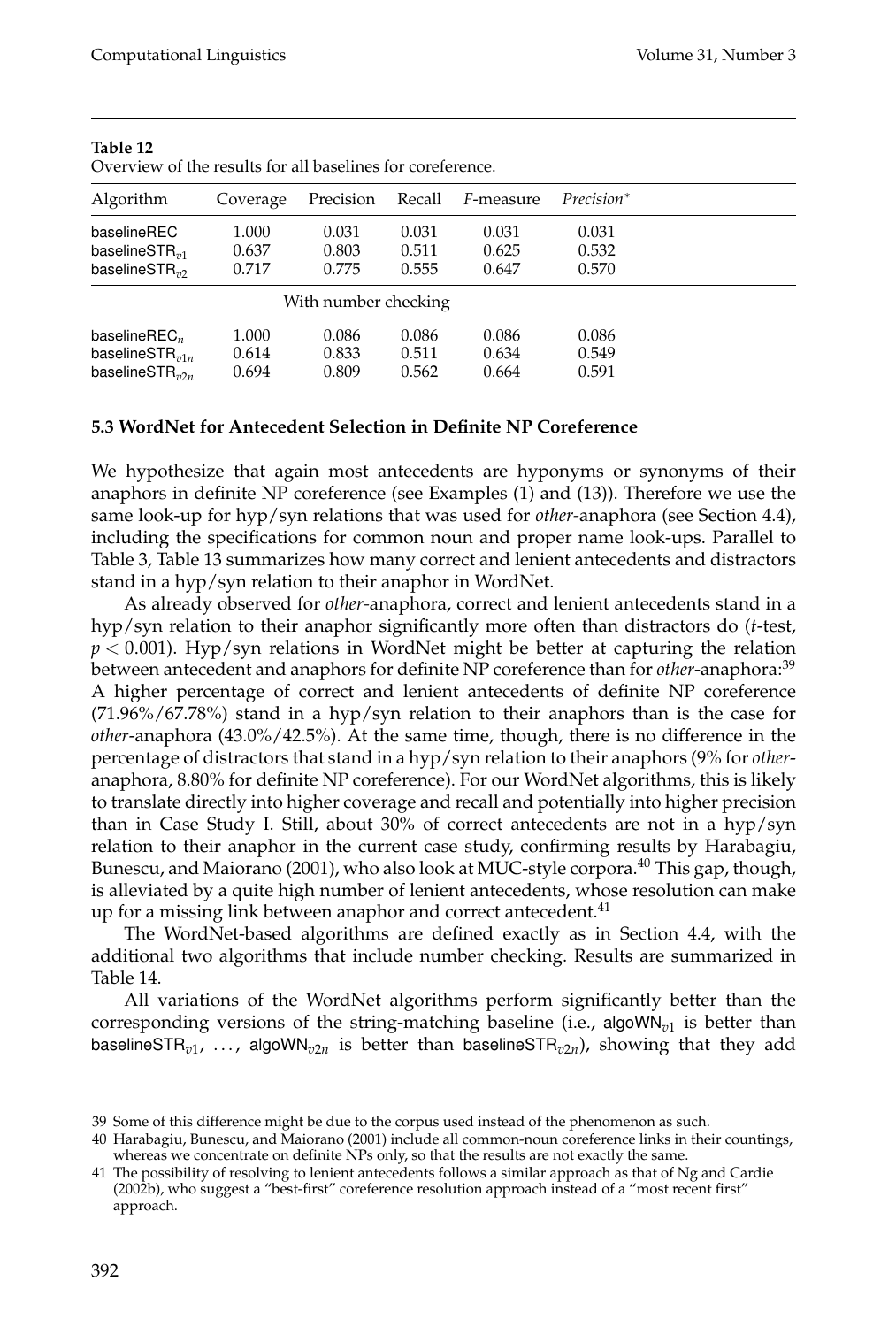| г<br>٠<br>۰,<br>I |  |
|-------------------|--|
|-------------------|--|

Descriptive statistics for WordNet hyp/syn relations on the coreference data set.

|                     | Hyp/syn relation to anaphor | No hyp/syn relation | Total         |
|---------------------|-----------------------------|---------------------|---------------|
| Correct antecedents | 290 (71.96%)                | $113(28.04\%)$      | $403(100\%)$  |
| Lenient antecedents | 446 (67.78%)                | 212 (32.22%)        | 658 (100%)    |
| <b>Distractors</b>  | $1,046(8.80\%)$             | 10,833 (91.20%)     | 11,879 (100%) |
| All antecedents     | 1,782 (13.77%)              | 11,158 (86.23%)     | 12,940 (100%) |

additional lexical knowledge to string matching. As expected from the descriptive statistics discussed above, the results are better than those obtained by the WordNet algorithms for *other*-anaphora, even if we disregard the additional morphosyntactic number constraint.

### **5.4 The Corpus-Based Approach for Definite NP Coreference**

Following the assumption that most antecedents are hyponyms or synonyms of their anaphors in definite NP coreference, we use the same list-context pattern and instantiations that were used for *other-*anaphora, allowing us to evaluate whether they are transferrable. The corpora we use are again the Web and the BNC.

As with *other*-anaphora, the Web scores do well in distinguishing between correct/lenient antecedents and distractors, with significantly higher means/medians for correct/lenient antecedents (median 472/617 vs. 2 for distractors), as well as significantly fewer zero scores (8% for correct/lenient vs. 41% for distractors). This indicates transferability of the Web-based approach to coreference. Compared to *other*-anaphora, the number of zero-scores is lower for correct/lenient antecedent types, so that we expect better overall results, similar to our expectations for the WordNet algorithm.

The BNC scores can also distinguish between correct/lenient antecedents and distractors, since the number of zero scores for correct/lenient antecedents (68.98%/ 58.05%) is significantly lower than for distractors (96.97%). Although more than 50% of correct/lenient antecedents receive a zero score, there are fewer zero scores than for *other*-anaphora (for which more than 80% of correct/lenient antecedents received zero scores). However, BNC scores are again in general much lower than Web scores, as measured by means, medians, and zero scores. Nevertheless, Web scores and BNC scores correlate significantly, with the correlations reaching higher coeffi-

| Table 14                                 |                |                      |                | Overview of the results for all WordNet algorithms for coreference. |                |  |
|------------------------------------------|----------------|----------------------|----------------|---------------------------------------------------------------------|----------------|--|
| Algorithm                                | Coverage       | Precision            | Recall         | F-measure                                                           | Precision*     |  |
| algo $WN_{n1}$<br>algoWN $_{72}$         | 0.874<br>0.874 | 0.715<br>0.724       | 0.625<br>0.633 | 0.666<br>0.676                                                      | 0.631<br>0.639 |  |
|                                          |                | With number checking |                |                                                                     |                |  |
| algoWN $_{v1n}$<br>algoWN $_{\eta_{2n}}$ | 0.866<br>0.866 | 0.734<br>0.751       | 0.635<br>0.649 | 0.681<br>0.697                                                      | 0.648<br>0.662 |  |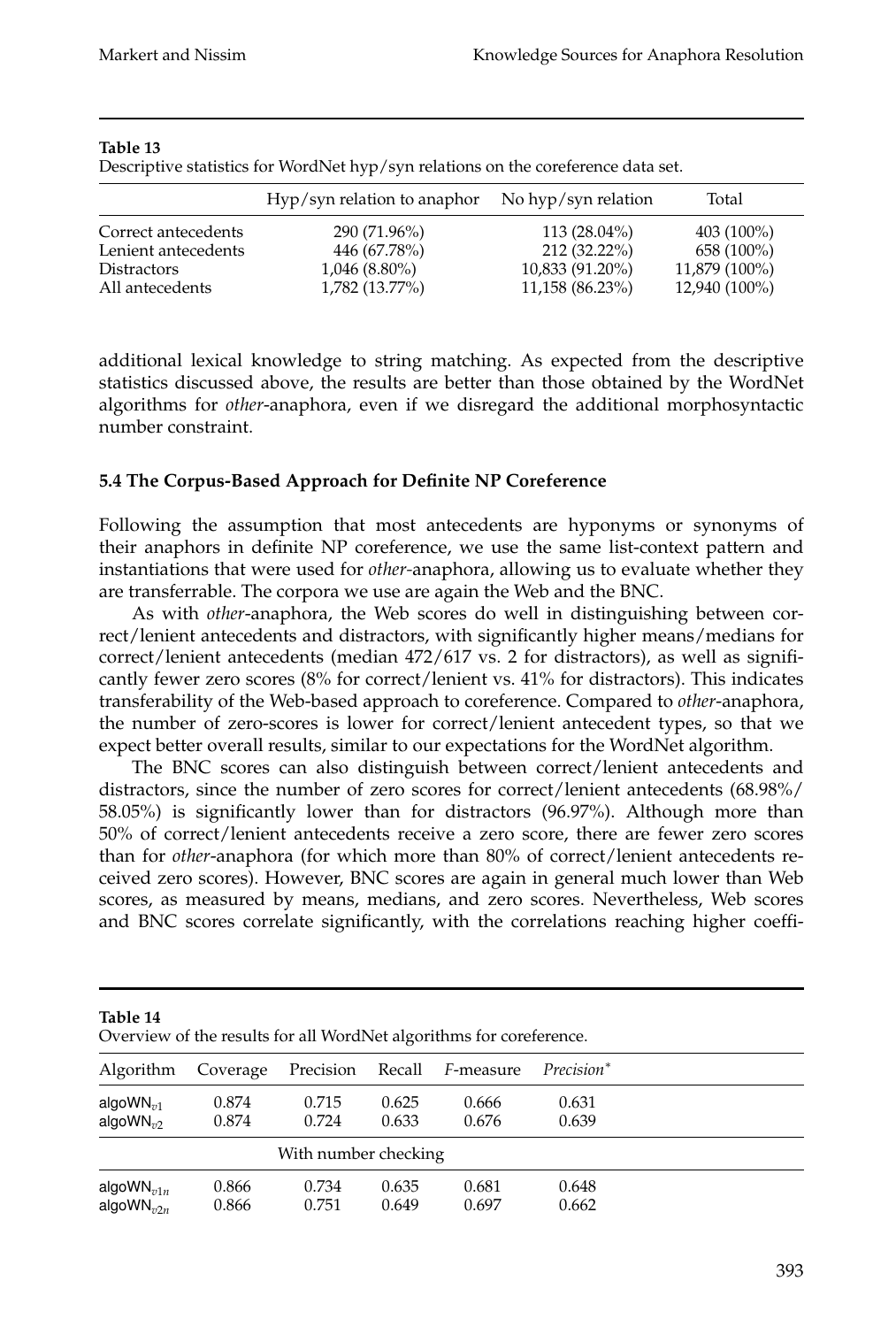cients (0.53 to 0.65, depending on antecedent group) than they did in the case study for *other*-anaphora.

The corpus-based algorithms for coreference resolution are parallel to those described for *other*-anaphora and are marked by the same subscripts. The variations that include number checking are again marked by a subscript *n*. Tables 15 and 16 report the results for all the Web and BNC algorithms, respectively.

## **5.5 Discussion and Error Analysis**

**5.5.1 Algorithm Comparison.** Using the original or the replaced antecedent for string matching (versions  $v_1$  vs.  $v_2$ ,  $v_1$ *n* vs.  $v_2$ *n*,  $v_3$  vs.  $v_4$ , and  $v_3$ *n* vs.  $v_4$ *n*) never results in interesting differences in any of the approaches discussed. Also, number matching provides consistent improvements. Therefore, from this point on, our discussion will disregard those variations, that use original antecedents only (*v*1, *v*1*n*, *v*3, and *v*3*n*) as well as algorithms that do not use number matching (*v*2, *v*4). We will also concentrate on the final *precision*∗ of the full-coverage algorithms. The set of anaphors that are covered by the best string-matching baseline, *prior to recency back-off*, will again be denoted by StrSet*v*2*n*. Again, both a *t*-test and McNemar's test will be used, when statements about significance are made.

The results for the string-matching baselines and for the lexical methods are higher for definite coreferential NPs than for *other*-anaphora. This is largely a result of the higher number of string-matching antecedent/anaphor pairs in coreference, the higher precision of string matching, and to a lesser degree, the lower number of unusual redescriptions.

Similar to the results for *other-*anaphora, the WordNet-based algorithms beat the corresponding baselines. The first striking result is that the Web algorithm variation algoWeb*v*2*n*, which relies only on the highest Web scores and is therefore allowed to overrule string matching, does not outperform the corresponding string-matching baseline baseline  $STR_{22n}$  and performs significantly worse than the corresponding WordNet algorithm algoWN*v*2*n*. This contrasts with the results for *other-*anaphora. When the results were examined in detail, it emerged that for a considerable number of anaphors in StrSet<sub>v2n</sub>, the highest Web score was indeed achieved by a distractor with a high-frequency head noun when the correct or lenient antecedent could be instead found by a simple string match to the anaphor. This problem is much more severe than

| Table 15                                                                                                                 |                                  |                                  |                                  | Overview of the results for all Web algorithms for coreference. |                                  |  |
|--------------------------------------------------------------------------------------------------------------------------|----------------------------------|----------------------------------|----------------------------------|-----------------------------------------------------------------|----------------------------------|--|
| Algorithm                                                                                                                | Coverage                         | Precision                        | Recall                           | <i>F</i> -measure                                               | Precision*                       |  |
| algoWeb <sub><math>21</math></sub><br>algoWeb <sub>22</sub><br>algoWeb <sub><math>v</math>3</sub><br>algoWeb $_{\rm 54}$ | 0.994<br>0.994<br>0.998<br>0.998 | 0.561<br>0.553<br>0.674<br>0.679 | 0.558<br>0.549<br>0.673<br>0.677 | 0.559<br>0.550<br>0.673<br>0.678                                | 0.562<br>0.554<br>0.673<br>0.677 |  |
|                                                                                                                          |                                  | With number checking             |                                  |                                                                 |                                  |  |
| algoWeb $_{v1n}$<br>algoWeb $_{\eta_{2n}}$<br>algoWeb $_{v3n}$<br>algoWeb $_{7.4n}$                                      | 0.992<br>0.992<br>0.996<br>0.996 | 0.613<br>0.607<br>0.705<br>0.716 | 0.608<br>0.602<br>0.702<br>0.713 | 0.610<br>0.604<br>0.703<br>0.714                                | 0.612<br>0.606<br>0.703<br>0.713 |  |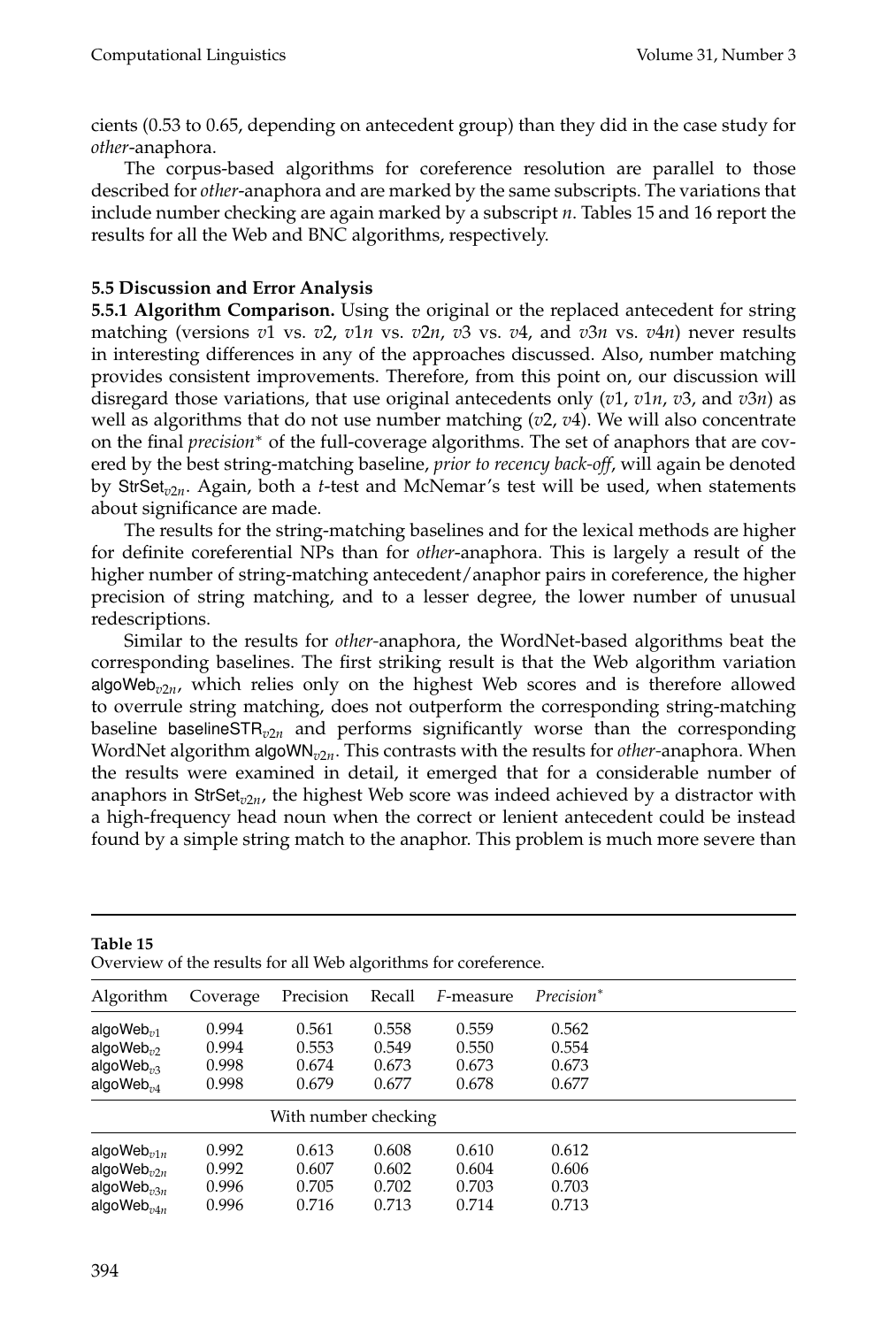| OVERVIEW OF the results for an DIVE algorithms for colercitence. |          |                      |        |                   |            |  |
|------------------------------------------------------------------|----------|----------------------|--------|-------------------|------------|--|
| Algorithm                                                        | Coverage | Precision            | Recall | <i>F</i> -measure | Precision* |  |
| algoBN $C_{n1}$                                                  | 0.438    | 0.559                | 0.245  | 0.341             | 0.524      |  |
| algoBN $C_{22}$                                                  | 0.438    | 0.559                | 0.245  | 0.341             | 0.526      |  |
| algoBN $C_{23}$                                                  | 0.769    | 0.749                | 0.576  | 0.651             | 0.589      |  |
| algoBN $C_{n4}$                                                  | 0.777    | 0.757                | 0.589  | 0.663             | 0.599      |  |
|                                                                  |          | With number checking |        |                   |            |  |
| algoBN $C_{n1n}$                                                 | 0.411    | 0.612                | 0.251  | 0.356             | 0.562      |  |
| algoBN $C_{n2n}$                                                 | 0.411    | 0.622                | 0.256  | 0.369             | 0.570      |  |
| algoBN $C_{n3n}$                                                 | 0.753    | 0.769                | 0.579  | 0.661             | 0.610      |  |
| algoBN $C_{n4n}$                                                 | 0.761    | 0.785                | 0.597  | 0.678             | 0.627      |  |

| Table 16 |                                                                 |  |  |
|----------|-----------------------------------------------------------------|--|--|
|          | Overview of the results for all BNC algorithms for coreference. |  |  |

for *other*-anaphora because of (1) the larger window size that includes more distractors and (2) the higher a priori precision of the string-matching baseline, which means that overruling string matching leads to wrong results more frequently. Typical examples involve named-entity recognition and inverted queries. Thus, in Example (15), the anaphor *the union* is coreferent with the first occurrence of *the union*, a case easily resolved by string matching. However, the distractor *organization [= Chrysler Canada]* achieves a higher Web score, because of the score of the inverted query *union OR unions and other organizations*. 42

(15) [. . . ] *The union* struck Chrysler Canada Tuesday after rejecting a company offer on pension adjustments. **The union** said the size of the adjustments was inadequate.

Several potential solutions exist to this problem, such as normalization of Web scores or penalizing of inverted queries. The solution we have adopted in algoweb<sub>*v*4*n*</sub> is to use Web scores only *after* string matching, thereby making the Web-based approach more comparable to the WordNet approach. Therefore, baselineSTR*v*2*n*, algoWeb*v*4*n*, and algoWN<sub>*v*2*n*</sub> (as well as algoBNC<sub>*v*4*n*</sub>) all coincide in their decisions for anaphors in StrSet<sub>*v*2*n*</sub> and only differ in the decisions made for anaphors that do not have a matching antecedent candidate. Indeed, algoWeb $v_{4n}$  performs significantly better than the baselines at the 1% level, and results rise from a *precision*<sup>\*</sup> of 60.6% for algoWeb<sub>*v2n*</sub> to 71.3% for algoWeb*v*4*n*. It also significantly outperforms the best BNC results, thus showing that overcoming data sparseness is more important than working with a controlled, tagged, and representative corpus. Furthermore, shows better performance than WordNet in the final algorithm variation (71.3% vs. 66.2%).<sup>43</sup> According to results of a *t*-test, however, this last difference is not significant. McNemar's test, concentrating on the part of the data in which the methods differ, shows instead significance at the 1% level.

Indeed, one of the problems in comparing algorithm results for coreference is that such a large number of anaphors are covered by simple string matching, leaving only

<sup>42</sup> Remember that this problem does not affect the WordNet-based algorithm, which always achieves the same results as the string-matching baseline on StrSet*v*2*n*. Both the correct antecedent and the *organization [= Chrysler Canada]* distractor stand in a hyp/syn relation to the anaphor, and then string matching is used as a tiebreaker.

<sup>43</sup> In general, the WordNet methods achieve higher precision, with the Web method achieving higher recall.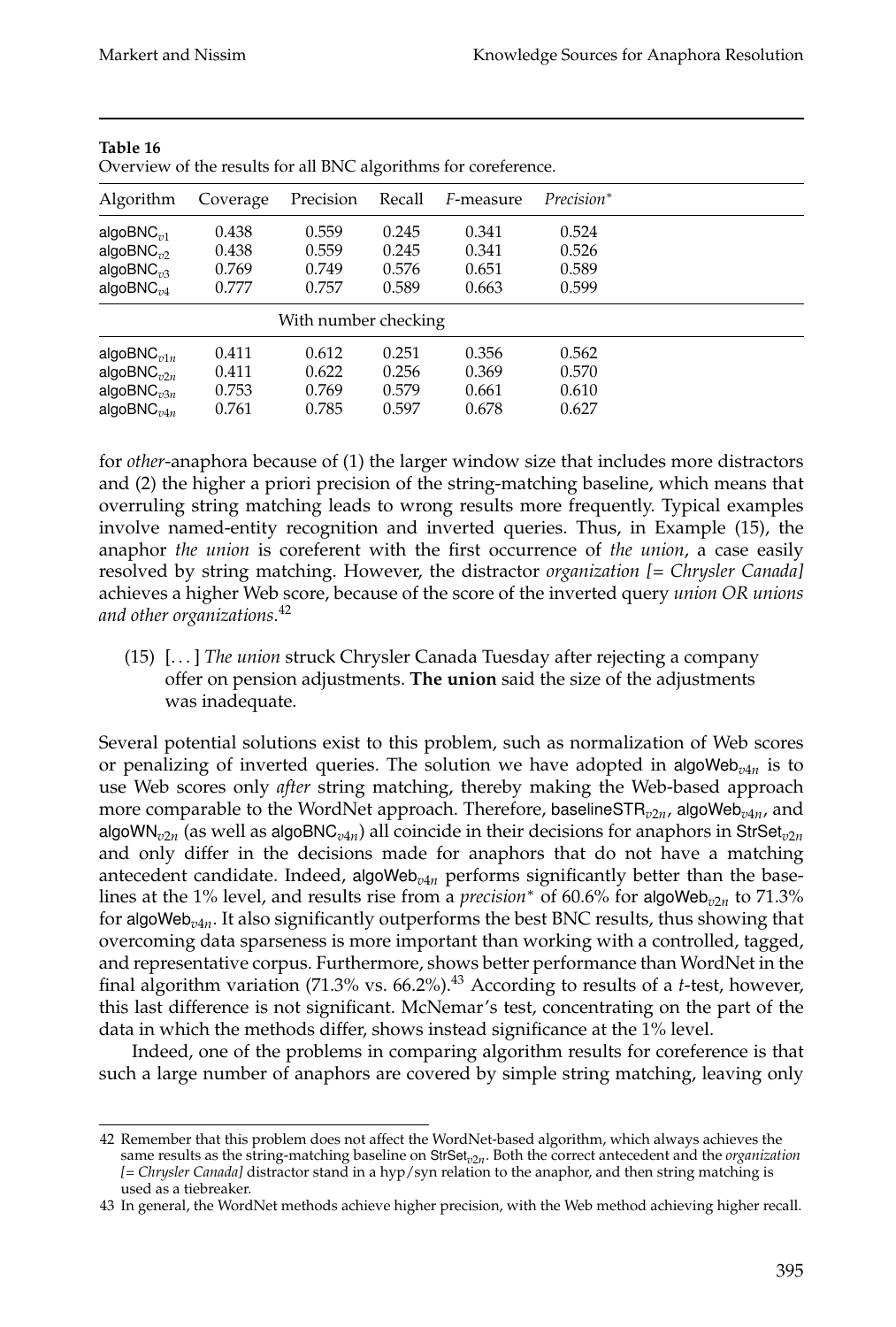a small data set on which the lexical methods can differ. Thus, StrSet*v*2*<sup>n</sup>* contains 331 of 477 cases (268 of which are assigned correctly by baselineStr<sub> $v_{2n}$ </sub>), so that improvements by the other methods are confined to the set of the remaining 146 anaphors. Of these 146, baselineStr<sub>∛2*n*</sub> assigns the correct antecedent to 13 (8.9%) anaphors by using a recency back-off, the best WordNet method to 55 anaphors (37.67%), and the best Web method to 72 anaphors (49.31%). Therefore the Web-based method is a better complement to string matching than WordNet, which is reflected in the results of McNemar's test. Anaphor–antecedent relations that were not covered in WordNet but that did not prove a problem for the Web algorithm were again both general hyponymy relations, such as retailer:organization, bill:legislation and month:time, and more subjective relations like (wage) cuts:concessions and legislation:attack.

**5.5.2 Error Analysis.** The best-performing Web-based algorithm, algoWeb*v*4*n*, still selects the wrong antecedent for a given anaphor in 137 of 477 cases (28.7%). Again, we use the decision tree in Figure 1 to classify errors. Design errors now do not include split antecedents but do include errors that occur because the condition of number agreement was violated, pronoun deletion errors, and the four cases in which the antecedent is a non-NP antecedent and therefore not extracted in the first place (see Section 5.1 and Example (14)). Table 17 reports the frequency of each error type.

Differently from *other*-anaphora, the design and NE errors together account for under 15% of the mistakes. Also rare are zero-score errors (only 8%). When compared to the number of zero-score errors in other anaphora (24.7%), this low figure suggests that *other*-anaphora is more prone to exploit rare, unusual, and context-dependent redescriptions than full NP coreference. Nevertheless, it is yet possible to find nonstandard redescriptions in coreference as well which yield zero scores, such as the use of *transaction* to refer to *move* in Example (16).

(16) Conseco Inc., in *a move* to generate about \$200 million in tax deductions, said it induced five of its top executives to exercise stock options to purchase about 3.6 million common shares of the financial-services concern. As a result of **the transaction,** ...

Much more substantial is the weight of errors due to string matching, tiebreaker decisions, and the presence of good distractors (the main reason for errors of type *other*), which together account for over three-quarters of all mistakes.

String matching is quite successful for coreference (baselineSTR<sub>v2n</sub> covers nearly 70% of the cases with a precision of 80.9%). However, because algoWeb<sub>*v4n*</sub> never over-

| TUDIL II<br>Occurrences of error types for the best coreference algorithm algoWeb $_{v4n}$ . |     |                                     |  |  |  |
|----------------------------------------------------------------------------------------------|-----|-------------------------------------|--|--|--|
| Error type                                                                                   |     | Number of cases Percentage of cases |  |  |  |
| Design                                                                                       | 12  | 8.7                                 |  |  |  |
| Named entity                                                                                 |     | 5.1                                 |  |  |  |
| String matching                                                                              | 33  | 24.1                                |  |  |  |
| Zero scores                                                                                  | 11  | 8.0                                 |  |  |  |
| Tiebreaker                                                                                   | 34  | 24.8                                |  |  |  |
| Other                                                                                        | 40  | 29.2                                |  |  |  |
| Total                                                                                        | 137 | 99.9                                |  |  |  |

**Table 17**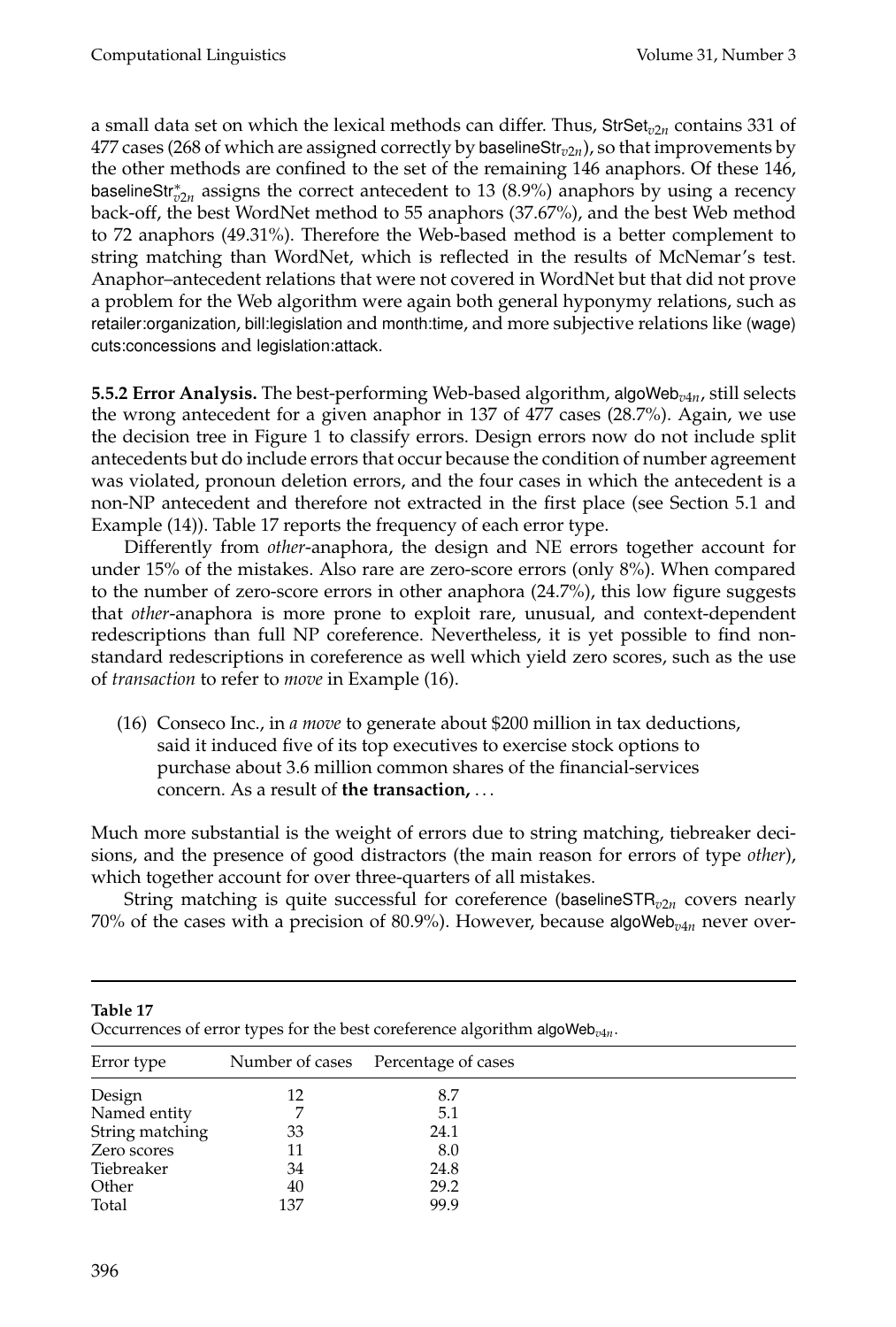rules string matching, the errors of baseline  $STR_{22n}$  are preserved here and account for 24.1% of all mistakes.<sup>44</sup> Tiebreaker errors are quite frequent too (24.8%), as our far-fromsophisticated tiebreaker was needed in nearly half of the cases (224 times; 47.0%).

The remaining errors (29.2%) are due to the presence of good distractors that score higher than the correct/lenient antecedent. In Example (17), for instance, a distractor with a higher Web score (*comment*) prevents the algorithm from selecting the correct antecedent (*investigation*) for the anaphor *the inquiry*.

(17) Mr. Adams couldn't be reached for comment. Though *the investigation* has barely begun, persons close to the board said Messrs. Lavin and Young will get a "hard look" as to whether they were involved, and are both considered a "natural focus" of **the inquiry.**

Example (18) shows how stripping modification might have eliminated information crucial to identifying the correct antecedent: Only the head *process* was retained of the anaphor *arbitration process*, so that the surface link between anaphor and antecedent (*arbitration*) was lost and the distractor *securities industry*, reduced to *industry*, was instead selected.

(18) The securities industry has favored *arbitration* because it keeps brokers and dealers out of court. But consumer advocates say customers sometimes unwittingly sign away their right to sue. "We don't necessarily have a beef with **the arbitration process,**" says Martin Meehan, [...]

# **6. Open Issues**

## **6.1 Preprocessing and Prior Assumptions**

Our algorithms build on two main preprocessing assumptions. First, we assume perfect base-NP chunking and expect results to be lower with automatic chunking. Nevertheless, since automatic chunking will affect all algorithms in the same way, we do expect comparative results to stand. We are not, however, dependent on full parsing, as no parsing-dependent grammatical features are used by the algorithms.

Second, the anaphoricity of the definite NPs in Case Study II has de facto been manually determined, as we restrict our study to antecedent selection for the NPs that are marked in the MUC corpus as coreferent. One of the reasons why pronoun resolution has been more successful than definite NP resolution is that whereas pronouns are mostly anaphoric, definite NPs do not have to be so (see Section 2). In fact, it has been argued by several researchers that an anaphora resolution algorithm should proceed to antecedent selection *only if* a given definite NP *is* anaphoric (Ng and Cardie 2002a; Ng 2004; Uryupina 2003; Vieira and Poesio 2000, among others), therefore advocating a twostage process which we also follow in this article. Although recent work on automatic anaphoricity determination has shown promising results (Ng 2004; Uryupina 2003), our algorithms will perform worse when building on non-manually determined anaphors. Future work will explore the extent of such a decrease in performance.

<sup>44</sup> Some of the errors incured by baselineSTR<sub>*v2n*</sub> are here classified as design, NE, or tiebreaker errors.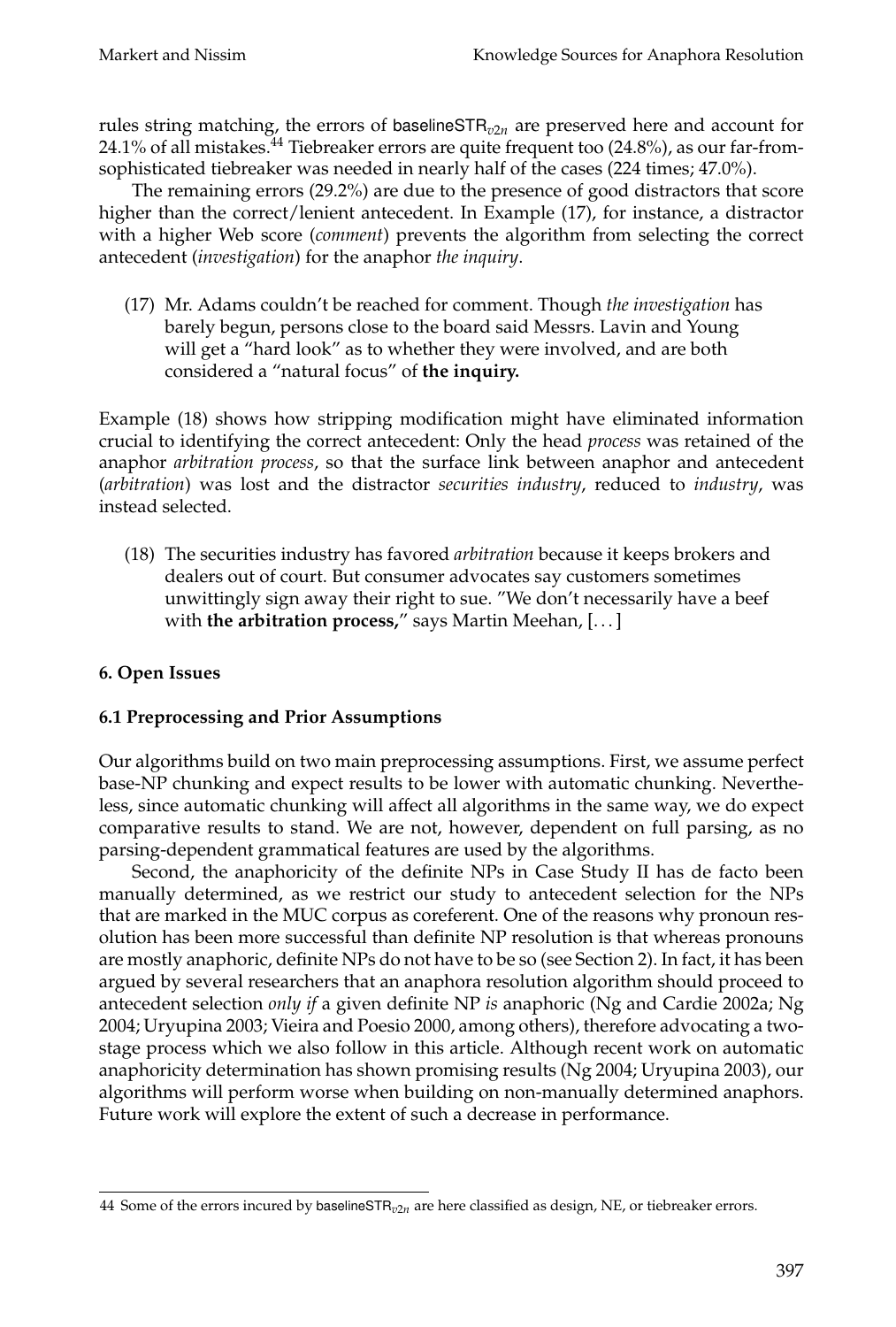## **6.2 Directions for Improvement**

All algorithms we have described can be considered blueprints for more complex versions. Specifically, the WordNet-based algorithms could be improved by exploiting information encoded in WordNet beyond explicitly encoded links (glosses could be mined, too, for example; see also Harabagiu, Bunescu, and Maiorano [2001]). The Webbased algorithms could similarly benefit from the exploration of different patterns and their combination, as well as from using non-pattern-based approaches for hyponymy detection (Shinzato and Torisawa 2004). In addition, we have evaluated the contribution of lexical resources *in isolation* rather than within a more sophisticated system that integrates additional non-lexical features. It is unclear whether integrating such knowledge sources in a full-resolution system might even out the differences between the Web-based and the WordNet-based algorithms or exacerbate them. Modjeska, Markert, and Nissim (2003) included a feature based on Web scores in a naive Bayes model for *other*-anaphora resolution that also used grammatical features and showed that the addition of the Web feature yielded an 11.4-percentage-point improvement over using a WordNet-based feature. This gives some indication that additional grammatical features might not be able to compensate fully for the knowledge gap encountered in WordNet.

# **6.3 Extension to Yet Other Anaphora Types**

Using the Web for antecedent selection in anaphora resolution is novel and needs further study for other types of full NP anaphora than the ones studied in this article. If an anaphora type exploits hyponymy/synonymy relationships between anaphor and antecedent head nouns, it can in principle be treated with the exact same pattern we used in this article. This holds, for example, for demonstratives and *such*-anaphors. The latter, in particular, are similar to *other*-anaphora in that they establish a comparison between the entity they invoke and that invoked by the antecedent and are also easily used to accommodate subjective viewpoints. They should therefore benefit especially from not relying wholly on standard taxonomic links.

Different patterns can be developed for anaphora types that build on nonhyponymy relations. For example, bridging exploits meronymy and/or causal relations (among others). Therefore, patterns that express "part-of" links, for example, such as *X of Y* and genitives, would be appropriate. Indeed, these patterns have been recently used in Web search for antecedent selection for bridging anaphora by Poesio et al. (2004). They compare accuracy in antecedent selection for a method that integrates Web hits and focusing techniques with a method that uses WordNet and focusing, achieving comparable results for both methods. This strenghtens our hypothesis that antecedent selection for full NP anaphora without hand-modeled lexical knowledge has become feasible.

## **7. Conclusions**

We have explored two different ways of exploiting lexical knowledge for antecedent selection in *other*-anaphora and definite NP coreference. Specifically, we have compared a hand-crafted and -structured source of information such as WordNet and a simple and inexpensive pattern-based method operating on corpora. As corpora we have used the BNC and also suggested the Web as the biggest corpus available.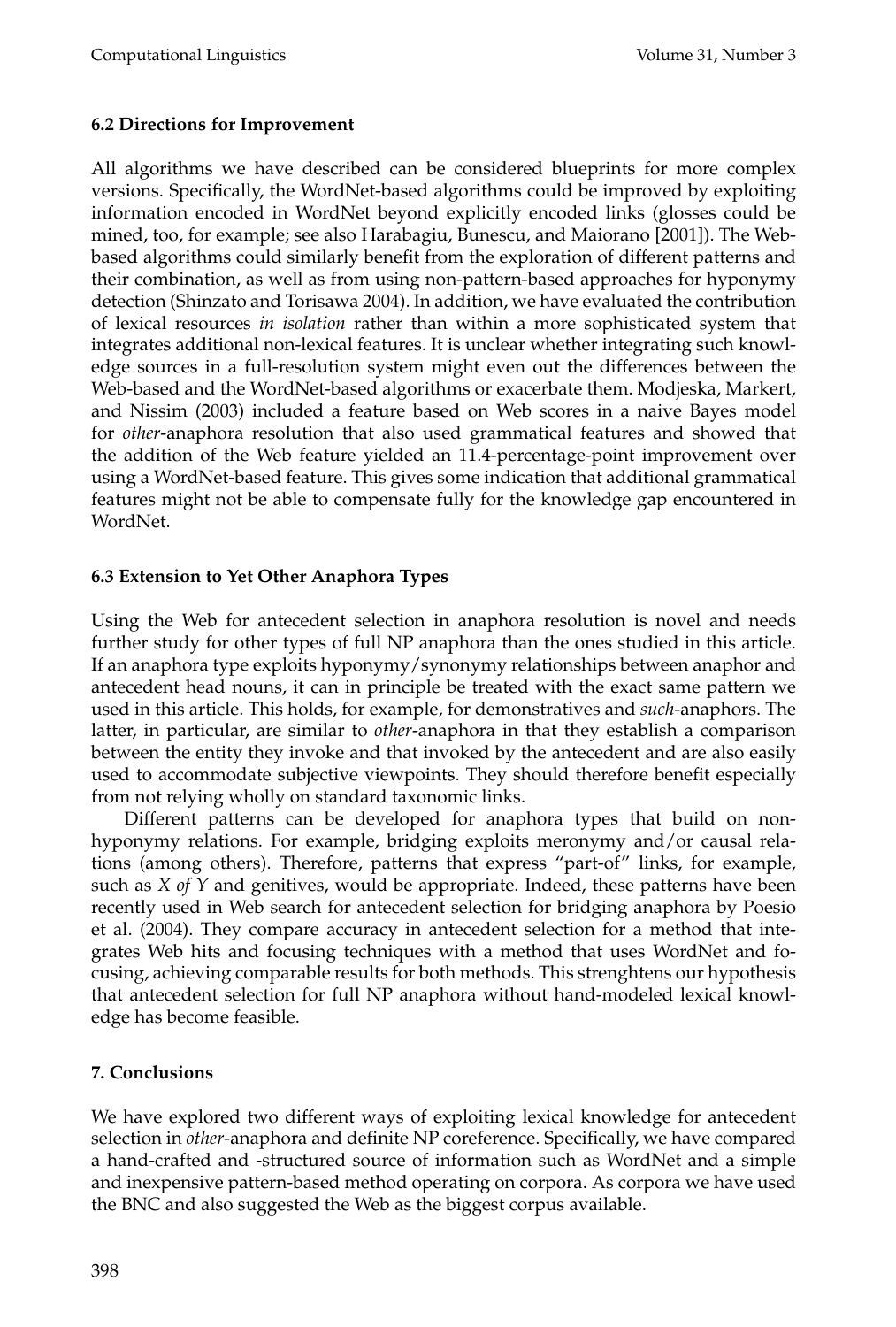We confirmed results by other researchers that show that a substantial number of lexical links often exploited in coreference are not included in WordNet. We have also shown the presence of an even more severe knowledge gap for *other*-anaphora (see also Question 1 in Section 1). Largely because of this knowledge gap, the novel Web-based method that we proposed proved *better* than WordNet at resolving *other*-anaphora. Although the gains for coreference are not as high, the Web-based method improves more substantially on string-matching techniques for coreference than WordNet does (see the success rate beyond StrSet*v*2*<sup>n</sup>* for coreference, Section 5.5). In both studies, the Web-based method clearly outperformed the BNC-based one. This shows that, for our tasks, overcoming data sparseness was more important than working with a manually controlled, virtually noise-free, but relatively small corpus, which addresses Question 2 in Section 1: Corpus-induced knowledge can indeed rival and even outperform the knowledge obtained via lexical hierarchies, as long as the corpus is large enough. Corpus-based methods can therefore be a very useful complement to resolution algorithms for languages for which hand-crafted taxonomies have not yet been created but for which large corpora do exist. In answer to Question 3 in Section 1, our results suggest that different anaphoric phenomena suffer in varying degrees from missing knowledge and that the Web-based method performs best when used to deal with phenomena that standard taxonomy links do not capture that easily or that frequently exploit subjective and context-dependent knowledge.

In addition, the Web-based method that we propose does not suffer from some of the intrinsic limitations of ontologies, specifically, the problem of what knowledge should be included (see Section 2.2). It is also inexpensive and does not need any postprocessing of the Web pages returned or any hand-modeling of lexical knowledge.

To summarize, antecedent selection for *other*-anaphora and definite NP coreference without hand-crafted lexical knowledge is feasible. This might also be the case for yet other full NP anaphora types with similar properties—an issue that we will explore in future work.

### **Acknowledgments**

We especially thank Natalia Modjeska for providing us with her annotated corpus of *other*-anaphors as well as with the extracted and partially preprocessed sets of candidate antecedents for Case Study I. She also collaborated on previous related work on *other-*anaphora (Markert, Nissim, and Modjeska 2003; Modjeska, Markert, and Nissim 2003) on which this article builds. We would also like to thank Johan Bos, James Curran, Bonnie Webber, and four anonymous reviewers for helpful comments, which allowed us to greatly improve this article. Malvina Nissim was partially supported by Scottish Enterprise Stanford-Link Grants R36766 (Paraphrase Generation) and R36759 (SEER).

## **References**

Ariel, Mira. 1990. *Accessing Noun Phrase Antecedents*. Routledge, London and New York.

Berland, Matthew and Eugene Charniak. 1999. Finding parts in very large corpora. In *Proceedings of the 37th Annual Meeting of the Association for Computational Linguistics,* pages 57–64, Providence, RI.

Bierner, Gann. 2001. Alternative phrases and natural language information retrieval. In *Proceedings of the 39th Annual Meeting of the Association for Computational Linguistics,* pages 58–65, Toulouse, France.

- Burnard, Lou, 1995. *Users' Reference Guide, British National Corpus*. British National Corpus Consortium, Oxford.
- Caraballo, Sharon. 1999. Automatic acquisition of a hypernym-labelled noun hierarchy from text. In *Proceedings of the 37th Annual Meeting of the Association for Computational Linguistics,* pages 120–126, Providence, RI.
- Chinchor, Nancy. 1997. MUC-7 named entity task definition. In *Proceedings of the Seventh Conference on Message Understanding*, Washington, DC.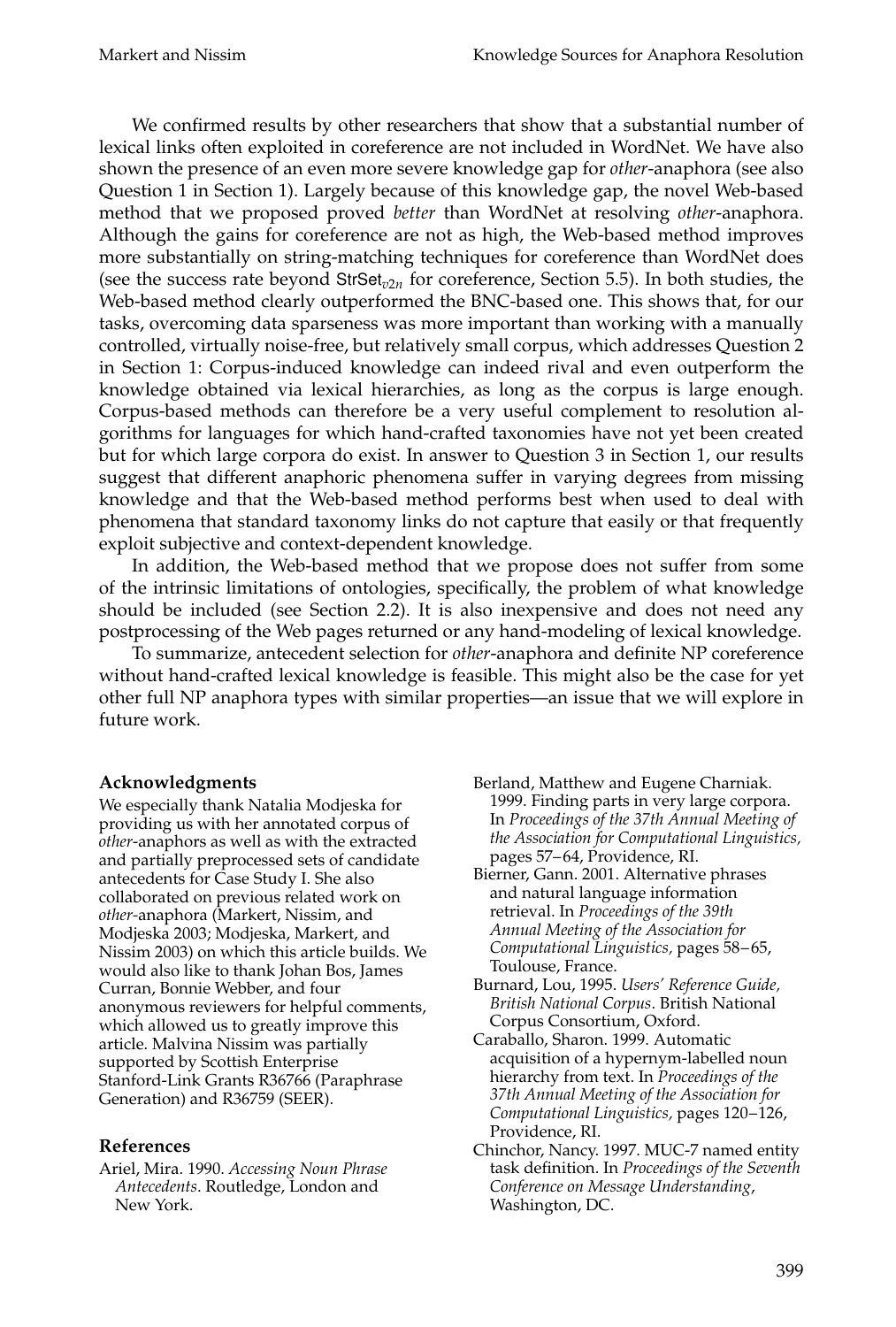Christ, Oliver, 1995. *The XKWIC User Manual*. Institute for Computational Linguistics, University of Stuttgart.

Clark, Herbert H. 1975. Bridging. In *Proceedings of the Conference on Theoretical Issues in Natural Language Processing,* pages 169–174, Cambridge, MA.

Connolly, Dennis, John D. Burger, and David S. Day. 1997. A machine learning approach to anaphoric reference. In Daniel Jones and Harold Somers, editors, *New Methods in Language Processing*. University College London Press, London, pages 133–144.

Curran, James and Stephen Clark. 2003. Language independent NER using a maximum entropy tagger. In *Proceedings of the Seventh Conference on Natural Language Learning (CoNLLO3)*, pages 164–167, Edmonton, Alberta, Canada.

Fellbaum, Christiane, editor. 1998. *WordNet: An Electronic Lexical Database*. MIT Press, Cambridge, MA.

Fraurud, Kari. 1990. Definiteness and the processing of NPs in natural discourse. *Journal of Semantics*, 7:395–433.

Gardent, Claire, Helene Manuelian, and Eric Kow. 2003. Which bridges for bridging definite descriptions? In *Proceedings of the EACL 2003 Workshop on Linguistically Interpreted Corpora*, pages 69–76, Budapest.

Grefenstette, Gregory. 1999. The WWW as a resource for example-based MT tasks. In *Proceedings of ASLIB'99: Translating and the Computer 21*, London.

Gundel, Jeanette, Nancy Hedberg, and Ron Zacharski. 1993. Cognitive status and the form of referring expressions in discourse. *Language*, 69(2):274–307.

Hahn, Udo, Michael Strube, and Katja Markert. 1996. Bridging textual ellipses. In *Proceedings of the 16th International Conference on Computational Linguistics,* pages 496–501, Copenhagen.

Halliday, Michael A. K. and Ruqaiya Hasan. 1976. *Cohesion in English*. Longman, London.

Harabagiu, Sanda. 1997. *WordNet-Based Inference of Textual Context, Cohesion and Coherence*. Ph.D. thesis, University of Southern California.

Harabagiu, Sanda, Razvan Bunescu, and Steven J. Maiorano. 2001. Text and knowledge mining for coreference resolution. In *Proceedings of the Second Conference of the North American Chapter of the ACL,* pages 55–62, Pittsburgh.

Hawkins, John A. 1978. *Definiteness and Indefiniteness*. Croom Helm, London.

Hearst, Marti. 1992. Automatic acquisition of hyponyms from large text corpora. In *Proceedings of the 14th International Conference on Computational Linguistics,* Nantes, France.

Hirschman, Lynette and Nancy Chinchor. 1997. MUC-7 coreference task definition. In *Proceedings of the Seventh Conference on Message Understanding,* Washington, DC.

Humphreys, Kevin, Robert Gaizauskas, Saliha Azzam, Chris Huyck, Brian Mitchell, and Hamish Cunningham. 1997. University of Sheffield: Description of the LaSie-II system as used for MUC-7. In *Proceedings of the Seventh Message Understanding Conference (MUC-7)*, Washington, DC.

Kameyama, Megumi. 1997. Recognizing referential links: An information extraction perspective. In *Proceedings of the ACL-1997 Workshop on Operational Factors in Practical, Robust Anaphora Resolution for Unrestricted Texts*, pages 46–53, Madrid.

Keller, Frank and Maria Lapata. 2003. Using the Web to obtain frequencies for unseen bigrams. *Computational Linguistics*, 29(3):459–484.

Kennedy, Christopher and Branimir Boguraev. 1996. Anaphora for everyone: Pronominal anaphora resolution without a parser. In *Proceedings of the 16th International Conference on Computational Linguistics,* pages 113–118, Copenhagen.

Markert, Katja, Malvina Nissim, and Natalia N. Modjeska. 2003. Using the Web for nominal anaphora resolution. In Robert Dale, Kees van Deemter, and Ruslan Mitkov, editors, *Proceedings of the EACL Workshop on the Computational Treatment of Anaphora*, pages 39–46, Budapest.

McCoy, Kathleen and Michael Strube. 1999. Generating anaphoric expressions: Pronoun or definite description? In *ACL-99 Workshop on the Relation of Discourse/Dialogue Structure and Reference*, pages 63–71, College Park, MD.

Meyer, Ingrid. 2001. Extracting knowledge-rich contexts for terminography. In Didier Bourigault, Christian Jacquemin, and Marie-Claude L'Homme, editors, *Recent Advances in Computational Terminology*. John Benjamins, Amsterdam, pages 279–301.

Meyer, Josef and Robert Dale. 2002. Mining a corpus to support associative anaphora resolution. In *Proceedings of*